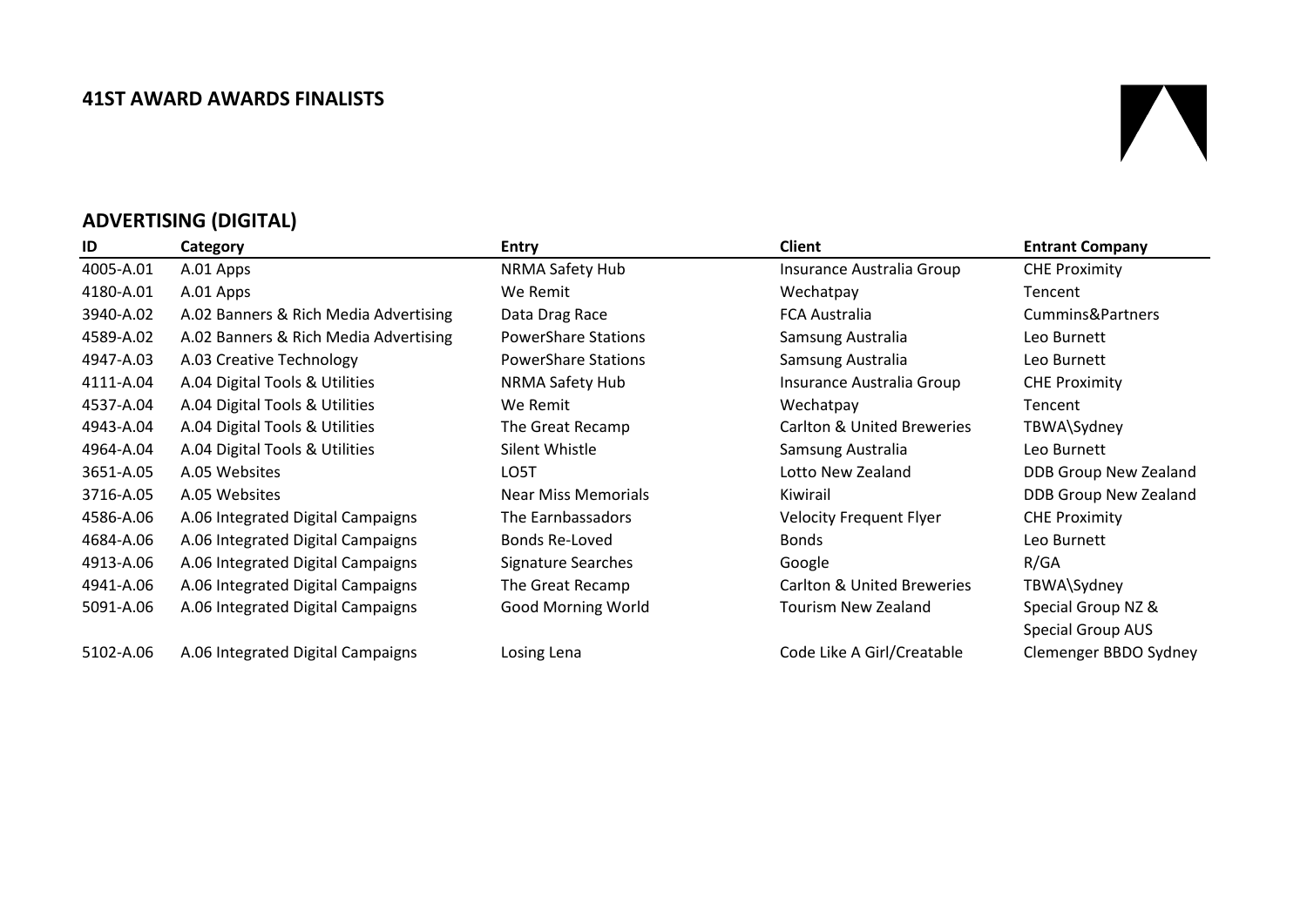# **ADVERTISING (DIRECT)**

| ID        | Category                                         | <b>Entry</b>                      | <b>Client</b>                         | <b>Entrant Company</b>       |
|-----------|--------------------------------------------------|-----------------------------------|---------------------------------------|------------------------------|
| 3857-B.01 | <b>B.01 Direct Mail, Individual</b>              | <b>Black Laundry</b>              | Lion                                  | <b>DDB Group New Zealand</b> |
| 4131-B.01 | B.01 Direct Mail, Individual                     | Towards Zero                      | <b>Transport Accident Commission</b>  | AIRBAG                       |
| 3573-B.03 | B.03 Direct Response, any media                  | 13GOAT                            | <b>Mountain Goat Beer</b>             | The Monkeys                  |
| 3730-B.03 | B.03 Direct Response, any media                  | LO5T                              | Lotto New Zealand                     | <b>DDB Group New Zealand</b> |
| 3914-B.03 | B.03 Direct Response, any media                  | <b>Black Laundry</b>              | Lion                                  | <b>DDB Group New Zealand</b> |
| 4436-B.03 | B.03 Direct Response, any media                  | <b>Bring On Winter</b>            | Air New Zealand                       | Host/Havas                   |
| 4859-B.03 | B.03 Direct Response, any media                  | The Unsaid                        | <b>NZ Transport Agency</b>            | Clemenger BBDO<br>Wellington |
| 4950-B.03 | B.03 Direct Response, any media                  | VB Tea                            | <b>Carlton &amp; United Breweries</b> | Clemenger BBDO<br>Melbourne  |
| 4962-B.03 | B.03 Direct Response, any media                  | The Great Recamp                  | <b>Carlton &amp; United Breweries</b> | TBWA\Sydney                  |
| 5022-B.03 | B.03 Direct Response, any media                  | A Future Without Change           | Monash University                     | VMLY&R                       |
| 4328-B.04 | <b>B.04 Direct Response Integrated Campaigns</b> | The Campaign for One              | <b>ALDI Australia</b>                 | <b>BMF</b>                   |
| 4423-B.04 | <b>B.04 Direct Response Integrated Campaigns</b> | <b>Belted Survivors</b>           | <b>NZ Transport Agency</b>            | Clemenger BBDO               |
|           |                                                  |                                   |                                       | Wellington                   |
| 4636-B.04 | <b>B.04 Direct Response Integrated Campaigns</b> | Cover for their Overconfidence    | <b>RACV</b>                           | <b>CHE Proximity</b>         |
| 4963-B.04 | <b>B.04 Direct Response Integrated Campaigns</b> | The Great Recamp                  | <b>Carlton &amp; United Breweries</b> | TBWA\Sydney                  |
| 5071-B.04 | <b>B.04 Direct Response Integrated Campaigns</b> | <b>ABN Rescue</b>                 | CGU                                   | The Monkeys                  |
| 4193-B.05 | <b>B.05 Retail</b>                               | <b>Beer Run</b>                   | <b>BWS</b>                            | M&C Saatchi                  |
| 4337-B.05 | <b>B.05 Retail</b>                               | The Campaign for One              | <b>ALDI Australia</b>                 | <b>BMF</b>                   |
| 4876-B.05 | <b>B.05 Retail</b>                               | Bonds Re-Loved                    | <b>Bonds</b>                          | Leo Burnett                  |
| 4027-B.06 | <b>B.06 Self-Promotion</b>                       | Love Shahram                      | The Producers                         | The Producers                |
| 4242-B.06 | <b>B.06 Self-Promotion</b>                       | The Restaurant of Mistaken Orders | Daiki Angel Help inc.                 | TBWA\HAKUHODO                |
| 3733-B.07 | <b>B.07 Direct Innovation</b>                    | LO5T                              | Lotto New Zealand                     | DDB Group New Zealand        |
| 4865-B.07 | <b>B.07 Direct Innovation</b>                    | Deliveroo Homeless Delivery       | Deliveroo                             | <b>BWM Dentsu Melbourne</b>  |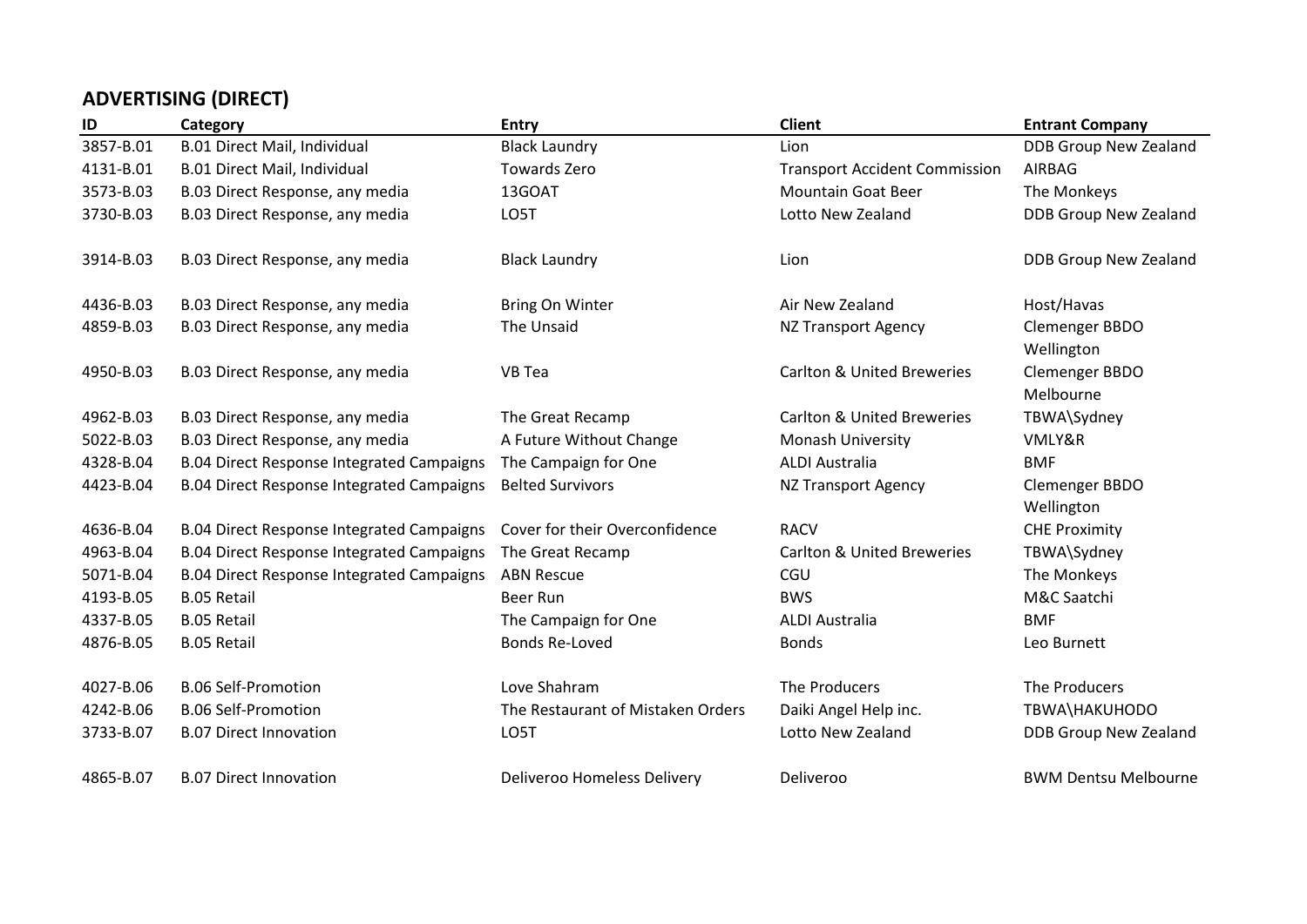# **ADVERTISING (EXPERIENTIAL)**

| ID        | Category                            | <b>Entry</b>                        | <b>Client</b>                          | <b>Entrant Company</b>       |
|-----------|-------------------------------------|-------------------------------------|----------------------------------------|------------------------------|
| 3829-C.01 | C.01 Events & Experiences           | Signs of Love                       | <b>ANZ Bank Australia</b>              | TBWA\Melbourne               |
| 3917-C.01 | C.01 Events & Experiences           | <b>Black Laundry</b>                | Lion                                   | DDB Group New Zealand        |
| 4402-C.01 | C.01 Events & Experiences           | Donate With A Mate                  | Camille Shepherd                       | Clemenger BBDO Sydney        |
| 4431-C.01 | C.01 Events & Experiences           | <b>ABN Rescue</b>                   | CGU                                    | The Monkeys                  |
| 4810-C.01 | C.01 Events & Experiences           | Spinifex Gum - Dream Baby Dream     | Spinifex Gum                           | SDWM                         |
| 4872-C.01 | C.01 Events & Experiences           | A Future Without Change             | <b>Monash University</b>               | VMLY&R                       |
| 4338-C.02 | C.02 Guerrilla Marketing and Stunts | The Campaign for One                | <b>ALDI Australia</b>                  | <b>BMF</b>                   |
| 4721-C.02 | C.02 Guerrilla Marketing and Stunts | scUber                              | <b>Tourism and Events Queensland</b>   | Publicis Worldwide           |
| 4775-C.02 | C.02 Guerrilla Marketing and Stunts | <b>Shark Bait</b>                   | <b>Uber Eats</b>                       | Special Group New<br>Zealand |
| 3381-C.03 | C.03 Installations                  | <b>Grave of Thrones</b>             | Foxtel                                 | DDB Sydney                   |
| 3722-C.03 | C.03 Installations                  | The Most Challenging Pingpong Table | Japan Para Table Tennis<br>Association | TBWA\HAKUHODO                |
| 3830-C.03 | C.03 Installations                  | Signs of Love                       | ANZ Bank Australia                     | TBWA\Melbourne               |
| 3902-C.03 | C.03 Installations                  | <b>Near Miss Memorials</b>          | KiwiRail                               | <b>DDB Group New Zealand</b> |
| 4417-C.03 | C.03 Installations                  | <b>ABN Rescue</b>                   | <b>CGU</b>                             | The Monkeys                  |
| 5011-C.03 | C.03 Installations                  | A Future Without Change             | <b>Monash University</b>               | VMLY&R                       |

#### **ADVERTISING (HEALTH & WELLNESS)**

| ID        | Category                         | <b>Entry</b>                   | Client            | <b>Entrant Company</b> |
|-----------|----------------------------------|--------------------------------|-------------------|------------------------|
| 3681-D.04 | D.04 Disease Awareness           | Incognito ads                  | Ending HIV        | DDB Group New Zealand  |
|           |                                  |                                |                   |                        |
| 4590-D.04 | D.04 Disease Awareness           | Down To Test                   | <b>NSW HEALTH</b> | <b>Bastion Banjo</b>   |
| 3617-D.05 | D.05 Health Awareness and Social | Rescue a Pet. Rescue a Family. | Pet Refuge        | DDB Group New Zealand  |
|           | Responsibility                   |                                |                   |                        |
| 3903-D.05 | D.05 Health Awareness and Social | <b>Near Miss Memorials</b>     | KiwiRail          | DDB Group New Zealand  |
|           | Responsibility                   |                                |                   |                        |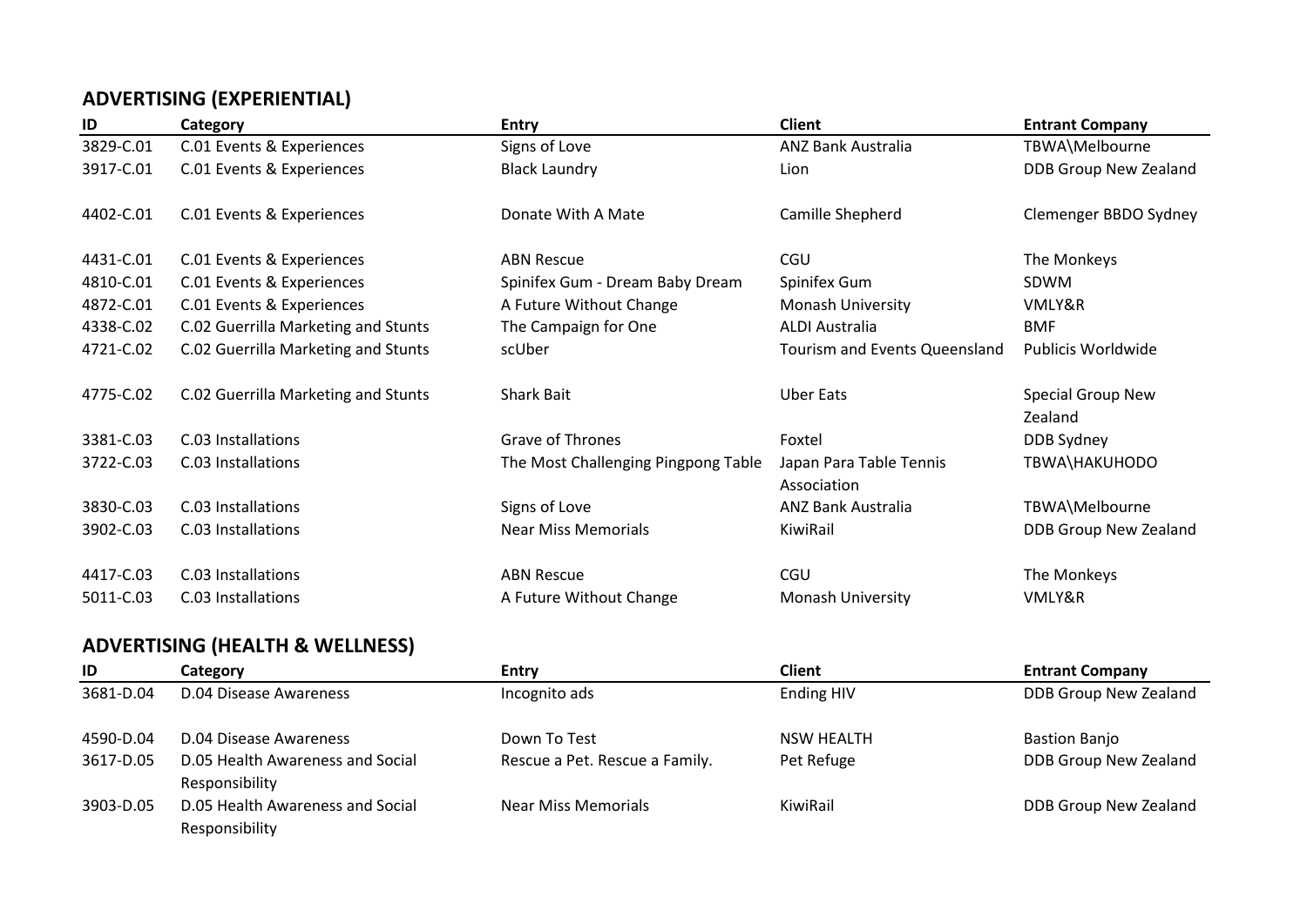#### 4736-D.05 D.05 Health Awareness and Social Responsibility

Curing Homesickness Sydney Children's Hospitals Foundation CHE Proximity

## **ADVERTISING (INTEGRATED)**

| ID        | Category                 | <b>Entry</b>                   | <b>Client</b>                        | <b>Entrant Company</b>       |
|-----------|--------------------------|--------------------------------|--------------------------------------|------------------------------|
| 3734-E.01 | E.01 Integrated Campaign | LO5T                           | Lotto New Zealand                    | <b>DDB Group New Zealand</b> |
| 4133-E.01 | E.01 Integrated Campaign | Towards Zero                   | <b>Transport Accident Commission</b> | AIRBAG                       |
| 4248-E.01 | E.01 Integrated Campaign | New Australia-Land             | Meat & Livestock Australia           | The Monkeys                  |
| 4433-E.01 | E.01 Integrated Campaign | <b>Belted Survivors</b>        | NZ Transport Agency                  | Clemenger BBDO               |
|           |                          |                                |                                      | Wellington                   |
| 4483-E.01 | E.01 Integrated Campaign | <b>ABN Rescue</b>              | CGU                                  | The Monkeys                  |
| 4604-E.01 | E.01 Integrated Campaign | The Earnbassadors              | <b>Velocity Frequent Flyer</b>       | <b>CHE Proximity</b>         |
| 4638-E.01 | E.01 Integrated Campaign | Cover for their Overconfidence | <b>RACV</b>                          | <b>CHE Proximity</b>         |
| 5124-E.01 | E.01 Integrated Campaign | Losing Lena                    | Code Like A Girl/Creatable           | Clemenger BBDO Sydney        |

#### **ADVERTISING (PR & PROMOTION)**

| ID        | Category                                  | <b>Entry</b>            | <b>Client</b>                         | <b>Entrant Company</b>       |
|-----------|-------------------------------------------|-------------------------|---------------------------------------|------------------------------|
| 3736-F.01 | F.01 Creative Use of Media                | LO5T                    | Lotto New Zealand                     | DDB Group New Zealand        |
| 3831-F.01 | F.01 Creative Use of Media                | Signs of Love           | ANZ Bank Australia                    | TBWA\Melbourne               |
| 4777-F.01 | F.01 Creative Use of Media                | <b>Shark Bait</b>       | Uber Eats                             | Special Group New<br>Zealand |
| 5078-F.01 | F.01 Creative Use of Media                | Australian Open Ambush  | Uber                                  | Special Group Australia      |
| 4245-F.02 | F.02 Best Use of Content                  | New Australia-Land      | Meat & Livestock Australia            | The Monkeys                  |
| 4427-F.02 | F.02 Best Use of Content                  | <b>Belted Survivors</b> | NZ Transport Agency                   | Clemenger BBDO<br>Wellington |
| 4788-F.02 | F.02 Best Use of Content                  | Towards Zero            | <b>Transport Accident Commission</b>  | AIRBAG                       |
| 3760-F.03 | F.03 Best Use of Digital and Social Media | The Great Recamp        | <b>Carlton &amp; United Breweries</b> | TBWA\Sydney                  |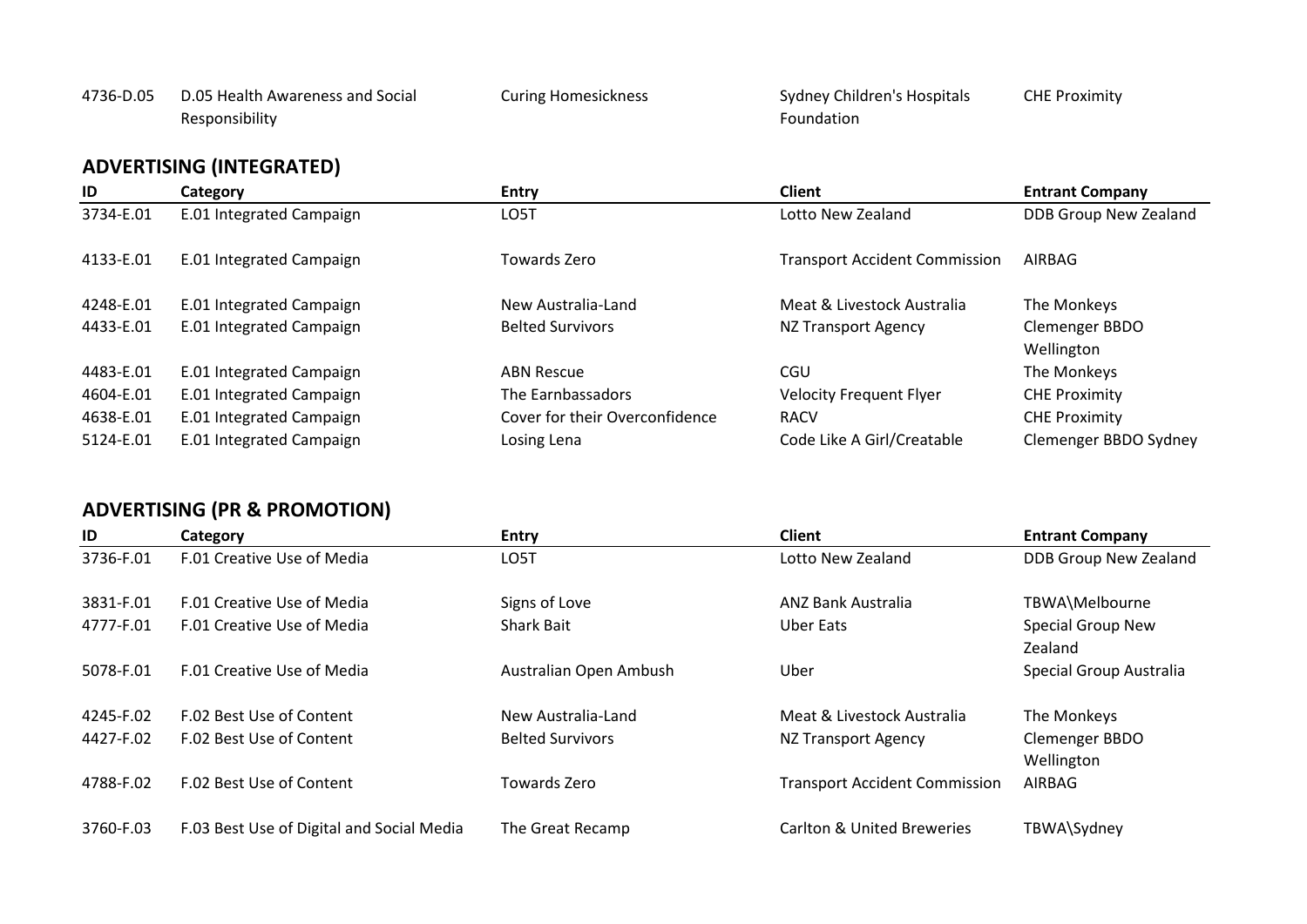| 4605-F.03 | F.03 Best Use of Digital and Social Media         | The Earnbassadors                    | <b>Velocity Frequent Flyer</b>       | <b>CHE Proximity</b>                |
|-----------|---------------------------------------------------|--------------------------------------|--------------------------------------|-------------------------------------|
| 4856-F.03 | F.03 Best Use of Digital and Social Media         | The Unsaid                           | <b>NZ Transport Agency</b>           | Clemenger BBDO<br>Wellington        |
| 3382-F.04 | F.04 Best Use of Events and Stunts                | <b>Grave of Thrones</b>              | Foxtel                               | DDB Sydney                          |
| 3877-F.04 | F.04 Best Use of Events and Stunts                | Signs of Love                        | <b>ANZ Bank Australia</b>            | TBWA\Melbourne                      |
| 3908-F.04 | F.04 Best Use of Events and Stunts                | <b>Near Miss Memorials</b>           | KiwiRail                             | <b>DDB Group New Zealand</b>        |
| 4406-F.04 | F.04 Best Use of Events and Stunts                | Donate With A Mate                   | Camille Shepherd                     | Clemenger BBDO Sydney               |
| 4723-F.04 | F.04 Best Use of Events and Stunts                | scUber                               | Tourism and Events Queensland        | Publicis Worldwide                  |
| 4792-F.04 | F.04 Best Use of Events and Stunts                | <b>Towards Zero</b>                  | <b>Transport Accident Commission</b> | <b>AIRBAG</b>                       |
| 4806-F.04 | F.04 Best Use of Events and Stunts                | NZ Says '39'                         | <b>Tourism New Zealand</b>           | <b>Special Group New</b><br>Zealand |
| 4312-F.05 | F.05 Best Use of Paid Talent and Influencers      | Kicking Down Barriers For Disability | <b>ANZ Bank Australia</b>            | TBWA\Melbourne                      |
| 4367-F.05 | F.05 Best Use of Paid Talent and Influencers      | NRMA Home Insurance for Koalas       | <b>NRMA</b>                          | Thinkerbell / The<br>Monkeys        |
| 5068-F.05 | F.05 Best Use of Paid Talent and Influencers      | Tonight, Shazza & Kim are eating     | Uber                                 | Special Group Australia             |
| 3954-F.06 | F.06 Best Use of Unpaid Talent and<br>Influencers | Michelin Impossible                  | Kentucky Fried Chicken               | Ogilvy Sydney                       |
| 4289-F.06 | F.06 Best Use of Unpaid Talent and<br>Influencers | <b>Bring On Winter</b>               | Air New Zealand                      | Host/Havas                          |
| 4607-F.06 | F.06 Best Use of Unpaid Talent and<br>Influencers | The Earnbassadors                    | <b>Velocity Frequent Flyer</b>       | <b>CHE Proximity</b>                |
| 4093-F.07 | F.07 Media Relations                              | 100% Pure New Australia-Land         | <b>Tourism New Zealand</b>           | TBWA\Sydney                         |
| 3955-F.08 | F.08 PR Amplification for a Campaign              | Michelin Impossible                  | Kentucky Fried Chicken               | Ogilvy Sydney                       |
| 4246-F.08 | F.08 PR Amplification for a Campaign              | New Australia-Land                   | Meat & Livestock Australia           | The Monkeys                         |
| 4375-F.08 | F.08 PR Amplification for a Campaign              | NRMA Home Insurance for Koalas       | <b>NRMA</b>                          | Thinkerbell / The<br>Monkeys        |
| 4563-F.08 | F.08 PR Amplification for a Campaign              | Tap Initiative                       | <b>TAB</b>                           | M&C Saatchi                         |
|           |                                                   |                                      |                                      |                                     |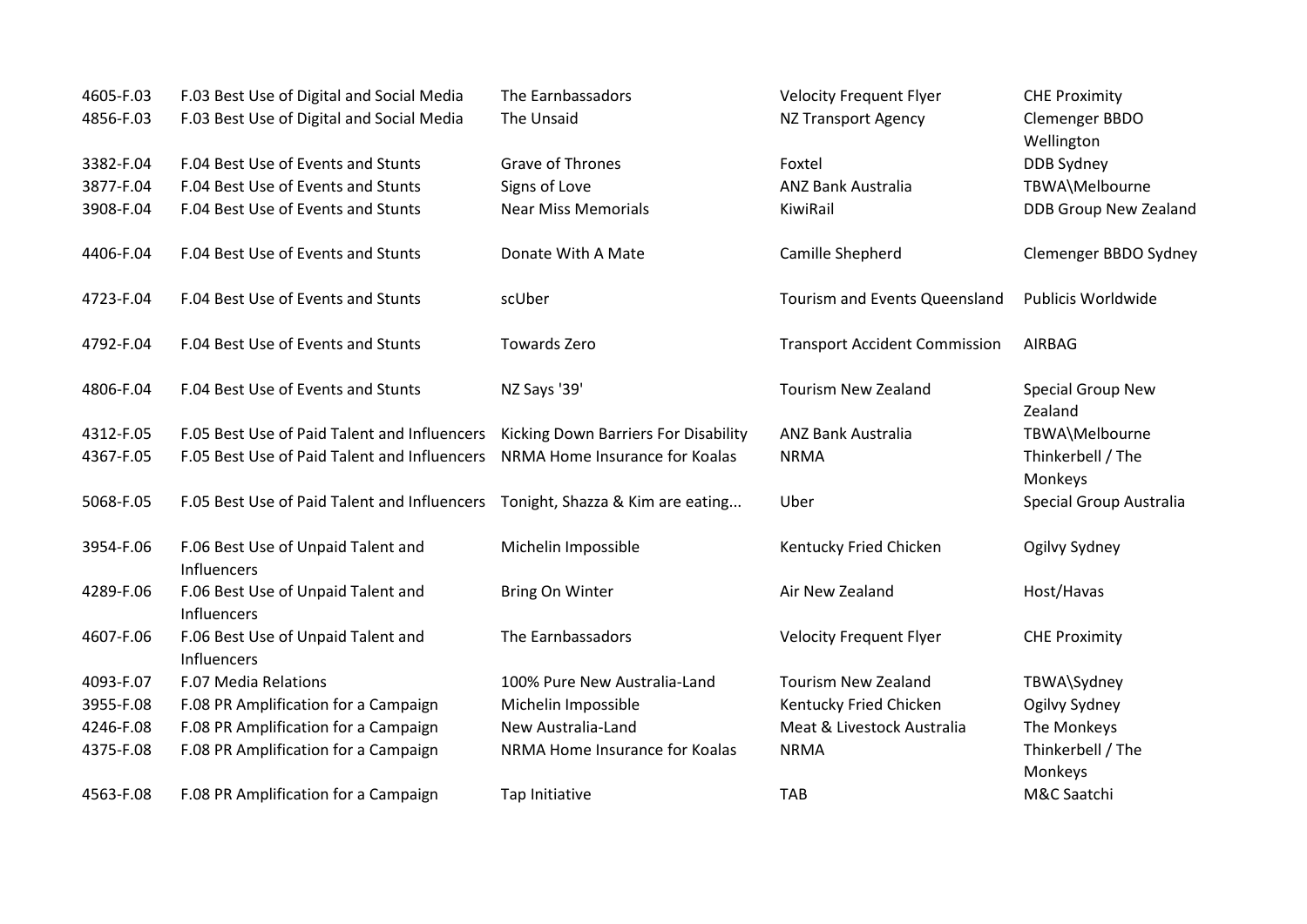| 4616-F.08 | F.08 PR Amplification for a Campaign   | <b>VB Solar</b>                  | <b>Carlton &amp; United Breweries</b> | Clemenger BBDO<br>Melbourne |
|-----------|----------------------------------------|----------------------------------|---------------------------------------|-----------------------------|
| 4640-F.08 | F.08 PR Amplification for a Campaign   | Cover for their Overconfidence   | <b>RACV</b>                           | <b>CHE Proximity</b>        |
| 5008-F.08 | F.08 PR Amplification for a Campaign   | Westfield Sensitive Santa        | Westfield                             | <b>Sibling Agency</b>       |
| 4643-F.10 | F.10 PR Campaign, Business-to-Consumer | Cover for their Overconfidence   | <b>RACV</b>                           | <b>CHE Proximity</b>        |
| 5069-F.10 | F.10 PR Campaign, Business-to-Consumer | Tonight, Shazza & Kim are Eating | Uber                                  | Special Group Australia     |
| 4247-F.11 | F.11 PR-Led Campaign, Integrated       | New Australia-Land               | Meat & Livestock Australia            | The Monkeys                 |
| 4565-F.11 | F.11 PR-Led Campaign, Integrated       | Tap Initiative                   | <b>TAB</b>                            | M&C Saatchi                 |
| 4812-F.11 | F.11 PR-Led Campaign, Integrated       | NZ Says '39'                     | Tourism New Zealand                   | Special Group New           |
|           |                                        |                                  |                                       | Zealand                     |
| 4644-F.12 | F.12 Product Launch                    | Cover for their Overconfidence   | <b>RACV</b>                           | <b>CHE Proximity</b>        |
| 4673-F.12 | F.12 Product Launch                    | VB Tea                           | <b>Carlton &amp; United Breweries</b> | Clemenger BBDO              |
|           |                                        |                                  |                                       | Melbourne                   |
| 4095-F.14 | F.14 Reactive Response                 | 100% Pure New Australia-Land     | Tourism New Zealand                   | TBWA\Sydney                 |
| 4860-F.14 | F.14 Reactive Response                 | The Unsaid                       | NZ Transport Agency                   | Clemenger BBDO              |
|           |                                        |                                  |                                       | Wellington                  |
| 3856-F.15 | F.15 Sponsorships & Partnerships       | Signs of Love                    | <b>ANZ Bank Australia</b>             | TBWA\Melbourne              |

# **ADVERTISING (PRESS & OUTDOOR)**

| ID        | Category                                | <b>Entry</b>                           | <b>Client</b>       | <b>Entrant Company</b>       |
|-----------|-----------------------------------------|----------------------------------------|---------------------|------------------------------|
| 3383-G.01 | G.01 Ambient & Special Build            | <b>Grave of Thrones</b>                | Foxtel              | DDB Sydney                   |
| 3858-G.01 | G.01 Ambient & Special Build            | Signs of Love                          | ANZ Bank Australia  | TBWA\Melbourne               |
| 4419-G.01 | G.01 Ambient & Special Build            | <b>ABN Rescue</b>                      | CGU                 | The Monkeys                  |
| 4548-G.01 | G.01 Ambient & Special Build            | <b>Handheld Concert</b>                | Rokid               | The Nine X Insight Group     |
| 3471-G.02 | G.02 Poster Advertising, Existing Sites | <b>Belted Survivors - Liam Bethell</b> | NZ Transport Agency | Clemenger BBDO<br>Wellington |
| 3375-G.04 | G.04 Poster Advertising, Tactical       | Strayaday                              | McDonald's          | DDB Sydney                   |
| 3386-G.05 | G.05 Poster Advertising Campaigns       | Strayaday                              | McDonald's          | DDB Sydney                   |
| 3478-G.05 | G.05 Poster Advertising Campaigns       | <b>Belted Survivors</b>                | NZ Transport Agency | Clemenger BBDO<br>Wellington |
| 3516-G.05 | G.05 Poster Advertising Campaigns       | For every imagination                  | DKSH (Thailand)     | <b>Ogilvy Group Thailand</b> |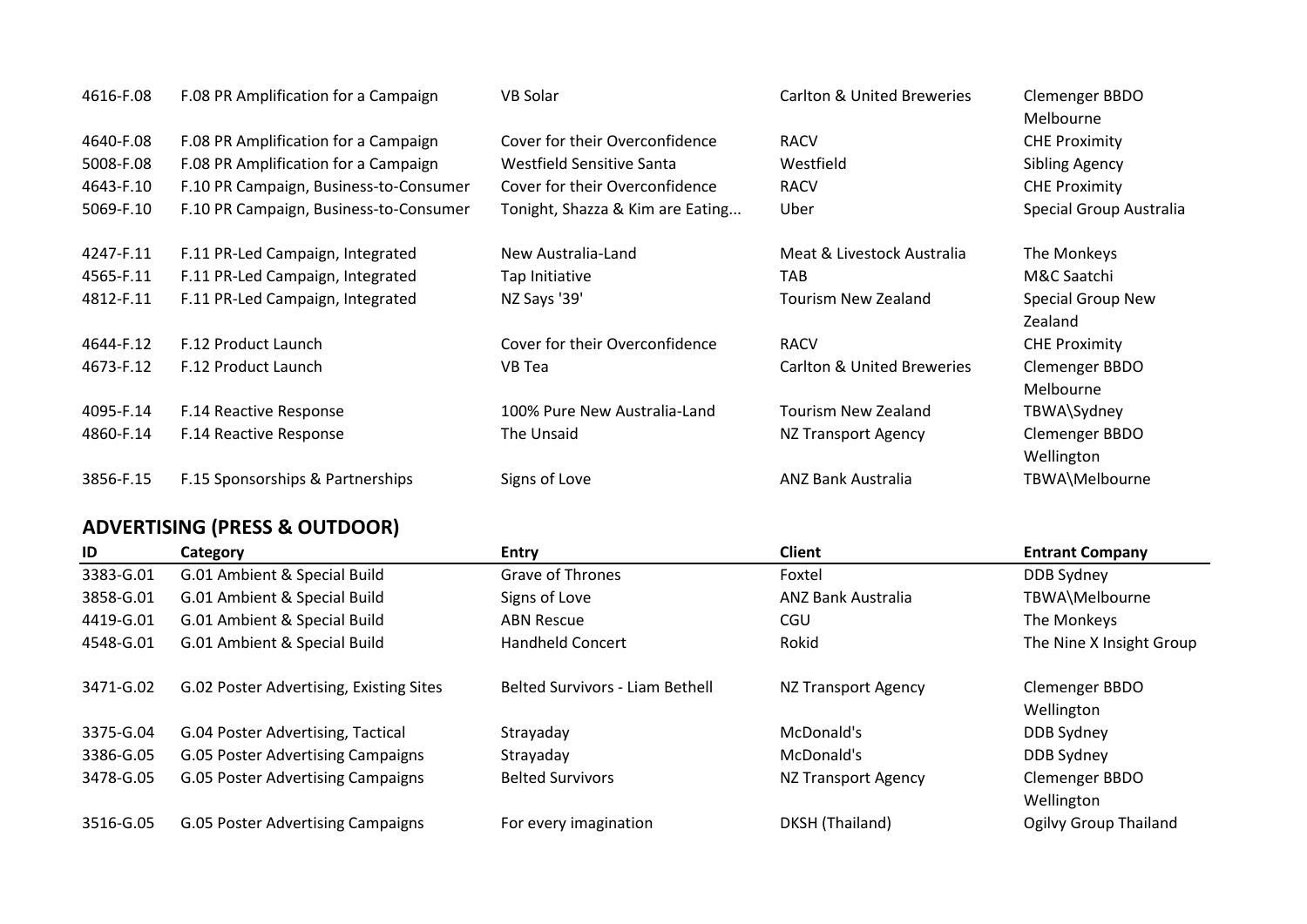| 4706-G.05 | G.05 Poster Advertising Campaigns | Eye Openers                                                | <b>NRMA</b>                            | Extension 77            |
|-----------|-----------------------------------|------------------------------------------------------------|----------------------------------------|-------------------------|
| 3849-G.06 | G.06 Press Advertising, Single    | The Last Beetle                                            | Volkswagen                             | DDB Group New Zealand   |
| 4580-G.06 | G.06 Press Advertising, Single    | The Mitey Battle                                           | Bega Foods                             | Thinkerbell             |
| 4581-G.08 | G.08 Press Advertising, Tactical  | The Mitey Battle                                           | Bega Foods                             | Thinkerbell             |
| 5026-G.08 | G.08 Press Advertising, Tactical  | Kellogg's isn't Kellogg's without Aussie<br>farmers        | Kellogg's                              | Wunderman Thompson      |
| 3358-G.09 | G.09 Press Advertising Campaigns  | Homework / Music / Tidy-up                                 | Chupa Chups (Snack To Home<br>Limited) | Cheil Hong Kong Limited |
| 5027-G.09 | G.09 Press Advertising Campaigns  | Kellogg's isn't Kellogg's without Aussie<br><b>Farmers</b> | Kellogg's                              | Wunderman Thompson      |

# **ADVERTISING (RADIO & AUDIO)**

| ID        | Category                                                                        | <b>Entry</b>                      | <b>Client</b>                 | <b>Entrant Company</b>       |
|-----------|---------------------------------------------------------------------------------|-----------------------------------|-------------------------------|------------------------------|
| 4224-H.01 | H.01 Branded Audio and Podcasts, Individual Other Side of the Tracks - Yungblud |                                   | Universal Music Australia     | Eardrum                      |
| 4235-H.01 | H.01 Branded Audio and Podcasts, Individual London International Awards - Don't |                                   | London International Awards   | Eardrum                      |
|           |                                                                                 | Judge Me (Big Tease)              |                               |                              |
| 3572-H.02 | H.02 Branded Audio and Podcasts, Campaign 13GOAT                                |                                   | <b>Mountain Goat Beer</b>     | The Monkeys                  |
| 4197-H.03 | H.03 Radio Advertising, 0-30 seconds                                            | Come Down For Air: Cheese         | <b>Tourism Tasmania</b>       | <b>BMF</b>                   |
| 3624-H.04 | H.04 Radio Advertising, over 30 seconds                                         | VW eGolf - Astronaut Dad          | VW New Zealand                | DDB Group New Zealand        |
|           |                                                                                 |                                   |                               |                              |
| 3625-H.04 | H.04 Radio Advertising, over 30 seconds                                         | VW eGolf - Swim Mum               | VW New Zealand                | <b>DDB Group New Zealand</b> |
|           |                                                                                 |                                   |                               |                              |
| 3626-H.04 | H.04 Radio Advertising, over 30 seconds                                         | VW eGolf - Algebra Mum            | VW New Zealand                | <b>DDB Group New Zealand</b> |
|           |                                                                                 |                                   |                               |                              |
| 3894-H.04 | H.04 Radio Advertising, over 30 seconds                                         | SKY Apollo 11 50th Anniversary    | <b>SKY</b>                    | <b>DDB Group New Zealand</b> |
|           |                                                                                 |                                   |                               |                              |
| 3950-H.04 | H.04 Radio Advertising, over 30 seconds                                         | Working Late Tonight? (Trains)    | <b>McDonald's New Zealand</b> | <b>DDB Group New Zealand</b> |
|           |                                                                                 |                                   |                               |                              |
| 3953-H.04 | H.04 Radio Advertising, over 30 seconds                                         | Working Late Tonight? (Lake)      | McDonald's New Zealand        | <b>DDB Group New Zealand</b> |
|           |                                                                                 |                                   |                               |                              |
| 3958-H.04 | H.04 Radio Advertising, over 30 seconds                                         | Working Late Tonight? (Satellite) | McDonald's New Zealand        | <b>DDB Group New Zealand</b> |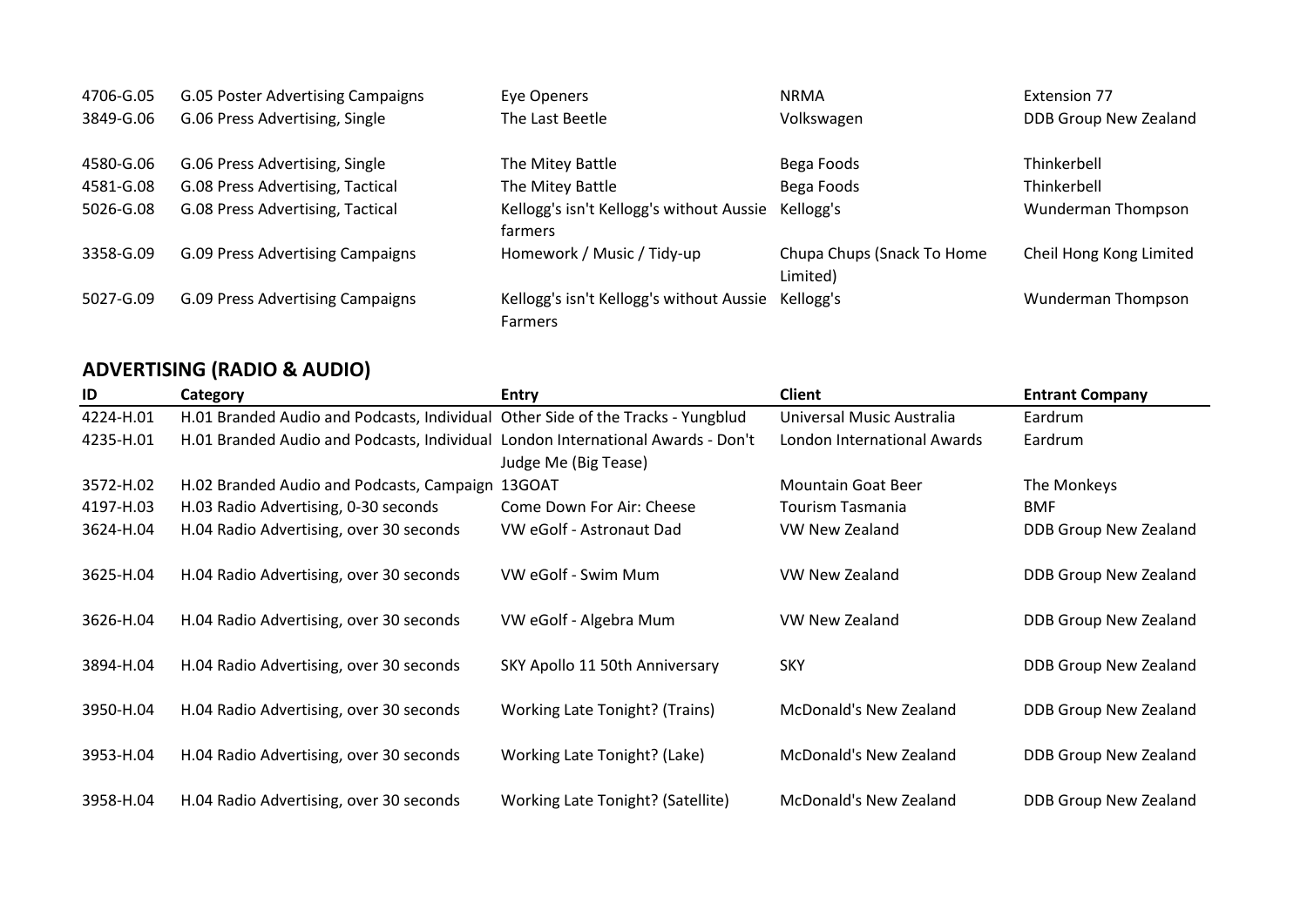| 4190-H.04<br>4192-H.04<br>4904-H.04<br>4583-H.05<br>3627-H.06 | H.04 Radio Advertising, over 30 seconds<br>H.04 Radio Advertising, over 30 seconds<br>H.04 Radio Advertising, over 30 seconds<br>H.05 Radio Advertising, Tactical<br>H.06 Radio Advertising Campaigns | Come Down For Air: Fly Fishing<br>Come Down For Air: Dock<br>Scrap Metal Jingle - Same but Different CD Dodd<br>The Mitey Battle<br>VW eGolf - The Ungrateful | <b>Tourism Tasmania</b><br>Tourism Tasmania<br>Bega Foods<br>VW New Zealand | <b>BMF</b><br><b>BMF</b><br>Rare<br>Thinkerbell<br>DDB Group New Zealand |
|---------------------------------------------------------------|-------------------------------------------------------------------------------------------------------------------------------------------------------------------------------------------------------|---------------------------------------------------------------------------------------------------------------------------------------------------------------|-----------------------------------------------------------------------------|--------------------------------------------------------------------------|
| 3658-H.06                                                     | H.06 Radio Advertising Campaigns                                                                                                                                                                      | Ugly, but good for you                                                                                                                                        | Baiada - Lilydale/Steggles                                                  | M&C Saatchi                                                              |
| 3848-H.06                                                     | H.06 Radio Advertising Campaigns                                                                                                                                                                      | Foolproof                                                                                                                                                     | Sportsbet                                                                   | Emotive                                                                  |
| 3913-H.06                                                     | H.06 Radio Advertising Campaigns                                                                                                                                                                      | L&P - Tastes Like                                                                                                                                             | Coca-cola Amatil                                                            | DDB Group New Zealand                                                    |
| 3959-H.06                                                     | H.06 Radio Advertising Campaigns                                                                                                                                                                      | <b>Working Late Tonight?</b>                                                                                                                                  | <b>McDonald's New Zealand</b>                                               | DDB Group New Zealand                                                    |
| 4354-H.06                                                     | H.06 Radio Advertising Campaigns                                                                                                                                                                      | Come Down For Air                                                                                                                                             | <b>Tourism Tasmania</b>                                                     | <b>BMF</b>                                                               |
| 5085-H.06                                                     | H.06 Radio Advertising Campaigns                                                                                                                                                                      | The Internet Remembers                                                                                                                                        | DrinkWise                                                                   | The Monkeys                                                              |
| 3464-H.07                                                     | H.07 Sonic Branding                                                                                                                                                                                   | <b>Westpac Chopper Sting</b>                                                                                                                                  | <b>Westpac Banking Corporation</b>                                          | DDB Sydney                                                               |
| 3687-H.07                                                     | H.07 Sonic Branding                                                                                                                                                                                   | Event Cinemas                                                                                                                                                 | Event Cinema                                                                | Smith & Western Sound                                                    |
| 3567-H.08                                                     | H.08 Innovative Use of Radio & Audio                                                                                                                                                                  | 13GOAT                                                                                                                                                        | <b>Mountain Goat Beer</b>                                                   | The Monkeys                                                              |
| 4236-H.08                                                     | H.08 Innovative Use of Radio & Audio                                                                                                                                                                  | <b>CRA Tactical Radio</b>                                                                                                                                     | Commercial Radio Australia                                                  | Eardrum                                                                  |
| 5056-H.08                                                     | H.08 Innovative Use of Radio & Audio                                                                                                                                                                  | Most Wonderful Time for a Beer                                                                                                                                | <b>Carlton &amp; United Breweries</b>                                       | Special Group Australia                                                  |

## **ADVERTISING (SOCIAL MEDIA)**

| ID        | Category                                  | <b>Entry</b>              | <b>Client</b>                         | <b>Entrant Company</b>   |
|-----------|-------------------------------------------|---------------------------|---------------------------------------|--------------------------|
| 4293-1.01 | I.01 Best use of Social Media, Individual | <b>Bring On Winter</b>    | Air New Zealand                       | Host/Havas               |
| 4617-1.01 | I.01 Best use of Social Media, Individual | VB Solar                  | <b>Carlton &amp; United Breweries</b> | Clemenger BBDO           |
|           |                                           |                           |                                       | Melbourne                |
| 5066-1.01 | I.01 Best use of Social Media, Individual | Let the Game Decide       | Carlton & United Breweries            | Special Group Australia  |
| 4608-1.02 | I.02 Best use of Social Media, Campaign   | The Earnbassadors         | <b>Velocity Frequent Flyer</b>        | <b>CHE Proximity</b>     |
| 5093-1.02 | I.02 Best use of Social Media, Campaign   | <b>Good Morning World</b> | <b>Tourism New Zealand</b>            | Special Group NZ &       |
|           |                                           |                           |                                       | <b>Special Group AUS</b> |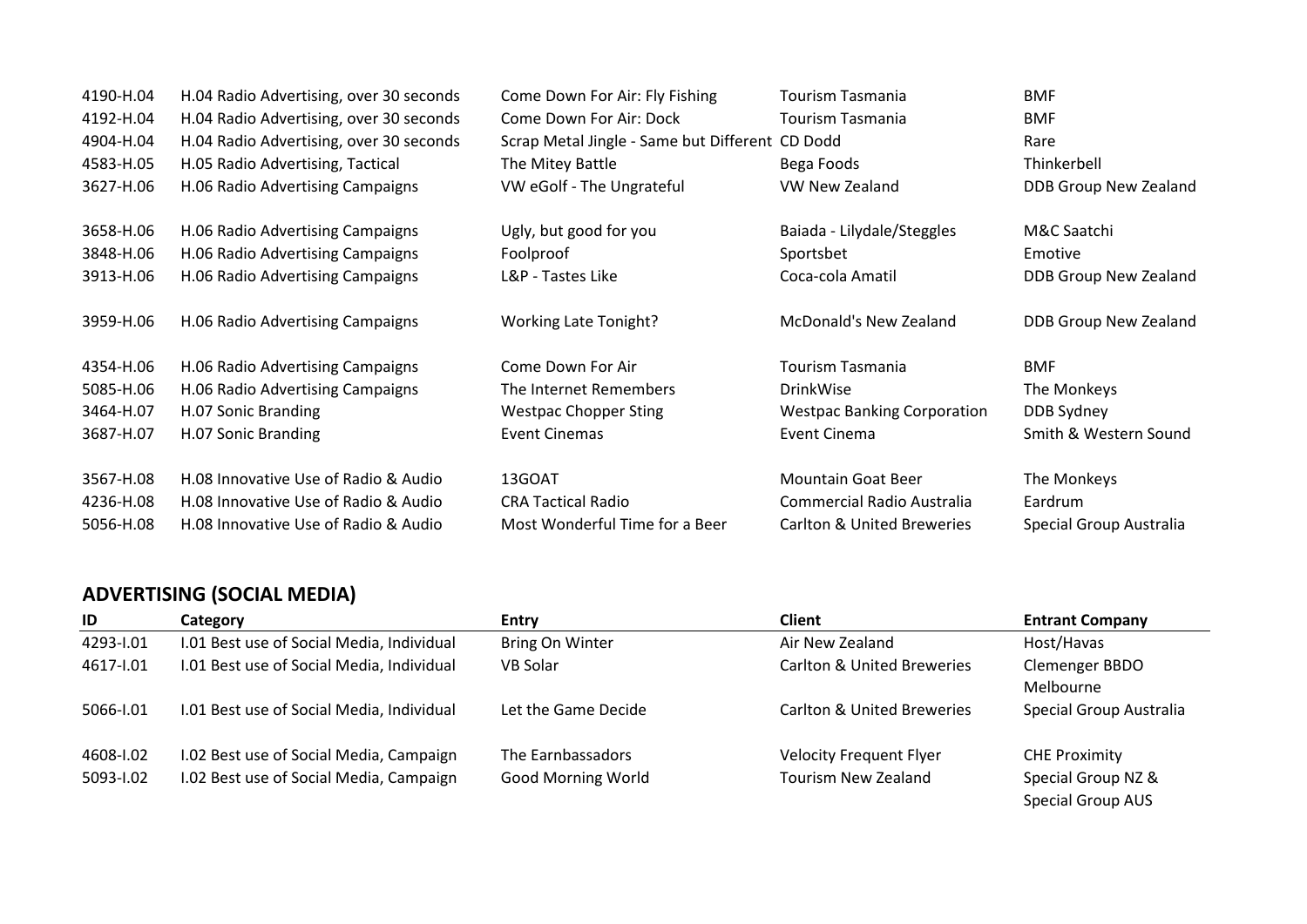| 4618-1.03 | I.03 Community Building and Engagement   | <b>VB Solar</b>              | <b>Carlton &amp; United Breweries</b>       | Clemenger BBDO<br>Melbourne                    |
|-----------|------------------------------------------|------------------------------|---------------------------------------------|------------------------------------------------|
| 4967-1.03 | I.03 Community Building and Engagement   | The Great Recamp             | <b>Carlton &amp; United Breweries</b>       | TBWA\Sydney                                    |
| 5094-1.03 | I.03 Community Building and Engagement   | <b>Good Morning World</b>    | <b>Tourism New Zealand</b>                  | Special Group NZ &<br><b>Special Group AUS</b> |
| 4132-1.04 | <b>I.04 Content Creation</b>             | Streets #Coolest100          | Unilever Australia                          | <b>DDB Sydney</b>                              |
| 4610-1.04 | <b>I.04 Content Creation</b>             | The Earnbassadors            | <b>Velocity Frequent Flyer</b>              | <b>CHE Proximity</b>                           |
| 4437-1.05 | I.05 Co-Created & User Generated Content | <b>Belted Survivors</b>      | <b>NZ Transport Agency</b>                  | Clemenger BBDO<br>Wellington                   |
| 4611-1.05 | I.05 Co-Created & User Generated Content | The Earnbassadors            | <b>Velocity Frequent Flyer</b>              | <b>CHE Proximity</b>                           |
| 4797-1.05 | I.05 Co-Created & User Generated Content | <b>Towards Zero</b>          | <b>Transport Accident Commission</b>        | AIRBAG                                         |
| 4887-1.05 | 1.05 Co-Created & User Generated Content | The Unsaid                   | <b>NZ Transport Agency</b>                  | Clemenger BBDO<br>Wellington                   |
| 5052-1.05 | I.05 Co-Created & User Generated Content | <b>Signature Searches</b>    | Google                                      | R/GA                                           |
| 5067-1.05 | I.05 Co-Created & User Generated Content | Let the Game Decide          | <b>Carlton &amp; United Breweries</b>       | <b>Special Group Austr</b>                     |
| 5095-1.05 | I.05 Co-Created & User Generated Content | <b>Good Morning World</b>    | <b>Tourism New Zealand</b>                  | Special Group NZ &<br><b>Special Group AUS</b> |
| 3755-1.06 | I.06 Social Videos, Individual           | <b>Birds Review Bird Box</b> | Netflix                                     | 303 MullenLowe                                 |
| 4251-1.06 | I.06 Social Videos, Individual           | New Australia-Land           | Meat & Livestock Australia                  | The Monkeys                                    |
| 4169-1.07 | I.07 Social Videos, Campaign             | Come Down For Air            | <b>Tourism Tasmania</b>                     | <b>BMF</b>                                     |
| 5096-1.07 | I.07 Social Videos, Campaign             | <b>Good Morning World</b>    | <b>Tourism New Zealand</b>                  | Special Group NZ &<br><b>Special Group AUS</b> |
| 4136-1.08 | I.08 Tactical                            | Streets #Coolest100          | Unilever Australia                          | DDB Sydney                                     |
| 4294-1.08 | I.08 Tactical                            | Bring On Winter              | Air New Zealand                             | Host/Havas                                     |
| 4888-1.08 | I.08 Tactical                            | The Unsaid                   | <b>NZ Transport Agency</b>                  | Clemenger BBDO<br>Wellington                   |
| 4977-1.08 | I.08 Tactical                            | Galaxy Note10 Pre-Reviews    | Samsung Australia                           | Leo Burnett                                    |
| 4186-1.09 | I.09 Use of Talent and Influencers       | Truth & Loot                 | yourtown                                    | M&C Saatchi                                    |
| 4370-1.09 | I.09 Use of Talent and Influencers       | <b>ANZUP RudeFood</b>        | <b>ANZUP Cancer Trials Group</b><br>Limited | Present Company                                |

ington enger BBDO ington

ial Group Australia ial Group NZ & ial Group AUS MullenLowe Monkeys ial Group NZ & ial Group AUS Sydney /Havas enger BBDO ington Burnett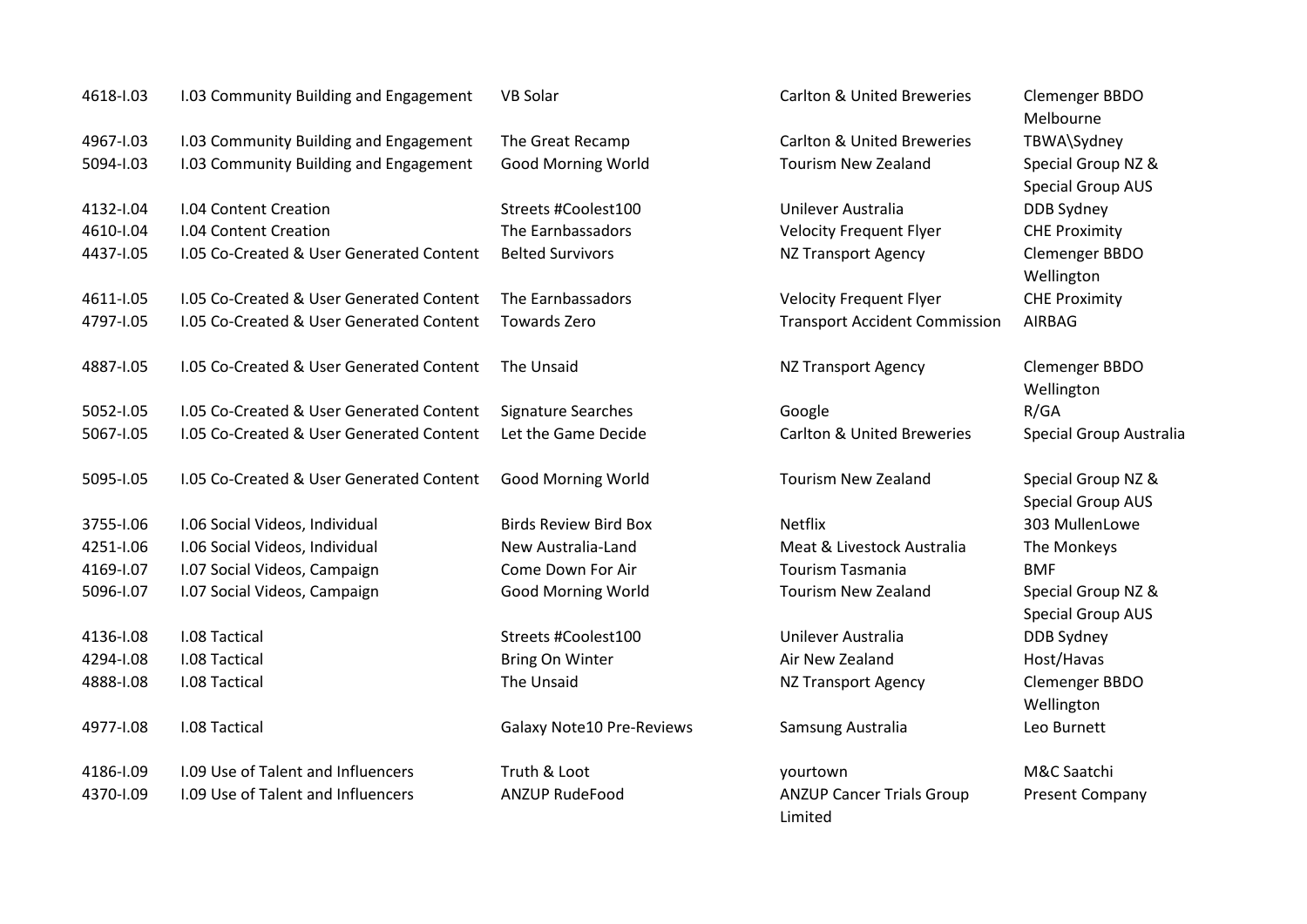| 4378-1.09 | 1.09 Use of Talent and Influencers | Bring On Winter                | Air New Zealand            | Host/Havas            |
|-----------|------------------------------------|--------------------------------|----------------------------|-----------------------|
| 4646-1.09 | 1.09 Use of Talent and Influencers | Cover for their Overconfidence | <b>RACV</b>                | <b>CHE Proximity</b>  |
| 5104-1.09 | 1.09 Use of Talent and Influencers | Losing Lena                    | Code Like A Girl/Creatable | Clemenger BBDO Sydney |

# **DESIGN (BOOK DESIGN)**

| ID        | Category                                  | <b>Entry</b>                            | <b>Client</b>                   | <b>Entrant Company</b>       |
|-----------|-------------------------------------------|-----------------------------------------|---------------------------------|------------------------------|
| 4528-J.03 | J.03 Children and Young Adult Books       | One Mindful Mind                        | NeuroGen Brain and Spine        | TBWA\India                   |
|           |                                           |                                         | Institute                       |                              |
|           |                                           |                                         |                                 |                              |
|           | <b>DESIGN (BRANDING)</b>                  |                                         |                                 |                              |
| ID        | Category                                  | <b>Entry</b>                            | <b>Client</b>                   | <b>Entrant Company</b>       |
| 4221-J.10 | J.10 Brand Refresh, Small Identity        | The Lester Prize Brand Identity         | The Lester                      | Department of Primary        |
|           |                                           |                                         |                                 | Industries and Regional      |
|           |                                           |                                         |                                 | Development                  |
| 4222-J.10 | J.10 Brand Refresh, Small Identity        | Writing WA Brand Identity               | WritingWA                       | <b>Department of Primary</b> |
|           |                                           |                                         |                                 | Industries and Regional      |
|           |                                           |                                         |                                 | Development                  |
|           |                                           |                                         |                                 |                              |
| 3968-J.11 | J.11 Brand Refresh, Medium Identity       | A Brand to Ignite Creativity            | Media Design School             | SomeOne Sydney               |
| 3855-J.12 | J.12 Brand Refresh, Large Identity        | Toyota Australia Rebrand                | Toyota Australia                | <b>Houston Group</b>         |
| 4234-J.12 | J.12 Brand Refresh, Large Identity        | Come Down For Air                       | <b>Tourism Tasmania</b>         | <b>BMF</b>                   |
| 4729-J.12 | J.12 Brand Refresh, Large Identity        | <b>Charles Sturt University Rebrand</b> | <b>Charles Sturt University</b> | <b>Houston Group</b>         |
| 4846-J.12 | J.12 Brand Refresh, Large Identity        | Rundle Mall Brand Identity Refresh      | <b>Rundle Mall</b>              | Simple Integrated            |
|           |                                           |                                         |                                 | Marketing                    |
| 4240-J.13 | J.13 New Branding Schemes, Small Identity | The Restaurant of Mistaken Orders       | Daiki Angel Help inc.           | TBWA\HAKUHODO                |
| 4621-J.13 | J.13 New Branding Schemes, Small Identity | Polpetta Restaurant                     | Art Series Hotels               | Toben                        |
| 4606-J.14 | J.14 New Branding Schemes, Medium         | Pentridge Cellars Brand Identity        | Pentridge Cellars               | <b>LIQUORICE BRAND AND</b>   |
|           | Identity                                  |                                         |                                 | <b>DIGITAL</b>               |
| 4710-J.14 | J.14 New Branding Schemes, Medium         | <b>Ben Simmons</b>                      | <b>Ben Simmons</b>              | <b>Present Company</b>       |
|           | Identity                                  |                                         |                                 |                              |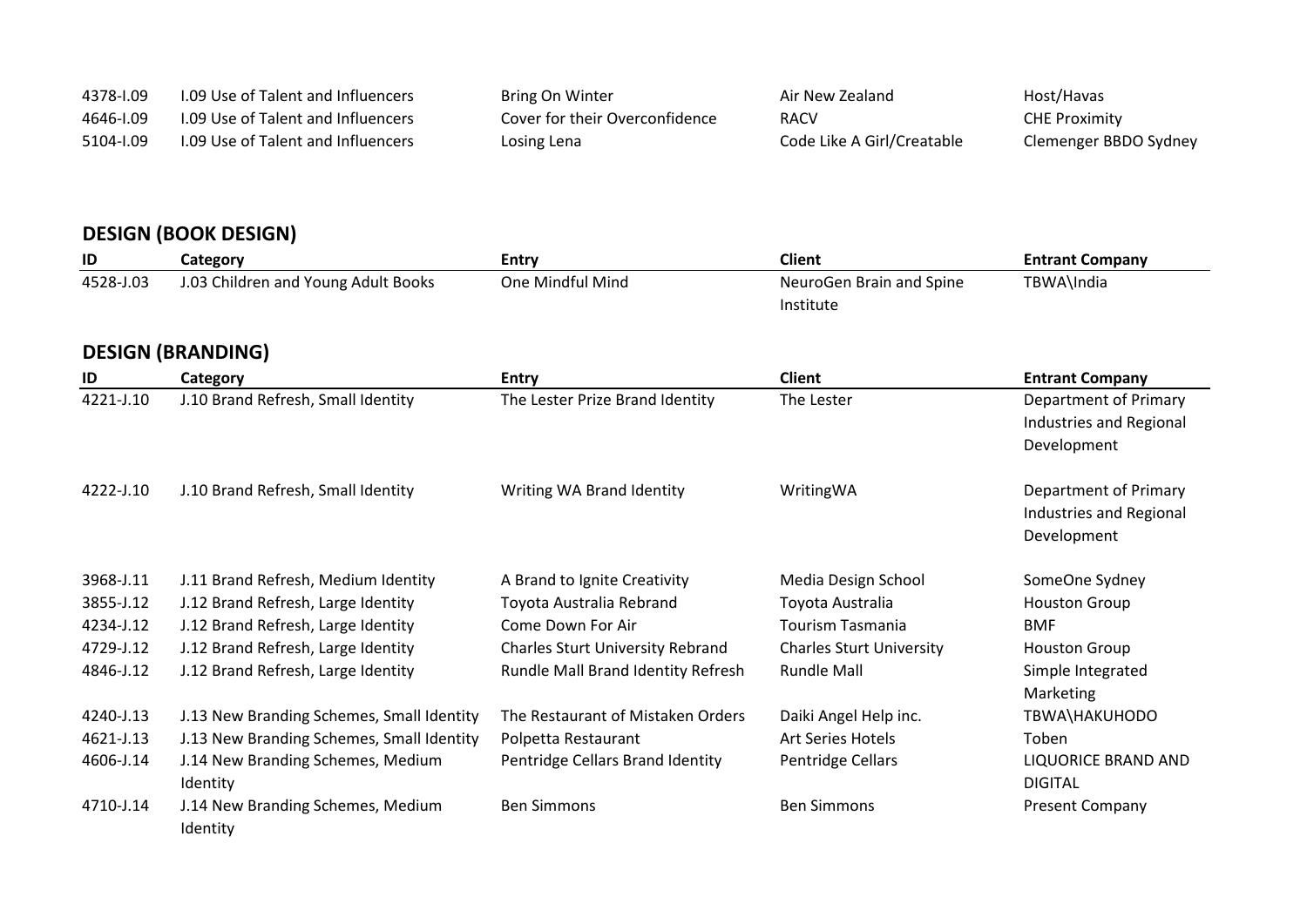| 3545-J.16 | J.16 Brand Expression in Collateral | BayBayan                          | <b>Cultural Center of the Philippines</b> | TBWA\Santiago Mangada |
|-----------|-------------------------------------|-----------------------------------|-------------------------------------------|-----------------------|
|           |                                     |                                   |                                           | Puno                  |
| 3949-J.17 | J.17 Campaign Logos                 | The Restaurant of Mistaken Orders | Daiki Angel Help inc.                     | TBWA\HAKUHODO         |
| 4603-J.19 | J.19 Logos                          | Pentridge Cellars Brand Logo      | Pentridge Cellars                         | LIQUORICE BRAND AND   |
|           |                                     |                                   |                                           | <b>DIGITAL</b>        |

# **DESIGN (GRAPHIC DESIGN)**

| ID        | Category                    | <b>Entry</b>                                     | <b>Client</b>                             | <b>Entrant Company</b>       |
|-----------|-----------------------------|--------------------------------------------------|-------------------------------------------|------------------------------|
| 4530-J.20 | J.20 Applied Print Graphics | One Mindful Mind                                 | NeuroGen Brain and Spine                  | TBWA\India                   |
|           |                             |                                                  | Institute                                 |                              |
| 3568-J.21 | J.21 Data Visualisation     | The Million Bit Book                             | Sapien                                    | Raydar                       |
| 4864-J.21 | J.21 Data Visualisation     | Mastercard Australian Open - "Forces<br>at Play" | Mastercard                                | Rabbit Content               |
| 4909-J.21 | J.21 Data Visualisation     | Mastercard Australian Open -<br>"Journeys"       | Mastercard Australian Open                | Rabbit Content               |
| 3360-J.22 | J.22 Integrated Graphics    | Moonlight Design System                          | The Designers Institute of New<br>Zealand | Raydar                       |
| 3611-J.26 | J.26 Posters                | New Zealand meets Japan                          | Lion                                      | <b>DDB Group New Zealand</b> |
| 4457-J.26 | J.26 Posters                | <b>AUDI Black</b>                                | <b>AUDI</b>                               | <b>BMF</b>                   |
| 4556-J.27 | J.27 Other                  | <b>MACHINE</b>                                   | <b>AUDI Australia</b>                     | D.A.M                        |

# **DESIGN (PACKAGING DESIGN)**

| ID        | Category                           | <b>Entry</b>          | Client                | <b>Entrant Company</b> |
|-----------|------------------------------------|-----------------------|-----------------------|------------------------|
| 5041-J.28 | J.28 Consumer                      | Ripple Effect Tea Co. | Ripple Effect Tea Co. | Rare                   |
| 3920-J.31 | J.31 Promotional & Special Edition | Black Laundry         | Lion                  | DDB Group New Zealand  |
|           |                                    |                       |                       |                        |
| 4499-J.31 | J.31 Promotional & Special Edition | <b>ABN Rescue</b>     | CGU                   | The Monkeys            |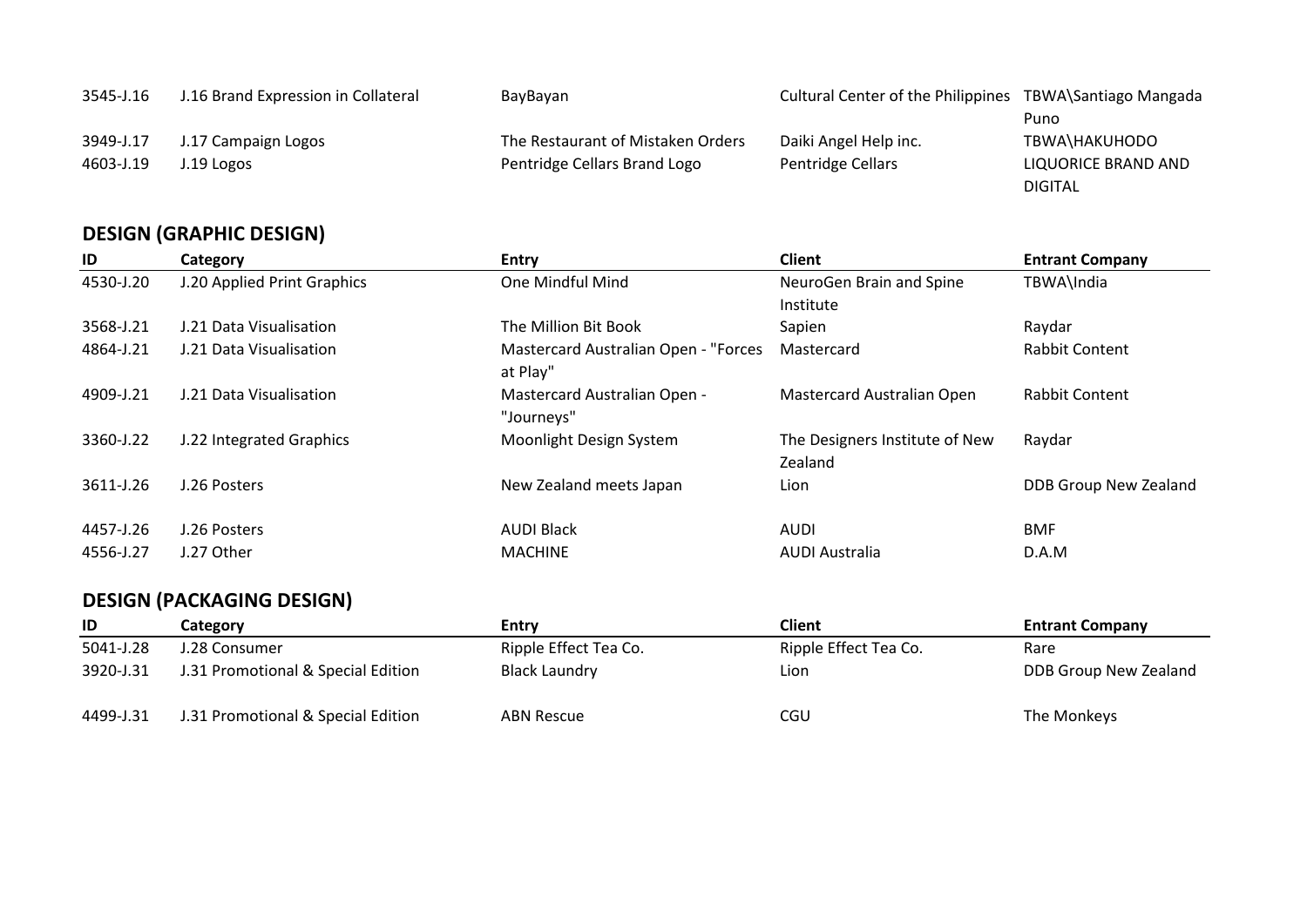## **DESIGN (PRODUCT DESIGN)**

| ID        | Category                           | <b>Entry</b>                        | Client                         | <b>Entrant Company</b> |
|-----------|------------------------------------|-------------------------------------|--------------------------------|------------------------|
| 4115-J.34 | J.34 Connected Products & Wearable | <b>NRMA Safety Hub</b>              | Insurance Australia Group      | <b>CHE Proximity</b>   |
|           | Technology                         |                                     |                                |                        |
| 4966-J.34 | J.34 Connected Products & Wearable | Silent Whistle                      | Samsung Australia              | Leo Burnett            |
|           | Technology                         |                                     |                                |                        |
| 3723-J.36 | J.36 Interactive Design            | The Most Challenging Pingpong Table | Japan Para Table Tennis        | TBWA\HAKUHODO          |
|           |                                    |                                     | Association                    |                        |
| 4116-J.36 | J.36 Interactive Design            | <b>NRMA Safety Hub</b>              | Insurance Australia Group      | <b>CHE Proximity</b>   |
| 4492-J.36 | J.36 Interactive Design            | <b>City of Possibilities</b>        | <b>Singapore Tourism Board</b> | AIRBAG                 |

# **DESIGN (SPACIAL DESIGN)**

| ID        | Category                                             | <b>Entry</b>                     | <b>Client</b>                             | <b>Entrant Company</b>   |
|-----------|------------------------------------------------------|----------------------------------|-------------------------------------------|--------------------------|
| 3336-J.43 | J.43 Installation Design                             | Signs of Love                    | <b>ANZ Bank Australia</b>                 | Revolver/Will O'Rourke   |
| 3353-J.43 | J.43 Installation Design                             | Grave of Thrones                 | Foxtel                                    | DDB Sydney               |
| 3466-J.43 | J.43 Installation Design                             | Samsung Electric Playground      | Samsung Australia                         | Cheil Australia          |
| 3921-J.43 | J.43 Installation Design                             | <b>Black Laundry</b>             | Lion                                      | DDB Group New Zealand    |
| 4415-J.43 | J.43 Installation Design                             | <b>ABN Rescue</b>                | CGU                                       | The Monkeys              |
| 4547-J.46 | J.46 Set & Stage Design                              | <b>Handheld Concert</b>          | Rokid                                     | The Nine X Insight Group |
| 4852-J.47 | J.47 Wayfinding, Signage & Environmental<br>Graphics | Moonlight AR Navigational System | The Designers Institute of New<br>Zealand | Raydar                   |

## **CRAFT (ANIMATION AND VISUAL EFFECTS)**

| ID        | Category          | Entry                                                                         | Client                               | <b>Entrant Company</b>   |
|-----------|-------------------|-------------------------------------------------------------------------------|--------------------------------------|--------------------------|
| 3859-K.01 | K.01 2D Animation | EECA 'Gen Less'                                                               | Energy Efficiency and                | Assembly                 |
|           |                   |                                                                               | <b>Conservation Authority (EECA)</b> |                          |
| 4147-K.01 | K.01 2D Animation | A-League & W-League: 'Where Heroes Football Federation Australia<br>Are Made' |                                      | Saatchi & Saatchi Sydney |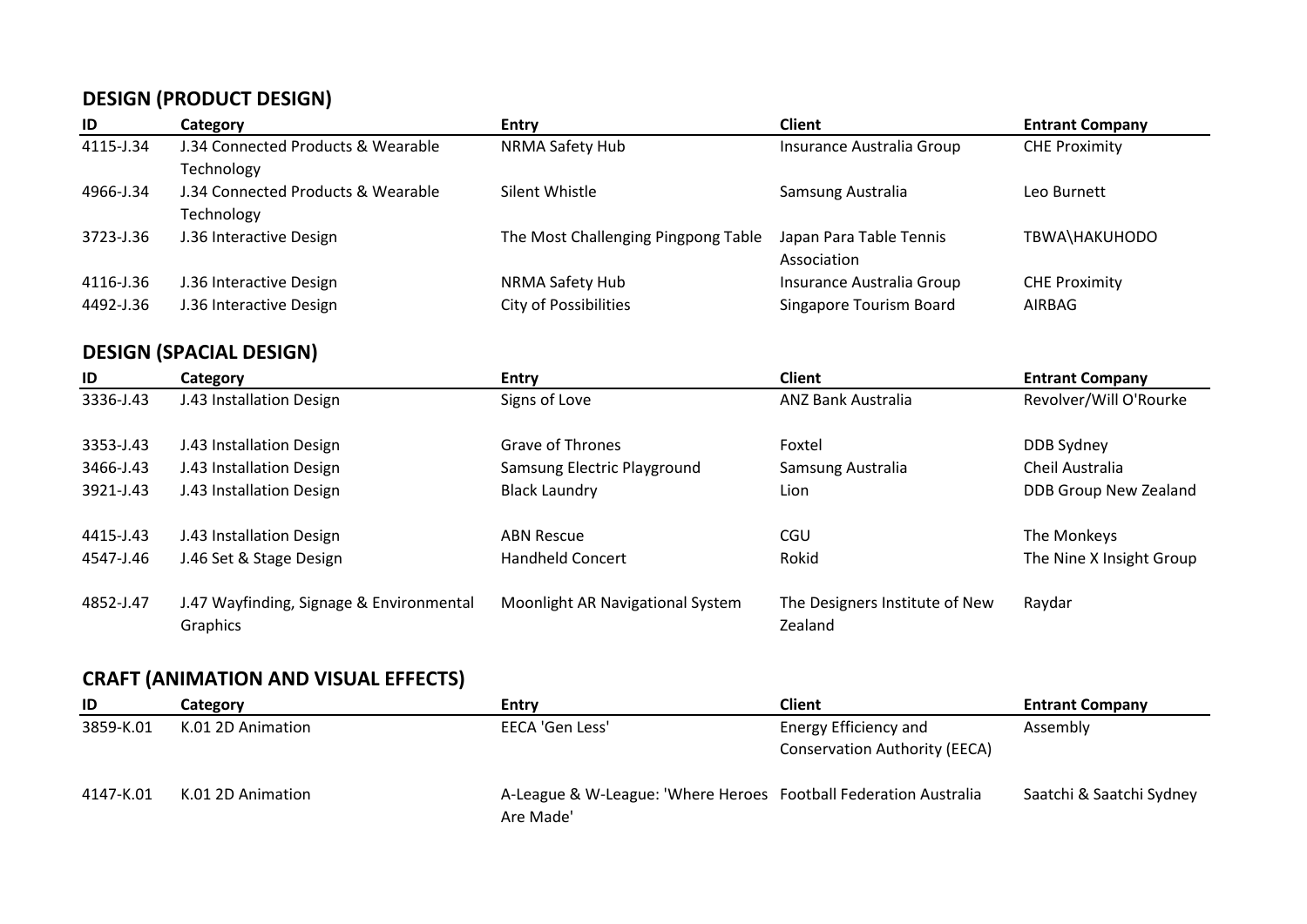| 3521-K.02 | K.02 3D Animation          | Up, Up and Toupee                       | Virgin Australia Airlines            | Revolver/Will O'Rourke |
|-----------|----------------------------|-----------------------------------------|--------------------------------------|------------------------|
| 3790-K.02 | K.02 3D Animation          | If you have the will, we have the way   | <b>Bank of Melbourne</b>             | Alt.vfx                |
| 3800-K.02 | K.02 3D Animation          | Dinosaur vs Unicorn                     | AA Insurance                         | Alt.vfx                |
| 4114-K.02 | K.02 3D Animation          | 5G Explained by 5Game Characters        | Optus                                | Alt.vfx                |
| 4635-K.02 | K.02 3D Animation          | Powershop 'A Power Company You          | Powershop                            | Assembly               |
|           |                            | Can Love'                               |                                      |                        |
| 3515-K.03 | K.03 Colour Grading        | Wedding                                 | Spark                                | <b>FINCH</b>           |
| 3672-K.03 | K.03 Colour Grading        | The Alley                               | Commonwealth Bank of Australia FINCH |                        |
| 4597-K.03 | K.03 Colour Grading        | Let's                                   | Latitude                             | Heckler                |
| 4150-K.04 | K.04 Moving Image Graphics | <b>MACHINE</b>                          | <b>AUDI Australia</b>                | <b>FINCH</b>           |
| 4600-K.04 | K.04 Moving Image Graphics | EECA 'Gen Less'                         | Energy Efficiency and                | Assembly               |
|           |                            |                                         | <b>Conservation Authority (EECA)</b> |                        |
| 3518-K.06 | K.06 Special Effects       | Be A BCFing Expert                      | <b>BCF</b>                           | <b>FINCH</b>           |
| 4081-K.06 | K.06 Special Effects       | <b>Make Tomorrow Beautiful</b>          | Sheridan                             | TBWA\Sydney            |
| 3548-K.07 | K.07 Visual Effects        | Up, Up and Toupee                       | Virgin Australia Airlines            | Revolver/Will O'Rourke |
| 3766-K.07 | K.07 Visual Effects        | If you have the will, we have the way   | <b>Bank of Melbourne</b>             | Alt.vfx                |
| 3791-K.07 | K.07 Visual Effects        | KIA Sorento: Black Edition              | Kia Motors Australia                 | Heckler                |
| 3934-K.07 | K.07 Visual Effects        | Let's                                   | Latitude Financial Services          | Heckler                |
| 4024-K.07 | K.07 Visual Effects        | Dinosaur vs Unicorn                     | AA Insurance                         | Alt.vfx                |
| 4324-K.07 | K.07 Visual Effects        | 5G Explained by 5Game Characters        | Optus                                | Alt.vfx                |
| 4358-K.07 | K.07 Visual Effects        | Domuts - They're Donuts. But They're    | CGU                                  | <b>Blackbird VFX</b>   |
|           |                            | For Dogs.                               |                                      |                        |
| 4442-K.07 | K.07 Visual Effects        | <b>UFO</b>                              | <b>Budget Direct</b>                 | Good Oil               |
| 4481-K.07 | K.07 Visual Effects        | Get Life Right                          | Partners Life                        | <b>Blackbird VFX</b>   |
| 4484-K.07 | K.07 Visual Effects        | The Rush of Schweppervescence           | Asahi                                | Good Oil               |
| 4847-K.07 | K.07 Visual Effects        | <b>Westpac Business Baker of Beirut</b> | <b>Westpac Banking Corporation</b>   | <b>Blockhead VFX</b>   |
| 4951-K.07 | K.07 Visual Effects        | G Flip - "Stupid"                       | G Flip                               | <b>Rabbit Content</b>  |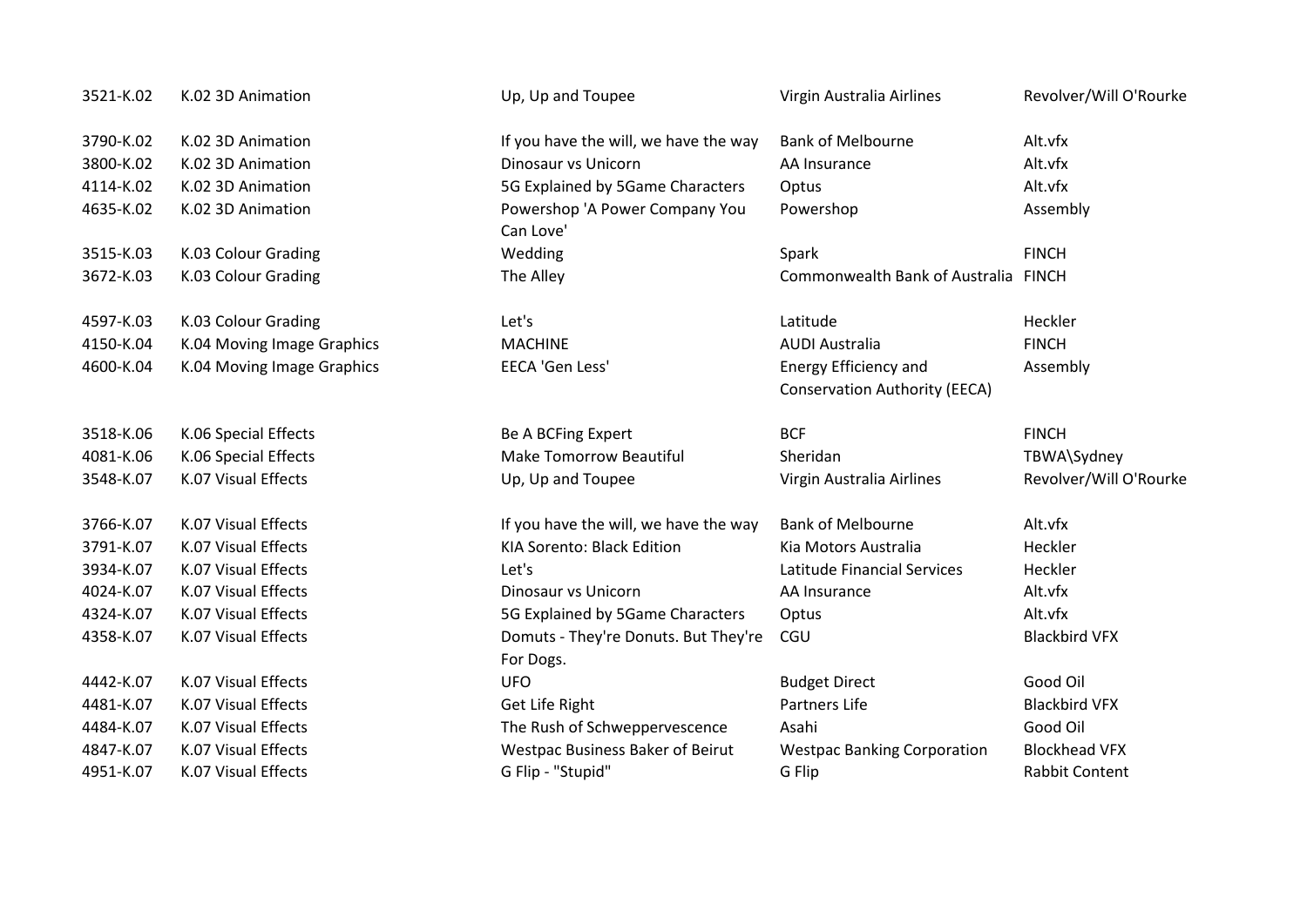# **CRAFT (ART DIRECTION)**

| ID        | Category                               | <b>Entry</b>                        | <b>Client</b>                                                 | <b>Entrant Company</b>              |
|-----------|----------------------------------------|-------------------------------------|---------------------------------------------------------------|-------------------------------------|
| 4799-K.08 | K.08 Digital Art Direction, Individual | Faceboobs                           | YourBreast                                                    | <b>Fenton Stephens</b>              |
| 3335-K.10 | K.10 Experiential Art Direction        | Grave of Thrones                    | Foxtel                                                        | Revolver/Will O'Rourke              |
| 3550-K.10 | K.10 Experiential Art Direction        | Signs of Love                       | <b>ANZ Bank Australia</b>                                     | Revolver/Will O'Rourke              |
| 3698-K.10 | K.10 Experiential Art Direction        | The Most Challenging Pingpong Table | Japan Para Table Tennis<br>Association                        | TBWA\HAKUHODO                       |
| 3909-K.10 | K.10 Experiential Art Direction        | <b>Near Miss Memorials</b>          | KiwiRail                                                      | DDB Group New Zealand               |
| 4781-K.10 | K.10 Experiential Art Direction        | <b>Shark Bait</b>                   | <b>Uber Eats</b>                                              | <b>Special Group New</b><br>Zealand |
| 5135-K.10 | K.10 Experiential Art Direction        | The Burnt Christmas Tree            | <b>Red Cross Australia</b>                                    | Scoundrel                           |
| 3610-K.11 | K.11 Film Art Direction, Individual    | New Zealand meets Japan             | Lion                                                          | DDB Group New Zealand               |
| 3767-K.11 | K.11 Film Art Direction, Individual    | The Procrastination Place           | V Energy, Frucor Suntory                                      | Sweetshop                           |
| 4013-K.11 | K.11 Film Art Direction, Individual    | <b>Make Tomorrow Beautiful</b>      | Sheridan                                                      | TBWA\Sydney                         |
| 4349-K.11 | K.11 Film Art Direction, Individual    | 5G Explained by 5Guitarists         | Optus                                                         | Bear Meets Eagle on Fire            |
| 4352-K.11 | K.11 Film Art Direction, Individual    | 5G Explained by 5Game Characters    | Optus                                                         | Bear Meets Eagle on Fire            |
| 4400-K.11 | K.11 Film Art Direction, Individual    | The Miracle Ham                     | <b>ALDI Australia</b>                                         | Good Oil                            |
| 4476-K.11 | K.11 Film Art Direction, Individual    | Tokyo Dry 2                         | Lion                                                          | Good Oil                            |
| 4601-K.11 | K.11 Film Art Direction, Individual    | EECA 'Gen Less'                     | Energy Efficiency and<br><b>Conservation Authority (EECA)</b> | Assembly                            |
| 4656-K.11 | K.11 Film Art Direction, Individual    | Let's                               | Latitude Financial Services                                   | <b>CHE Proximity</b>                |
| 4355-K.12 | K.12 Film Art Direction, Campaign      | Optus 5G Campaign                   | Optus                                                         | Bear Meets Eagle on Fire            |
| 3362-K.14 | K.14 Poster Art Direction, Campaign    | Homework / Music / Tidy-up          | Chupa Chups (Snack To Home<br>Limited)                        | Cheil Hong Kong Limited             |
| 4452-K.14 | K.14 Poster Art Direction, Campaign    | O Yeah                              | Vodka O                                                       | TBWA\Melbourne                      |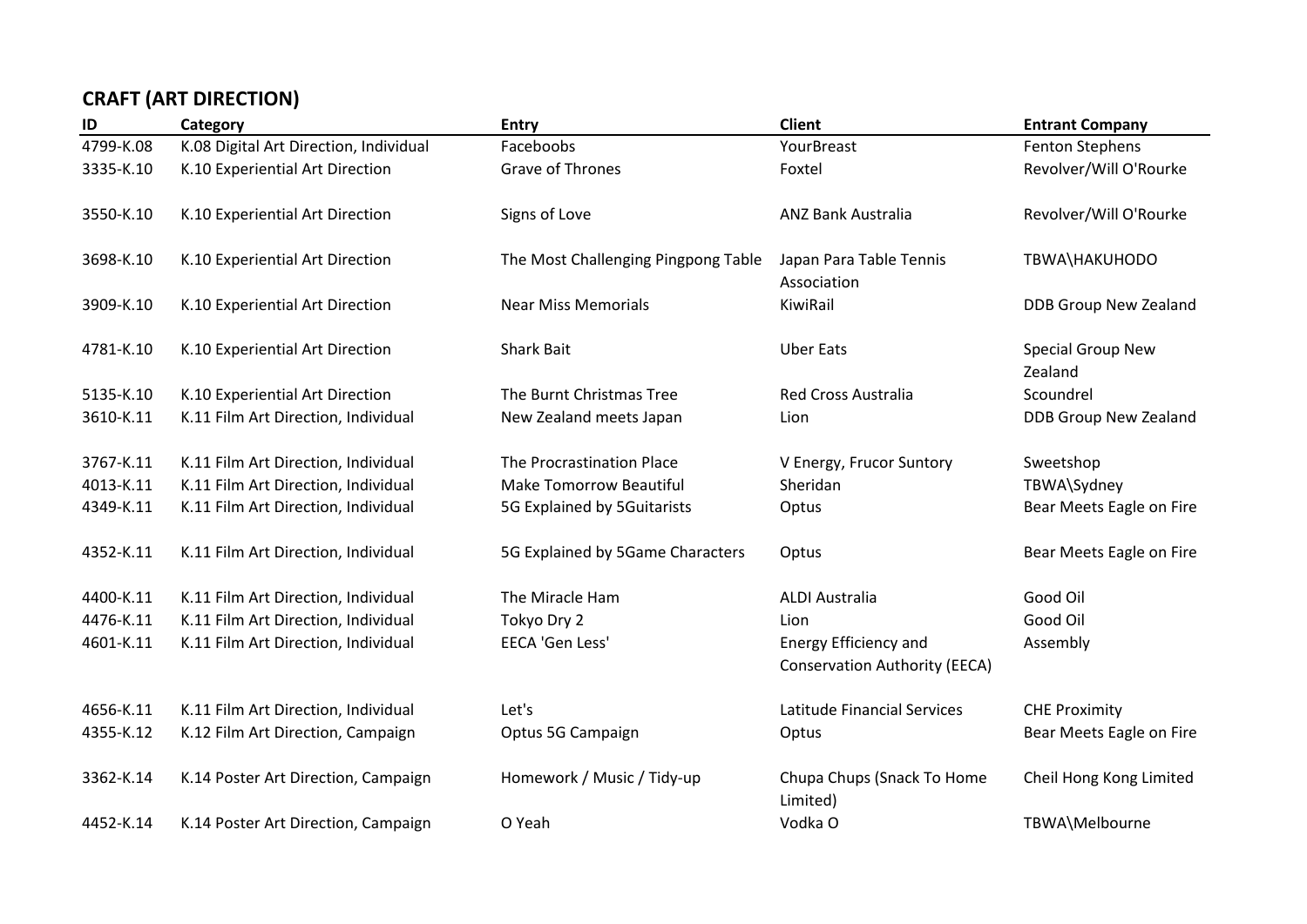| ADATEICACHIOL |                                    |                                                    |                            |                         |  |
|---------------|------------------------------------|----------------------------------------------------|----------------------------|-------------------------|--|
|               | K.16 Print Art Direction, Campaign | <b>Farmers</b>                                     |                            | Wunderman Thompson      |  |
| 5028-K.16     |                                    | Kellogg's isn't Kellogg's without Aussie Kellogg's | Limited)                   |                         |  |
| 3364-K.16     | K.16 Print Art Direction, Campaign | Homework / Music / Tidy-up                         | Chupa Chups (Snack To Home | Cheil Hong Kong Limited |  |

#### **CRAFT (CASTING)**

| ID        | Category                             | <b>Entry</b>                                    | <b>Client</b>                          | <b>Entrant Company</b>       |
|-----------|--------------------------------------|-------------------------------------------------|----------------------------------------|------------------------------|
| 3486-K.17 | K.17 Casting for Film Advertising    | Play                                            | Spark                                  | Sweetshop                    |
| 3509-K.17 | K.17 Casting for Film Advertising    | Wedding                                         | Spark                                  | <b>FINCH</b>                 |
| 3546-K.17 | K.17 Casting for Film Advertising    | New-Australia Land                              | Meat & Livestock Australia             | Scoundrel                    |
| 4274-K.17 | K.17 Casting for Film Advertising    | NRMA Home Insurance for Koalas                  | <b>NRMA</b>                            | The Monkeys                  |
| 4326-K.17 | K.17 Casting for Film Advertising    | Dolly's Dream - Are your Words doing<br>Damage? | Dolly's Dream                          | <b>OTTO</b>                  |
| 4405-K.17 | K.17 Casting for Film Advertising    | The Miracle Ham                                 | <b>ALDI Australia</b>                  | Good Oil                     |
| 4475-K.17 | K.17 Casting for Film Advertising    | Rescue a Pet. Rescue a Family.                  | Pet Refuge                             | Good Oil                     |
| 4495-K.17 | K.17 Casting for Film Advertising    | There's someone for everything                  | Trade Me New Zealand                   | Good Oil                     |
| 5016-K.17 | K.17 Casting for Film Advertising    | The Great Recamp                                | <b>Carlton &amp; United Breweries</b>  | TBWA\Sydney                  |
| 5088-K.17 | K.17 Casting for Film Advertising    | NAB Mini Legends                                | National Australia Bank                | Revolver/Will O'Rourke       |
| 3850-K.18 | K.18 Influencers, Talent & Celebrity | Skewered by Celeste Barber                      | <b>HelloFresh</b>                      | Emotive                      |
| 4911-K.18 | K.18 Influencers, Talent & Celebrity | #SubtlySponsoredPosts                           | Samsung Australia                      | Leo Burnett                  |
| 5084-K.18 | K.18 Influencers, Talent & Celebrity | The Lion's Share                                | The Lion's Share Fund                  | <b>FINCH</b>                 |
| 3528-K.19 | K.19 Street Casting                  | <b>Scars</b>                                    | <b>TAL Insurance</b>                   | Scoundrel                    |
| 3629-K.19 | K.19 Street Casting                  | Together We're Different                        | Belong                                 | Revolver/Will O'Rourke       |
| 3804-K.19 | K.19 Street Casting                  | Crust "It's not Pizza, It's Crust"              | Retail Food Group                      | 303 MullenLowe               |
| 4302-K.19 | K.19 Street Casting                  | Good People In Power                            | Citipower, United Energy &<br>Powercor | AIRBAG                       |
| 4411-K.19 | K.19 Street Casting                  | The Miracle Ham                                 | ALDI Australia                         | Good Oil                     |
| 4438-K.19 | K.19 Street Casting                  | <b>Belted Survivors</b>                         | <b>NZ Transport Agency</b>             | Clemenger BBDO<br>Wellington |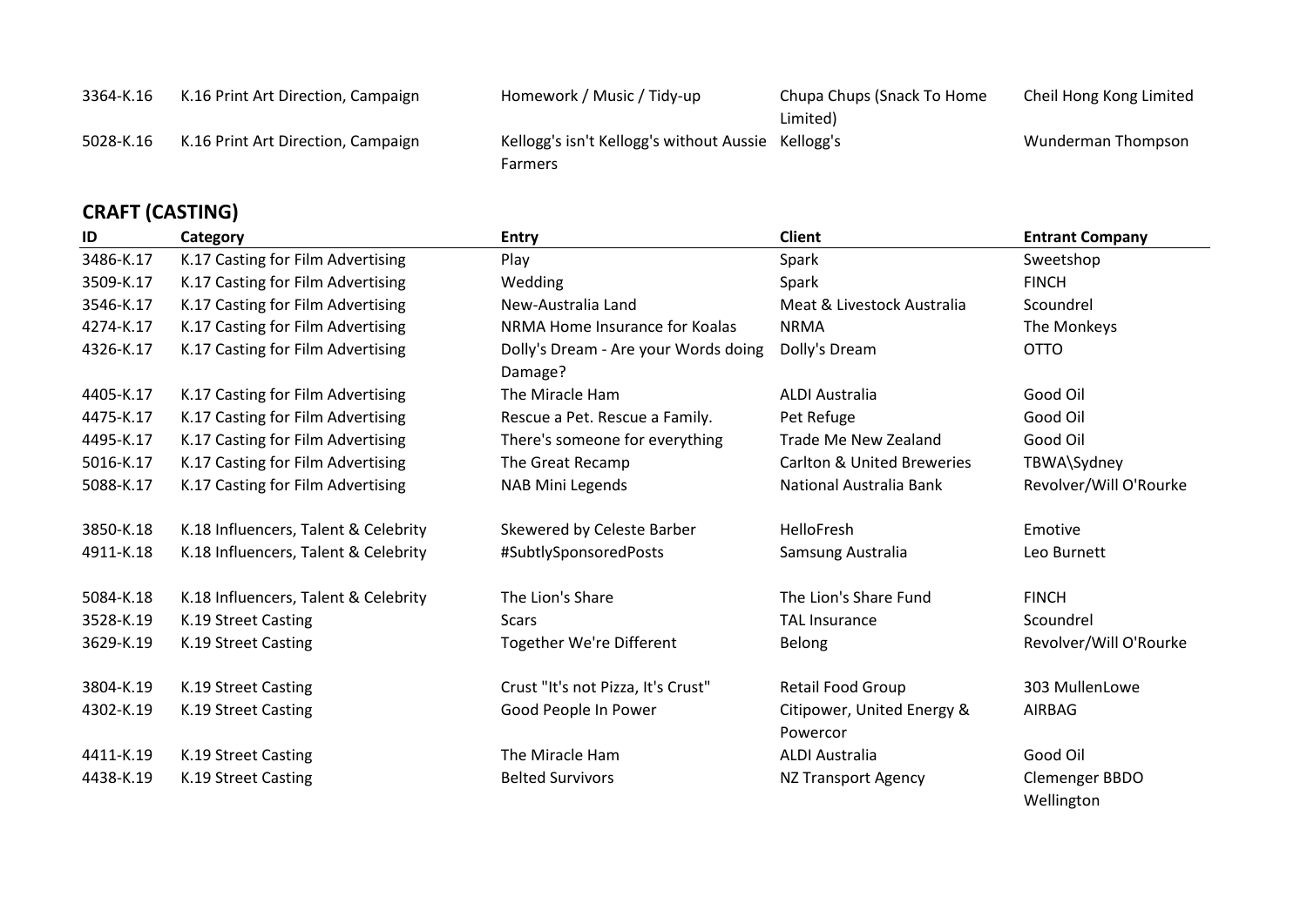| 4480-K.19 | K.19 Street Casting    | Manifique: A Father's Day Gift | Dollar Shave Club                    | Revolver/Will O'Rourke                         |
|-----------|------------------------|--------------------------------|--------------------------------------|------------------------------------------------|
| 4486-K.19 | K.19 Street Casting    | Tokyo Dry 2                    | Lion                                 | Good Oil                                       |
| 4674-K.19 | K.19 Street Casting    | Samsung - Time for Next        | Samsung Australia                    | <b>CHE Proximity</b>                           |
| 4842-K.19 | K.19 Street Casting    | Towards Zero                   | <b>Transport Accident Commission</b> | AIRBAG                                         |
| 5097-K.19 | K.19 Street Casting    | <b>Good Morning World</b>      | <b>Tourism New Zealand</b>           | Special Group NZ &<br><b>Special Group AUS</b> |
| 4080-K.20 | K.20 Voice Performance | Led by None                    | <b>General Pants</b>                 | TBWA\Sydney                                    |

# **CRAFT (CINEMATOGRAPHY)**

| ID        | Category                       | <b>Entry</b>                           | <b>Client</b>                         | <b>Entrant Company</b> |
|-----------|--------------------------------|----------------------------------------|---------------------------------------|------------------------|
| 3400-K.22 | K.22 TV and Cinema Commercials | Come Down For Air: Scallop Pie         | <b>Tourism Tasmania</b>               | <b>FINCH</b>           |
| 3487-K.22 | K.22 TV and Cinema Commercials | Best Day Ever                          | Lemon & Paeroa (Coca Cola             | Sweetshop              |
|           |                                |                                        | Amatil)                               |                        |
| 3510-K.22 | K.22 TV and Cinema Commercials | Wedding                                | Spark                                 | <b>FINCH</b>           |
| 3522-K.22 | K.22 TV and Cinema Commercials | Scars                                  | <b>TAL Insurance</b>                  | Scoundrel              |
| 3540-K.22 | K.22 TV and Cinema Commercials | All Things Life-Space                  | Life-Space                            | <b>FINCH</b>           |
| 3665-K.22 | K.22 TV and Cinema Commercials | <b>Embrace The Magnificent Unknown</b> | Yalumba                               | <b>FINCH</b>           |
| 4145-K.22 | K.22 TV and Cinema Commercials | Tokyo Dry 2                            | Lion                                  | Good Oil               |
| 4209-K.22 | K.22 TV and Cinema Commercials | <b>Great Northern Beer - The Great</b> | <b>Carlton &amp; United Breweries</b> | //Thirteen & Co        |
|           |                                | Recamp                                 |                                       |                        |
| 4213-K.22 | K.22 TV and Cinema Commercials | Almost Home                            | McDonald's                            | Scoundrel              |
| 4404-K.22 | K.22 TV and Cinema Commercials | King Island Dairy                      | King Island Dairy                     | AIRBAG                 |
| 4485-K.22 | K.22 TV and Cinema Commercials | Rescue a Pet. Rescue a Family.         | Pet Refuge                            | Good Oil               |
| 4500-K.22 | K.22 TV and Cinema Commercials | Before The Jump                        | <b>TAB</b>                            | //Thirteen & Co        |
| 5087-K.22 | K.22 TV and Cinema Commercials | Spotlight                              | TAB                                   | Revolver/Will O'Rourke |
| 5114-K.22 | K.22 TV and Cinema Commercials | <b>Good Morning World</b>              | <b>Tourism New Zealand</b>            | Sweetshop              |
| 4331-K.23 | K.23 Social First              | Dolly's Dream - Are your Words doing   | Dolly's Dream                         | <b>OTTO</b>            |
|           |                                | Damage?                                |                                       |                        |
| 4657-K.23 | K.23 Social First              | Let's                                  | Latitude Financial Services           | <b>CHE Proximity</b>   |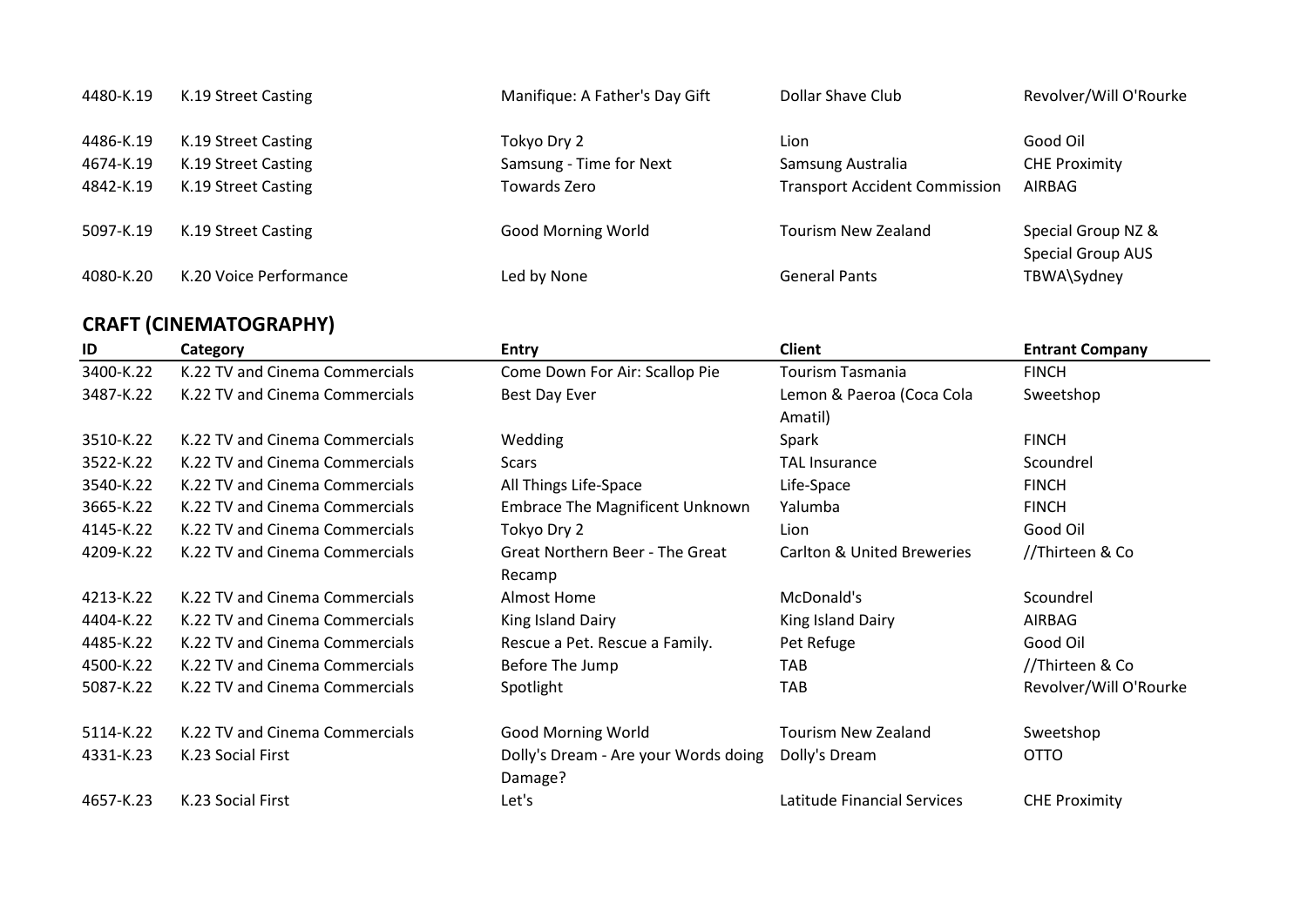# **CRAFT (COPYWRITING)**

| ID        | Category                                 | <b>Entry</b>                 | <b>Client</b>                      | <b>Entrant Company</b> |
|-----------|------------------------------------------|------------------------------|------------------------------------|------------------------|
| 3513-K.24 | K.24 Best Film Script, Individual        | Wedding                      | Spark                              | <b>FINCH</b>           |
| 4306-K.24 | K.24 Best Film Script, Individual        | <b>DIY</b>                   | TEDxSydney                         | Revolver/Will O'Rourke |
| 4567-K.24 | K.24 Best Film Script, Individual        | Before the Jump              | TAB                                | M&C Saatchi            |
| 4998-K.24 | K.24 Best Film Script, Individual        | Just Be Better - 'Scrotum'   | Chalk Circle                       | VMLY&R                 |
| 3390-K.25 | K.25 Best Film Script, Campaign          | <b>Help When It Matters</b>  | <b>Westpac Banking Corporation</b> | DDB Sydney             |
| 3659-K.27 | K.27 Best Radio or Audio Script Writing, | Ugly, but good for you       | Baiada - Lilydale/Steggles         | M&C Saatchi            |
|           | Campaign                                 |                              |                                    |                        |
| 4359-K.27 | K.27 Best Radio or Audio Script Writing, | Come Down For Air            | Tourism Tasmania                   | <b>BMF</b>             |
|           | Campaign                                 |                              |                                    |                        |
| 5000-K.27 | K.27 Best Radio or Audio Script Writing, | If It Packs, It Posts        | Australia Post                     | VMLY&R                 |
|           | Campaign                                 |                              |                                    |                        |
| 3662-K.28 | K.28 Best use of Copywriting, Individual | Brewed in Honor of Legends   | Pinnacle Drinks - John Boston      | M&C Saatchi            |
| 4096-K.28 | K.28 Best use of Copywriting, Individual | 100% Pure New Australia-Land | Tourism New Zealand                | TBWA\Sydney            |
| 4390-K.28 | K.28 Best use of Copywriting, Individual | Bring On Winter              | Air New Zealand                    | Host/Havas             |
| 4661-K.28 | K.28 Best use of Copywriting, Individual | The Mitey Battle             | Bega Foods                         | Thinkerbell            |
| 4403-K.29 | K.29 Best use of Copywriting, Campaign   | Strayaday                    | McDonald's                         | <b>DDB Sydney</b>      |

# **CRAFT (DIGITAL CRAFT)**

| ID        | Category                         | <b>Entry</b>                                        | <b>Client</b>                  | <b>Entrant Company</b> |
|-----------|----------------------------------|-----------------------------------------------------|--------------------------------|------------------------|
| 4278-K.33 | K.33 Apps & Platforms            | Krispy Kreme - Throwback Party                      | Krispy Kreme                   | The Monkeys            |
| 5148-K.34 | K.34 Digital Environments        | ANZAC Correspondent AR app                          | <b>Queensland Museum</b>       | <b>ROMEO Digital</b>   |
| 3738-K.38 | K.38 User Experience Design (UX) | LO5T                                                | Lotto New Zealand              | DDB Group New Zealand  |
| 4125-K.38 | K.38 User Experience Design (UX) | NRMA Safety Hub                                     | Insurance Australia Group      | <b>CHE Proximity</b>   |
| 4489-K.38 | K.38 User Experience Design (UX) | <b>City of Possibilities</b>                        | <b>Singapore Tourism Board</b> | AIRBAG                 |
| 3910-K.39 | K.39 User Interface Design (UI)  | <b>Near Miss Memorials</b>                          | KiwiRail                       | DDB Group New Zealand  |
| 3408-K.40 | K.40 Websites                    | Destination NSW: Personalising the<br>Vivid Journey | <b>Destination NSW</b>         | Nightjar               |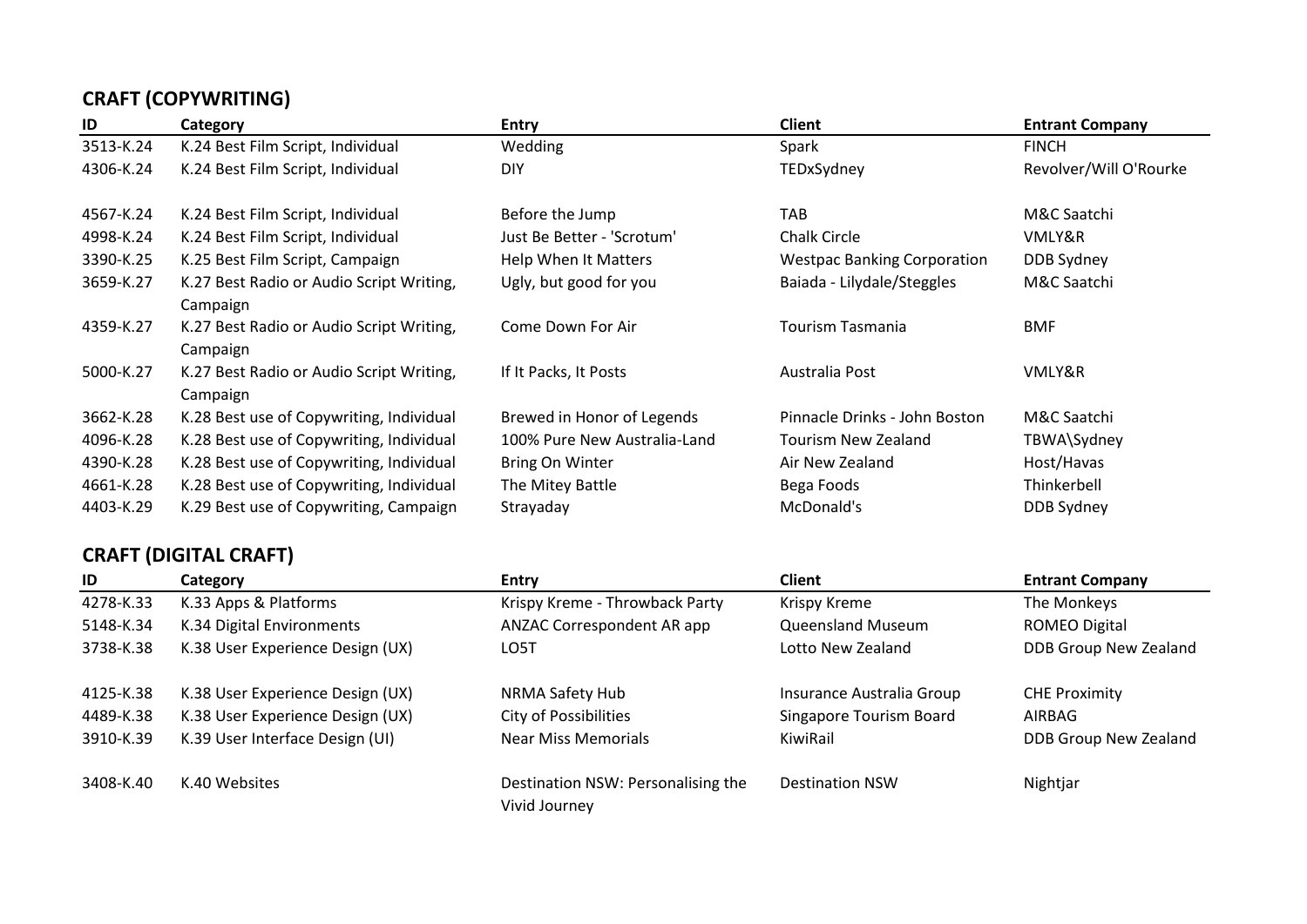| 3739-K.40 | K.40 Websites | ∟O5T                | Lotto New Zealand | DDB Group New Zealand |
|-----------|---------------|---------------------|-------------------|-----------------------|
| 3911-K.40 | K.40 Websites | Near Miss Memorials | KiwiRail          | DDB Group New Zealand |

# **CRAFT (DIRECTION)**

| ID        | Category                                                     | <b>Entry</b>                                                  | <b>Client</b>                             | <b>Entrant Company</b>              |
|-----------|--------------------------------------------------------------|---------------------------------------------------------------|-------------------------------------------|-------------------------------------|
| 3337-K.41 | K.41 Branded Content & Entertainment -<br>Fiction            | Next Episode                                                  | Old Spice                                 | Revolver/Will O'Rourke              |
| 3490-K.41 | K.41 Branded Content & Entertainment -<br>Fiction            | I'm Drinking It For You                                       | <b>DB Export</b>                          | Sweetshop                           |
| 4992-K.41 | K.41 Branded Content & Entertainment -<br>Fiction            | Dear Michelle                                                 | International Women's Day                 | <b>Exit Films</b>                   |
| 4573-K.42 | K.42 Branded Content & Entertainment -<br><b>Non Fiction</b> | Crust "It's not Pizza, It's Crust"                            | Crust                                     | <b>Filmgraphics</b>                 |
| 4906-K.42 | K.42 Branded Content & Entertainment -<br>Non Fiction        | Losing Lena                                                   | Code Like A Girl/Creatable                | <b>FINCH</b>                        |
| 3489-K.43 | K.43 Events and Experiences                                  | <b>Grave of Thrones</b>                                       | Foxtel                                    | Revolver/Will O'Rourke              |
| 3590-K.43 | K.43 Events and Experiences                                  | Signs of Love                                                 | <b>ANZ Bank Australia</b>                 | Revolver/Will O'Rourke              |
| 3600-K.43 | K.43 Events and Experiences                                  | Australian Open Ambush: Kyrgios'<br><b>Physio Treatment</b>   | <b>Uber Eats</b>                          | Revolver/Will O'Rourke              |
| 3726-K.43 | K.43 Events and Experiences                                  | The Hack                                                      | Hiscox                                    | Revolver/Will O'Rourke              |
| 4488-K.43 | K.43 Events and Experiences                                  | Australian Open Ambush: Nadal's<br><b>Umpire Disagreement</b> | <b>Uber Eats</b>                          | Revolver/Will O'Rourke              |
| 4739-K.43 | K.43 Events and Experiences                                  | <b>Curing Homesickness</b>                                    | Sydney Children's Hospitals<br>Foundation | <b>CHE Proximity</b>                |
| 4782-K.43 | K.43 Events and Experiences                                  | <b>Shark Bait</b>                                             | <b>Uber Eats</b>                          | <b>Special Group New</b><br>Zealand |
| 3334-K.44 | K.44 TV and Cinema Commercials                               | Every Home Is Worth Protecting                                | <b>NRMA</b>                               | Revolver/Will O'Rourke              |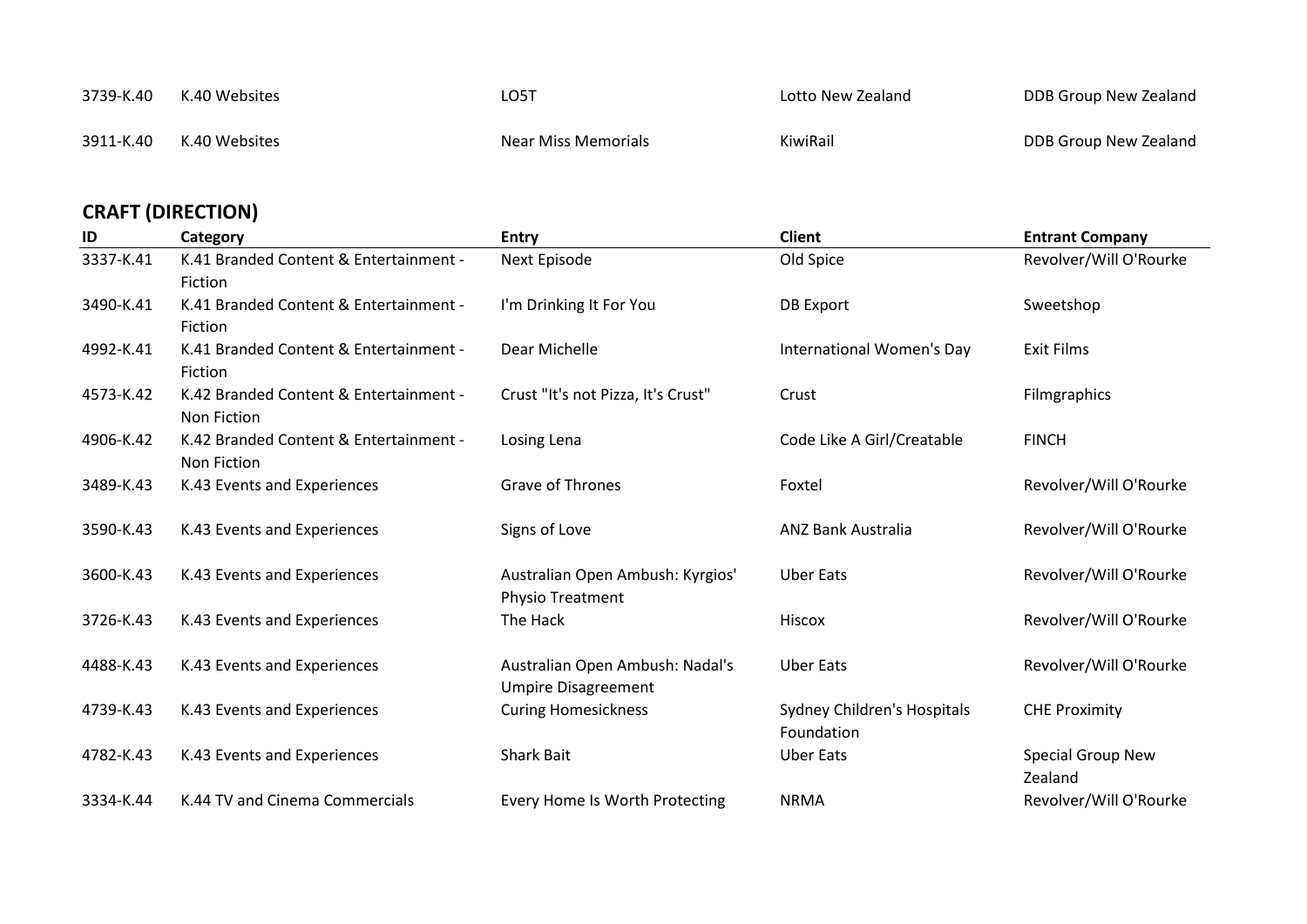| 3391-K.44 | K.44 TV and Cinema Commercials | <b>RMHC</b>                                     | <b>Ronald McDonald House</b>       | <b>DDB Sydney</b>      |
|-----------|--------------------------------|-------------------------------------------------|------------------------------------|------------------------|
| 3395-K.44 | K.44 TV and Cinema Commercials | Wedding                                         | Spark                              | <b>FINCH</b>           |
| 3399-K.44 | K.44 TV and Cinema Commercials | Come Down For Air: Mountain                     | <b>Tourism Tasmania</b>            | <b>FINCH</b>           |
| 3445-K.44 | K.44 TV and Cinema Commercials | <b>Liberated Drivers</b>                        | <b>NZ Transport Agency</b>         | Sweetshop              |
| 3446-K.44 | K.44 TV and Cinema Commercials | Huxley                                          | Vodafone                           | Sweetshop              |
| 3447-K.44 | K.44 TV and Cinema Commercials | The Youngest Brother                            | Volkswagen                         | Sweetshop              |
| 3459-K.44 | K.44 TV and Cinema Commercials | Scars                                           | <b>TAL Insurance</b>               | Scoundrel              |
| 3469-K.44 | K.44 TV and Cinema Commercials | <b>Storm The Court</b>                          | Reebok                             | Scoundrel              |
| 3906-K.44 | K.44 TV and Cinema Commercials | The Miracle Ham                                 | ALDI Australia                     | Good Oil               |
| 4090-K.44 | K.44 TV and Cinema Commercials | <b>Baker of Beirut</b>                          | <b>Westpac Banking Corporation</b> | DDB Sydney             |
| 4140-K.44 | K.44 TV and Cinema Commercials | Rescue a Pet. Rescue a Family.                  | Pet Refuge                         | Good Oil               |
| 4212-K.44 | K.44 TV and Cinema Commercials | Ari                                             | <b>Westpac Banking Corporation</b> | <b>Exit Films</b>      |
| 4398-K.44 | K.44 TV and Cinema Commercials | Before The Jump                                 | <b>TAB</b>                         | //Thirteen & Co        |
| 4491-K.44 | K.44 TV and Cinema Commercials | Tokyo Dry 2                                     | Lion                               | Good Oil               |
| 4522-K.44 | K.44 TV and Cinema Commercials | Up, Up and Toupee                               | Virgin Australia Airlines          | Revolver/Will O'Rourke |
| 4711-K.44 | K.44 TV and Cinema Commercials | Choke                                           | Amazon Prime Video                 | Revolver/Will O'Rourke |
| 4849-K.44 | K.44 TV and Cinema Commercials | ALDI Good Different - Tuna                      | <b>ALDI Australia</b>              | <b>Rabbit Content</b>  |
| 5137-K.44 | K.44 TV and Cinema Commercials | Matesong                                        | Tourism Australia                  | Revolver/Will O'Rourke |
| 4340-K.45 | K.45 Social First              | Dolly's Dream - Are your Words doing<br>Damage? | Dolly's Dream                      | <b>OTTO</b>            |
| 4654-K.45 | K.45 Social First              | Let's                                           | Latitude Financial Services        | <b>CHE Proximity</b>   |
| 4791-K.46 | K.46 Voice                     | Spinifex Gum - Dream Baby Dream                 | Spinifex Gum                       | <b>SDWM</b>            |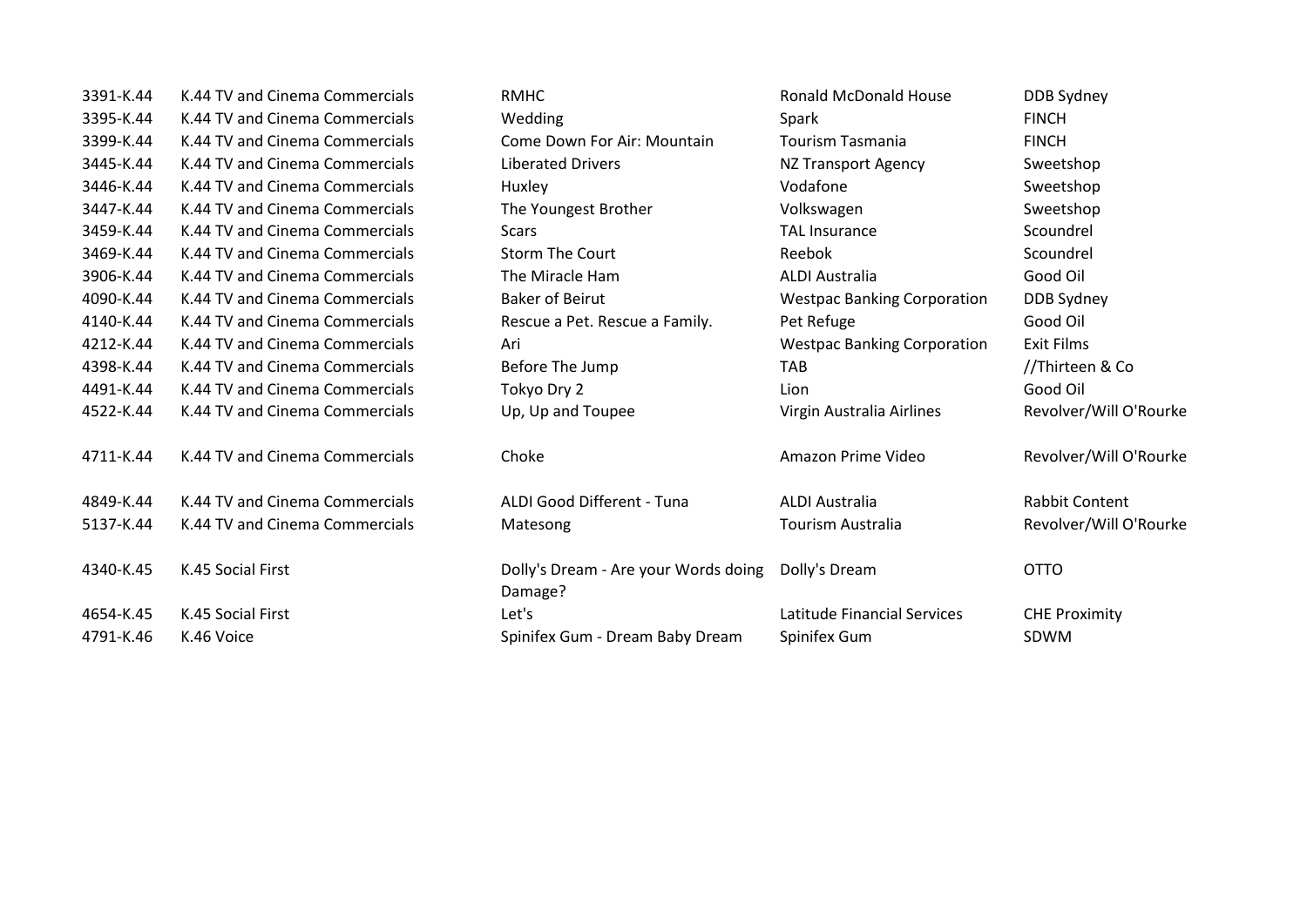# **CRAFT (EDITING)**

| ID        | Category                              | <b>Entry</b>                                         | <b>Client</b>                           | <b>Entrant Company</b>        |
|-----------|---------------------------------------|------------------------------------------------------|-----------------------------------------|-------------------------------|
| 3841-K.47 | K.47 Branded Content, Entertainment & | AFL - A Season In Search                             | Google                                  | Emotive                       |
|           | Social                                |                                                      |                                         |                               |
| 4172-K.47 | K.47 Branded Content, Entertainment & | <b>MACHINE</b>                                       | <b>AUDI Australia</b>                   | <b>FINCH</b>                  |
|           | Social                                |                                                      |                                         |                               |
| 4179-K.47 | K.47 Branded Content, Entertainment & | Crust "It's not Pizza, It's Crust"                   | Crust                                   | <b>Filmgraphics</b>           |
|           | Social                                |                                                      |                                         |                               |
| 4184-K.47 | K.47 Branded Content, Entertainment & | Steinlager 'Tokyo Dry 2'                             | Asahi                                   | The Editors                   |
|           | Social                                |                                                      |                                         |                               |
| 5167-K.47 | K.47 Branded Content, Entertainment & | Australia: Great Sporting Land                       | Google                                  | <b>Grumpy Sailor Creative</b> |
|           | Social                                |                                                      |                                         |                               |
| 3519-K.48 | K.48 TV and Cinema Commercials        | NZTA 'Totally Compos Mentis'                         | NZ Transport Agency                     | <b>ARC EDIT</b>               |
| 3565-K.48 | K.48 TV and Cinema Commercials        | NRMA Insurance 'Every Home Is Worth NRMA             |                                         | <b>ARC EDIT</b>               |
|           |                                       | Protecting'                                          |                                         |                               |
| 3709-K.48 | K.48 TV and Cinema Commercials        | ALDI Christmas 'The More The Merrier' ALDI Australia |                                         | <b>ARC EDIT</b>               |
| 3796-K.48 | K.48 TV and Cinema Commercials        | CBA & Apple Pay "The Alley"                          | Commonwealth Bank of Australia ARC EDIT |                               |
|           |                                       |                                                      |                                         |                               |
| 3797-K.48 | K.48 TV and Cinema Commercials        | NRL 'A New Era Begins'                               | <b>National Rugby Leauge</b>            | <b>ARC EDIT</b>               |
| 4158-K.48 | K.48 TV and Cinema Commercials        | Lean On Me                                           | Pet Refuge                              | The Editors                   |
| 4161-K.48 | K.48 TV and Cinema Commercials        | <b>Wedding Speech</b>                                | Spark                                   | The Editors                   |
| 4162-K.48 | K.48 TV and Cinema Commercials        | Embrace The Magnificent Unknown                      | Yalumba                                 | The Editors                   |
| 4599-K.48 | K.48 TV and Cinema Commercials        | Best Day Ever                                        | L&P                                     | The Editors                   |
| 4637-K.48 | K.48 TV and Cinema Commercials        | Huxley                                               | Vodafone                                | The Editors                   |
| 5123-K.48 | K.48 TV and Cinema Commercials        | Matesong                                             | <b>Tourism Australia</b>                | Revolver/Will O'Rourke        |
|           |                                       |                                                      |                                         |                               |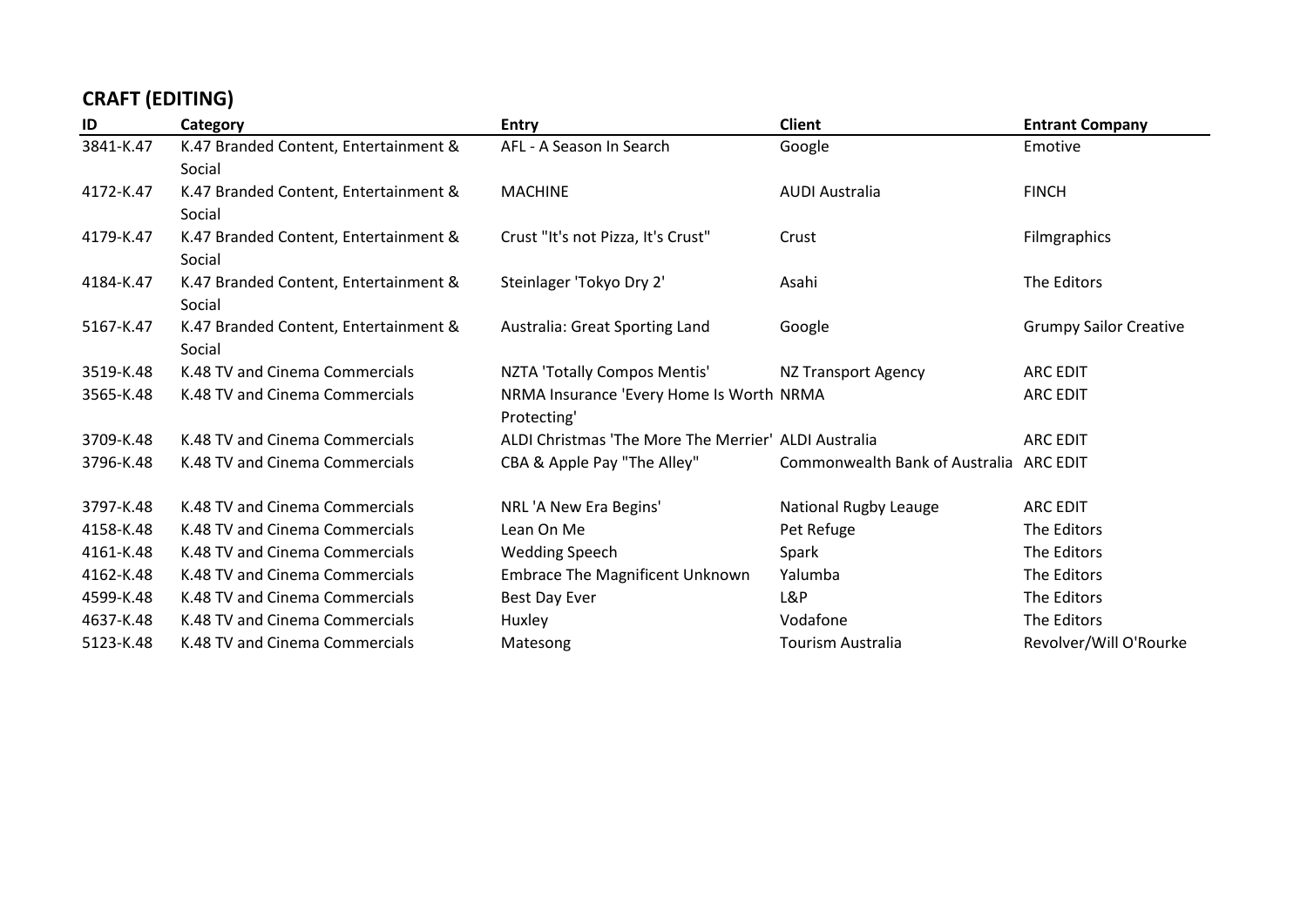#### **CRAFT (ILLUSTRATION)**

| ID        | Category             | Entry                                                            | <b>Client</b>              | <b>Entrant Company</b>   |
|-----------|----------------------|------------------------------------------------------------------|----------------------------|--------------------------|
| 4425-K.49 | K.49 Moving Image    | A-League & W-League: 'Where Heroes Football Federation Australia |                            | Saatchi & Saatchi Sydney |
|           |                      | Are Made'                                                        |                            |                          |
| 3365-K.50 | K.50 Posters         | Homework                                                         | Chupa Chups (Snack To Home | Cheil Hong Kong Limited  |
|           |                      |                                                                  | Limited)                   |                          |
| 3367-K.51 | K.51 Press and Print | <b>Homework</b>                                                  | Chupa Chups (Snack To Home | Cheil Hong Kong Limited  |
|           |                      |                                                                  | Limited)                   |                          |

## **CRAFT (PHOTOGRAPHY)**

| ID        | Category       | <b>Entry</b>                 | <b>Client</b>                                   | <b>Entrant Company</b>         |
|-----------|----------------|------------------------------|-------------------------------------------------|--------------------------------|
| 3763-K.54 | K.54 Fashion   | Led by None                  | <b>General Pants</b>                            | TBWA\Sydney                    |
| 3873-K.54 | K.54 Fashion   | It's all about the timepiece | Kennedy                                         | Saatchi & Saatchi<br>Melbourne |
| 4196-K.56 | K.56 Portraits | EmotiCONS                    | <b>Foundation Against Child</b><br>Exploitation | Wunderman Thompson             |
| 4447-K.56 | K.56 Portraits | <b>Belted Survivors</b>      | <b>NZ Transport Agency</b>                      | Clemenger BBDO<br>Wellington   |

# **CRAFT (PRODUCTION DESIGN)**

| ID        | Category                             | <b>Entry</b>                   | <b>Client</b>              | <b>Entrant Company</b> |
|-----------|--------------------------------------|--------------------------------|----------------------------|------------------------|
| 3729-K.59 | K.59 Branded Content & Entertainment | Sheep                          | <b>IKEA</b>                | Revolver/Will O'Rourke |
| 3740-K.60 | K.60 Digital                         | LO5T                           | Lotto New Zealand          | DDB Group New Zealand  |
| 4110-K.60 | K.60 Digital                         | Most Wonderful Time For A Beer | Carlton & United Breweries | Photoplay / Playtime   |
| 3491-K.61 | K.61 Experiential                    | Grave of Thrones               | Foxtel                     | Revolver/Will O'Rourke |
| 3551-K.61 | K.61 Experiential                    | Signs of Love                  | <b>ANZ Bank Australia</b>  | Revolver/Will O'Rourke |
| 4502-K.61 | K.61 Experiential                    | <b>Black Laundry</b>           | Lion                       | Good Oil               |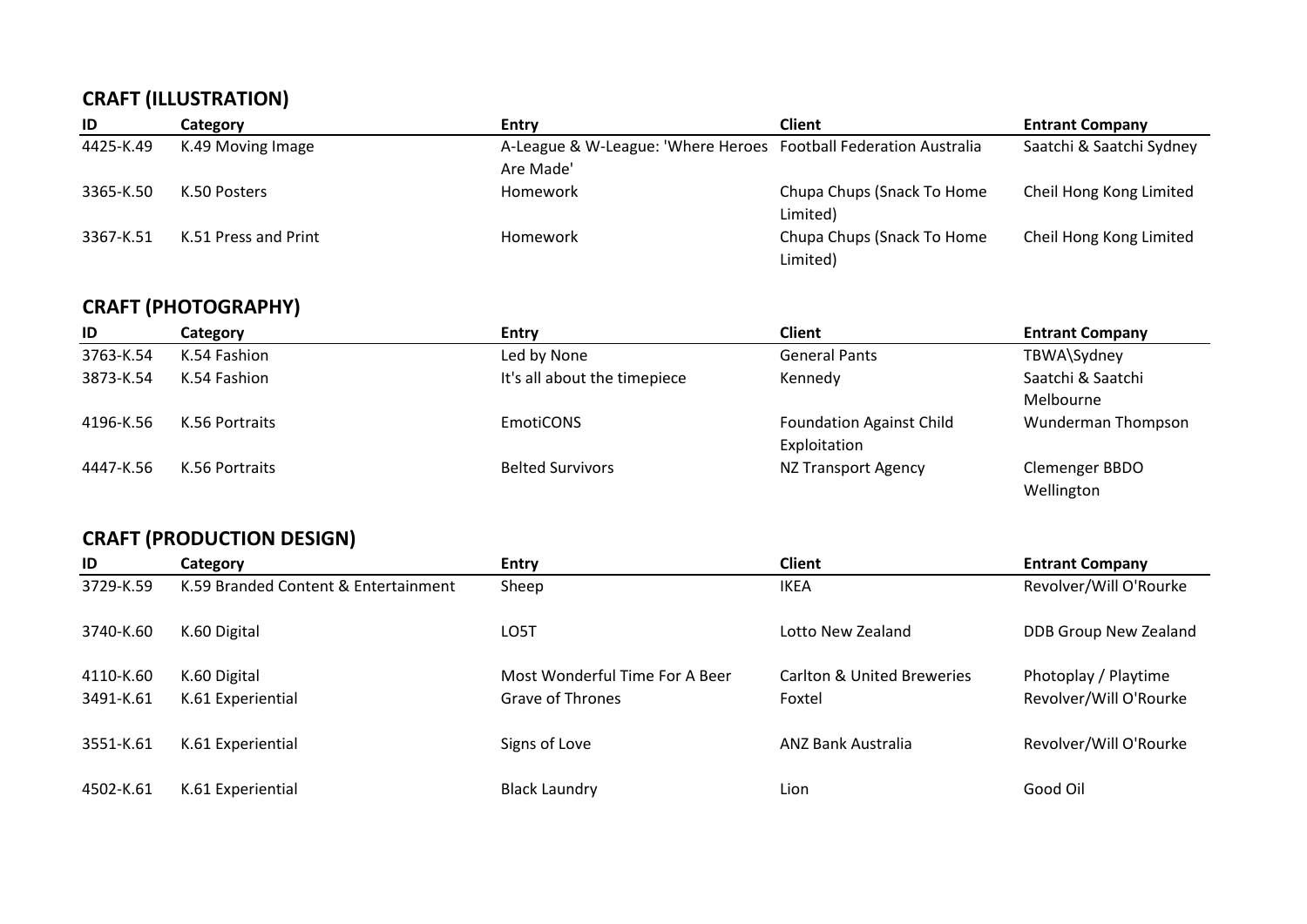| 4783-K.61 | K.61 Experiential              | <b>Shark Bait</b>             | Uber Eats                            | Special Group New<br>Zealand |
|-----------|--------------------------------|-------------------------------|--------------------------------------|------------------------------|
| 5139-K.61 | K.61 Experiential              | The Burnt Christmas Tree      | Red Cross Australia                  | Scoundrel                    |
| 3394-K.63 | K.63 TV and Cinema Commercials | The Life After Transit Lounge | Partners Life                        | <b>FINCH</b>                 |
| 3485-K.63 | K.63 TV and Cinema Commercials | Best Day Ever                 | Lemon & Paeroa (Coca Cola<br>Amatil) | Sweetshop                    |
| 3524-K.63 | K.63 TV and Cinema Commercials | Be A BCFing Expert            | <b>BCF</b>                           | <b>FINCH</b>                 |
| 3613-K.63 | K.63 TV and Cinema Commercials | 5G Explained by 5Guitarists   | Optus                                | Revolver/Will O'Rourke       |
| 4210-K.63 | K.63 TV and Cinema Commercials | Almost Home                   | McDonald's                           | Scoundrel                    |
| 4429-K.63 | K.63 TV and Cinema Commercials | The Miracle Ham               | ALDI Australia                       | Good Oil                     |
| 4504-K.63 | K.63 TV and Cinema Commercials | 5G Explained by 5Geniuses     | Optus                                | Revolver/Will O'Rourke       |

# **CRAFT (SOUND DESIGN & USE OF MUSIC)**

| ID        | Category                        | <b>Entry</b>                                      | <b>Client</b>                      | <b>Entrant Company</b>  |
|-----------|---------------------------------|---------------------------------------------------|------------------------------------|-------------------------|
| 3517-K.64 | K.64 Best Use of Adapted Music  | Be A BCFing Expert                                | <b>BCF</b>                         | <b>FINCH</b>            |
| 3780-K.64 | K.64 Best Use of Adapted Music  | Baker of Beirut                                   | <b>Westpac Banking Corporation</b> | Level Two Music         |
| 3834-K.64 | K.64 Best Use of Adapted Music  | Rescue a Pet. Rescue a Family.                    | Pet Refuge                         | DDB Group New Zealand   |
| 5059-K.64 | K.64 Best Use of Adapted Music  | Most Wonderful Time for a Beer                    | Carlton & United Breweries         | Special Group Australia |
| 5125-K.64 | K.64 Best Use of Adapted Music  | Ari                                               | <b>Westpac Banking Corporation</b> | Level Two Music         |
| 5164-K.64 | K.64 Best Use of Adapted Music  | Top End Wedding                                   | <b>Tourism NT</b>                  | Condor                  |
| 3564-K.65 | K.65 Best Use of Existing Music | Best Day Ever                                     | Coca Cola Amatil                   | DDB Group New Zealand   |
| 4344-K.65 | K.65 Best Use of Existing Music | Dolly's Dream - Are your Words doing<br>Damage?   | Dolly's Dream                      | <b>OTTO</b>             |
| 4516-K.65 | K.65 Best Use of Existing Music | Domuts - They're Donuts. But They're<br>For Dogs. | CGU                                | Rabbit Content          |
| 5136-K.65 | K.65 Best Use of Existing Music | Up, Up and Toupee                                 | Virgin Australia Airlines          | DDB Sydney              |
| 3452-K.66 | K.66 Original Composition       | I'm Drinking It For You                           | DB Export                          | Sweetshop               |
| 4026-K.66 | K.66 Original Composition       | Invest In Me                                      | Whitelion                          | Ogilvy Sydney           |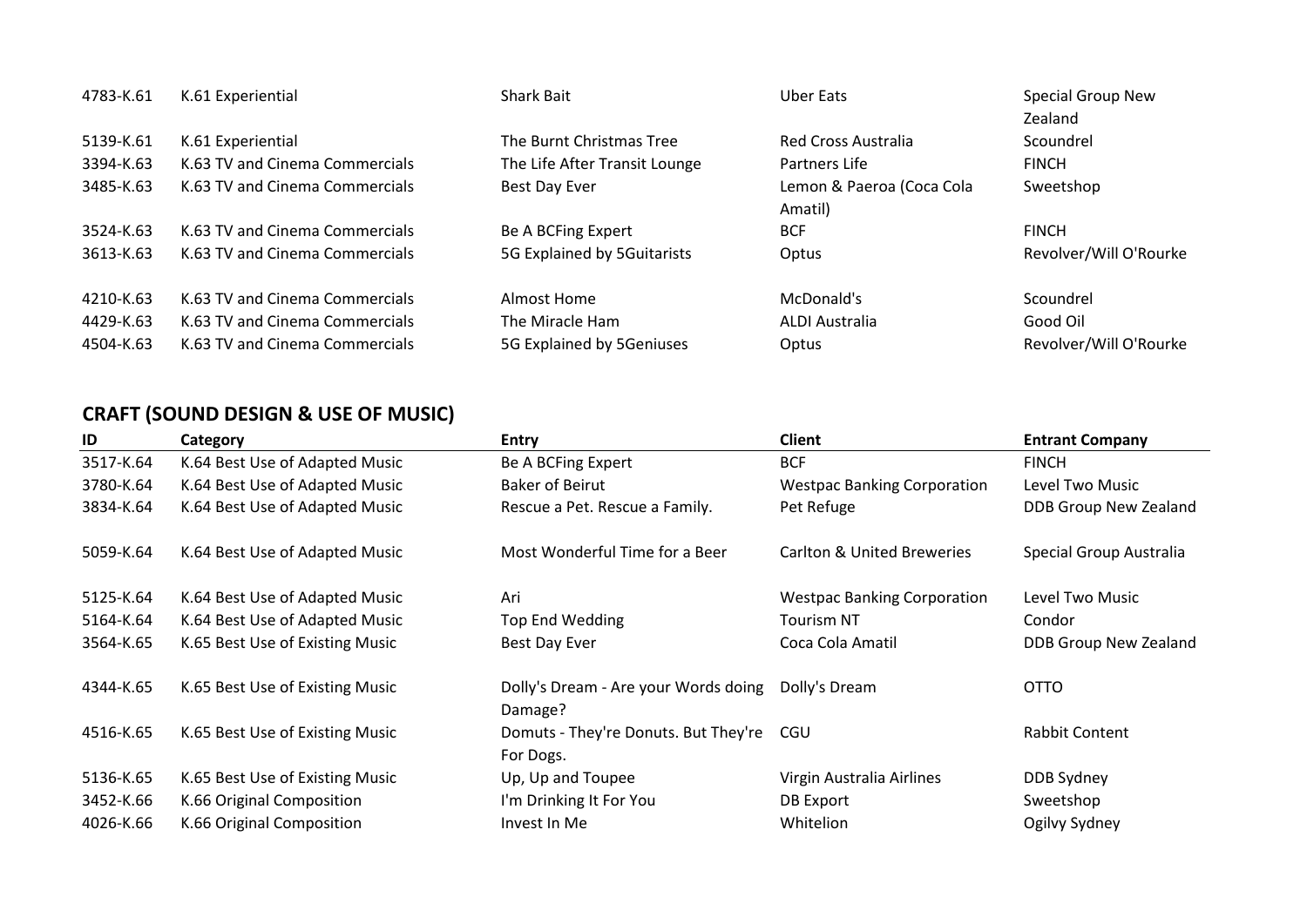| 4077-K.66 | K.66 Original Composition | New Australia Land                                      | Meat & Livestock Australia     | Song Zu                     |
|-----------|---------------------------|---------------------------------------------------------|--------------------------------|-----------------------------|
| 4435-K.66 | K.66 Original Composition | The Miracle Ham                                         | ALDI Australia                 | Good Oil                    |
| 4557-K.66 | K.66 Original Composition | NRMA Insurance 'Every Home Is Worth NRMA<br>Protecting' |                                | Sonar Music                 |
| 4873-K.66 | K.66 Original Composition | Remove The Barrier                                      | <b>Dylan Alcott Foundation</b> | <b>BWM Dentsu Melbourne</b> |
| 4912-K.66 | K.66 Original Composition | #SubtlySponsoredPosts                                   | Samsung Australia              | Leo Burnett                 |
| 5153-K.66 | K.66 Original Composition | Matesong                                                | <b>Tourism Australia</b>       | M&C Saatchi                 |
| 3795-K.68 | K.68 Sound Design         | Frog ID "Can you solve the Mystery?"                    | Australian Museum              | 303 MullenLowe              |
| 4321-K.68 | K.68 Sound Design         | Walk Like a Woman                                       | Plan International             | Cummins&Partners            |
|           |                           |                                                         |                                | Melbourne                   |
| 4794-K.68 | K.68 Sound Design         | Spinifex Gum - Dream Baby Dream                         | Spinifex Gum                   | <b>SDWM</b>                 |
| 5142-K.68 | K.68 Sound Design         | Dinosaur vs Unicorn                                     | AA Insurance                   | <b>Liquid Studios</b>       |
| 5143-K.68 | K.68 Sound Design         | Sealy 'Clearly'                                         | Sealy Beds                     | <b>Liquid Studios</b>       |

# **CRAFT (TYPOGRAPHY)**

| ID        | Category                                     | <b>Entry</b>                      | <b>Client</b>                             | <b>Entrant Company</b>        |
|-----------|----------------------------------------------|-----------------------------------|-------------------------------------------|-------------------------------|
| 4929-K.69 | K.69 Advertising Press and Print, Individual | Campaign Brief Mojo Edition Cover | Campaign Brief                            | Heckler                       |
| 4038-K.70 | K.70 Advertising Press and Print, Campaign   | The very happy meal font.         | McDonald's Japan                          | Beacon/Leo Burnett            |
|           |                                              |                                   |                                           | Tokyo                         |
| 3853-K.71 | K.71 Moving Image                            | <b>MACHINE</b>                    | AUDI Australia                            | D.A.M                         |
| 4602-K.71 | K.71 Moving Image                            | EECA 'Gen Less'                   | Energy Efficiency and                     | Assembly                      |
|           |                                              |                                   | <b>Conservation Authority (EECA)</b>      |                               |
| 3363-K.74 | K.74 Type Design                             | BayBayan                          | <b>Cultural Center of the Philippines</b> | TBWA\Santiago Mangada<br>Puno |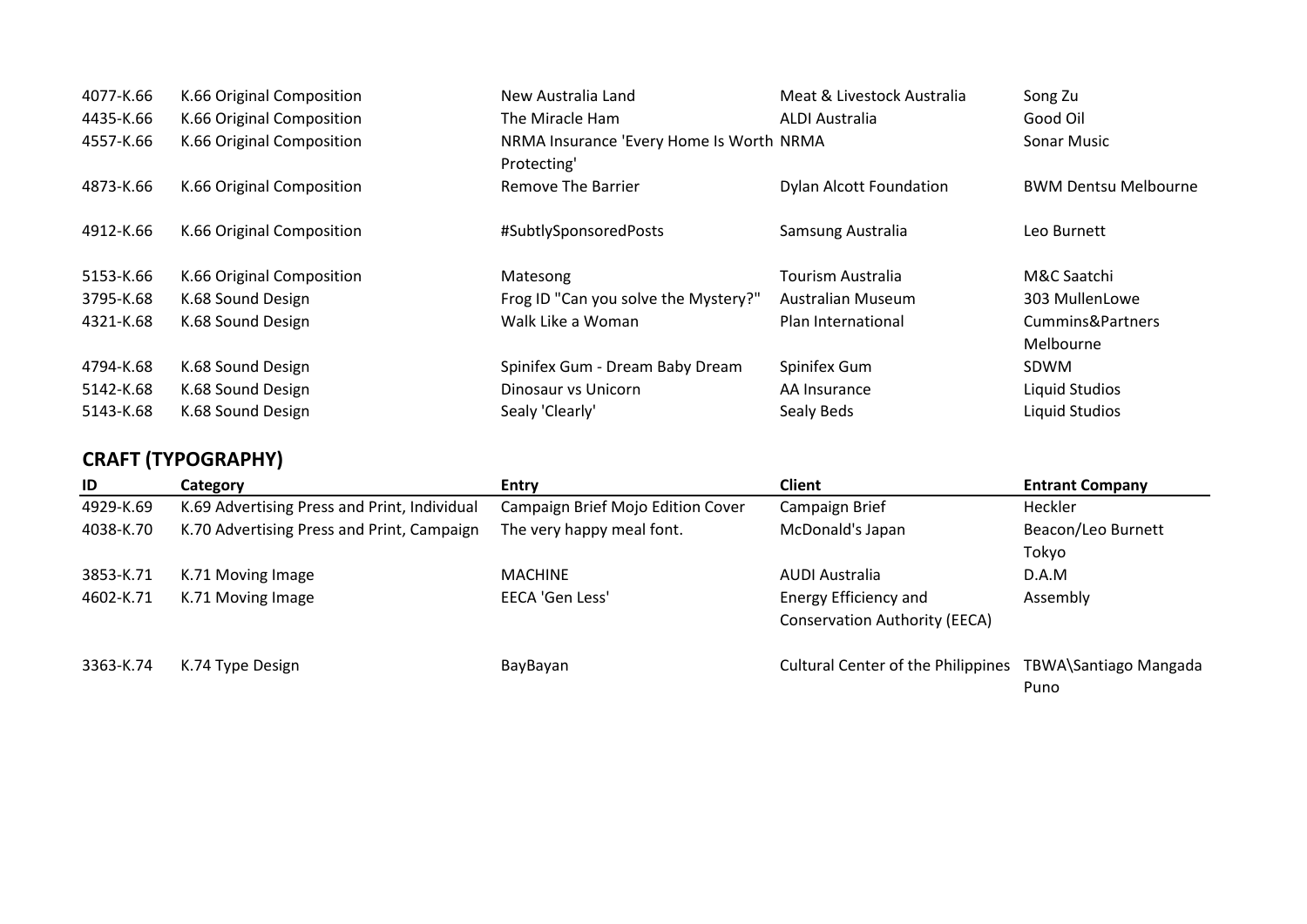# **FILM & ENTERTAINMENT (BRANDED CONTENT & ENTERTAINMENT)**

| ID        | Category                                                                | <b>Entry</b>            | <b>Client</b>                        | <b>Entrant Company</b>   |
|-----------|-------------------------------------------------------------------------|-------------------------|--------------------------------------|--------------------------|
| 4244-L.01 | L.01 Fiction Film up to 5 mins, Individual                              | New Australia-Land      | Meat & Livestock Australia           | The Monkeys              |
| 4414-L.01 | L.01 Fiction Film up to 5 mins, Individual                              | Bring On Winter         | Air New Zealand                      | Host/Havas               |
| 5155-L.04 | L.04 Fiction Film 5-30 mins, Campaign                                   | <b>Location Scouts</b>  | <b>Tourism NT</b>                    | Condor                   |
| 5154-L.05 | L.05 Fiction Film over 30 mins, Individual                              | Top End Wedding         | <b>Tourism NT</b>                    | Condor                   |
| 3960-L.07 | L.07 Non-Fiction Film up to 5 mins, Individual DIY                      |                         | TEDxSydney                           | <b>BMF</b>               |
| 4730-L.07 | L.07 Non-Fiction Film up to 5 mins, Individual AFL - A Season In Search |                         | Google                               | Emotive                  |
| 5101-L.09 | L.09 Non-Fiction Film 5-30 mins, Individual                             | Losing Lena             | Code Like A Girl/Creatable           | Clemenger BBDO Sydney    |
| 4174-L.11 | L.11 Non-Fiction Film over 30 mins, Individual MACHINE                  |                         | <b>AUDI Australia</b>                | <b>FINCH</b>             |
| 3741-L.13 | L.13 Games                                                              | LO5T                    | Lotto New Zealand                    | DDB Group New Zealand    |
| 5080-L.15 | L.15 Live Broadcast                                                     | Australian Open Ambush  | Uber                                 | Special Group Australia  |
| 3923-L.16 | L.16 Live Experiences                                                   | <b>Black Laundry</b>    | Lion                                 | DDB Group New Zealand    |
| 3616-L.17 | L.17 Music Videos                                                       | New Zealand meets Japan | Lion                                 | DDB Group New Zealand    |
| 5166-L.17 | L.17 Music Videos                                                       | Matesong                | <b>Tourism Australia</b>             | M&C Saatchi              |
| 4832-L.18 | L.18 Sports                                                             | Towards Zero            | <b>Transport Accident Commission</b> | AIRBAG                   |
| 4612-L.19 | L.19 User Generated                                                     | The Earnbassadors       | <b>Velocity Frequent Flyer</b>       | <b>CHE Proximity</b>     |
| 5098-L.19 | L.19 User Generated                                                     | Good Morning World      | <b>Tourism New Zealand</b>           | Special Group NZ &       |
|           |                                                                         |                         |                                      | <b>Special Group AUS</b> |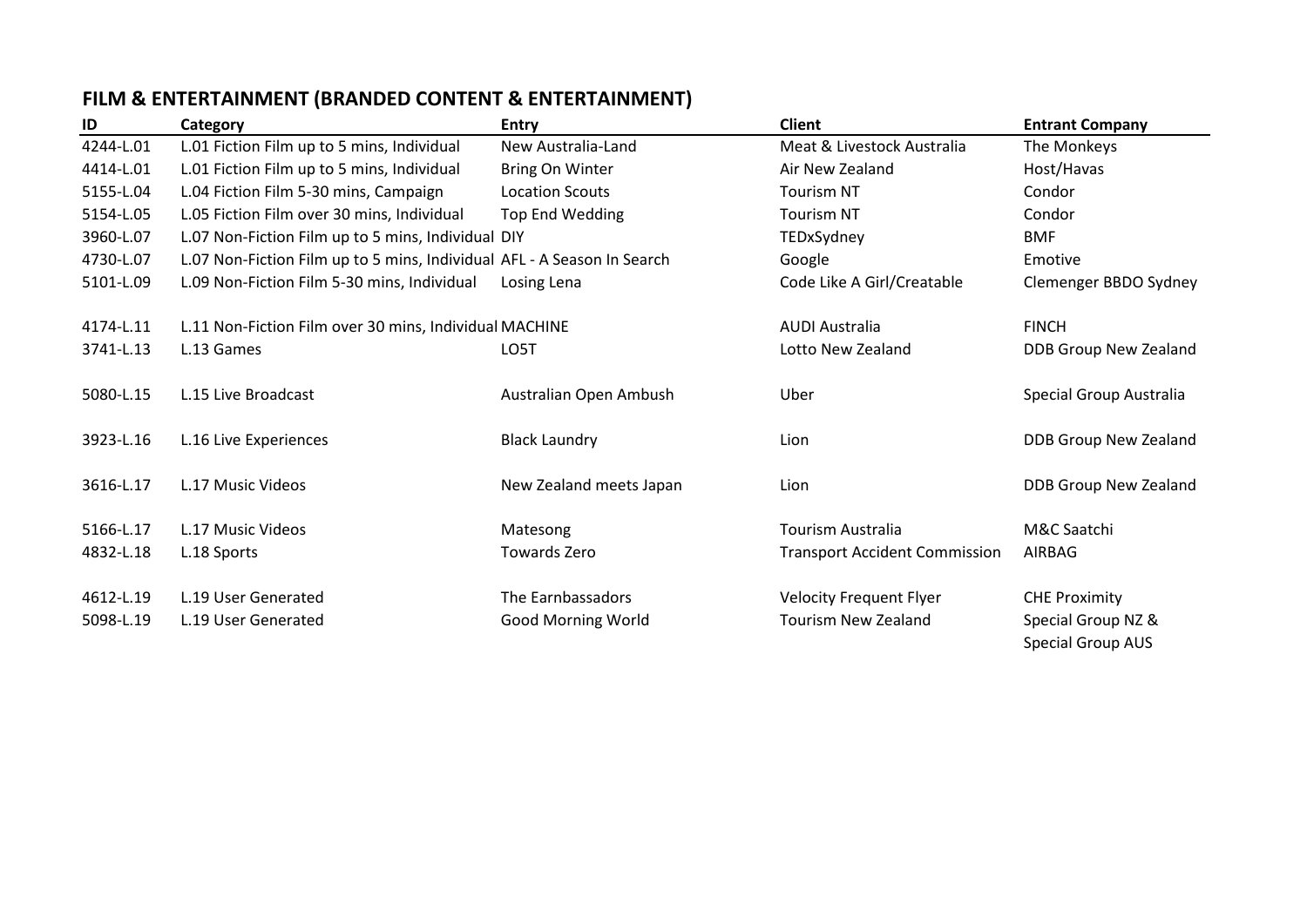# **FILM & ENTERTAINMENT (FILM ADVERTISING)**

| ID        | Category                                     | <b>Entry</b>                                                          | <b>Client</b>                      | <b>Entrant Company</b>       |
|-----------|----------------------------------------------|-----------------------------------------------------------------------|------------------------------------|------------------------------|
| 3348-L.20 | L.20 Cinema Commercials Up to 60 Seconds     | Up, Up and Toupee                                                     | Virgin Australia Airlines          | DDB Sydney                   |
| 3352-L.20 | L.20 Cinema Commercials Up to 60 Seconds Ari |                                                                       | <b>Westpac Banking Corporation</b> | DDB Sydney                   |
| 3389-L.20 | L.20 Cinema Commercials Up to 60 Seconds     | <b>Baker of Beirut</b>                                                | <b>Westpac Banking Corporation</b> | <b>DDB Sydney</b>            |
| 3563-L.20 | L.20 Cinema Commercials Up to 60 Seconds     | Best Day Ever                                                         | Coca Cola Amatil                   | <b>DDB Group New Zealand</b> |
| 4001-L.20 | L.20 Cinema Commercials Up to 60 Seconds     | Come Down For Air: Scallop Pie                                        | <b>Tourism Tasmania</b>            | <b>BMF</b>                   |
| 4004-L.20 | L.20 Cinema Commercials Up to 60 Seconds     | Come Down For Air: Whiskey                                            | <b>Tourism Tasmania</b>            | <b>BMF</b>                   |
| 4153-L.20 | L.20 Cinema Commercials Up to 60 Seconds     | Come Down For Air: Mountain                                           | <b>Tourism Tasmania</b>            | <b>BMF</b>                   |
| 4157-L.20 | L.20 Cinema Commercials Up to 60 Seconds     | Come Down For Air: Icy Dip                                            | <b>Tourism Tasmania</b>            | <b>BMF</b>                   |
| 4533-L.20 | L.20 Cinema Commercials Up to 60 Seconds     | Telstra - Time for a Chat                                             | Telstra                            | The Monkeys                  |
| 3387-L.21 | L.21 Cinema Commercials Over 60 Seconds      | Ari                                                                   | <b>Westpac Banking Corporation</b> | <b>DDB Sydney</b>            |
| 3537-L.21 | L.21 Cinema Commercials Over 60 Seconds      | The Life After Transit Lounge                                         | Partners Life                      | <b>FINCH</b>                 |
| 3952-L.21 | L.21 Cinema Commercials Over 60 Seconds      | The Miracle Ham                                                       | <b>ALDI Australia</b>              | <b>BMF</b>                   |
| 4267-L.21 | L.21 Cinema Commercials Over 60 Seconds      | NRMA Home Insurance for Koalas                                        | <b>NRMA</b>                        | The Monkeys                  |
| 4515-L.21 | L.21 Cinema Commercials Over 60 Seconds      | <b>ABN Rescue</b>                                                     | CGU                                | The Monkeys                  |
| 3743-L.23 | L.23 Interactive Film Advertising            | LO5T                                                                  | Lotto New Zealand                  | DDB Group New Zealand        |
| 5072-L.24 | L.24 TV Commercials Less than 30 Seconds     | Tonight, Shazza & Kim are eating                                      | Uber                               | Special Group Australia      |
| 3619-L.25 | L.25 TV Commercials 30 Seconds               | <b>Insult Caddie</b>                                                  | <b>SKY Television New Zealand</b>  | DDB Group New Zealand        |
| 3985-L.25 | L.25 TV Commercials 30 Seconds               | ALDI Good Different - Tuna                                            | <b>ALDI Australia</b>              | <b>BMF</b>                   |
| 4025-L.25 | L.25 TV Commercials 30 Seconds               | The Procrastination Place                                             | V Energy, Frucor Suntory           | Clemenger BBDO Sydney        |
| 4152-L.25 | L.25 TV Commercials 30 Seconds               | Come Down For Air: Whiskey                                            | <b>Tourism Tasmania</b>            | <b>BMF</b>                   |
| 4317-L.25 | L.25 TV Commercials 30 Seconds               | Natural Gas - Once you've got it, you'll<br>get it - Cooktop          | Jemena                             | <b>CHE Proximity</b>         |
| 4343-L.25 | L.25 TV Commercials 30 Seconds               | Natural Gas - Once you've got it, you'll Jemena<br>get it - Fireplace |                                    | <b>CHE Proximity</b>         |
| 4366-L.25 | L.25 TV Commercials 30 Seconds               | 5G Explained by 5Game Characters                                      | Optus                              | Bear Meets Eagle on Fire     |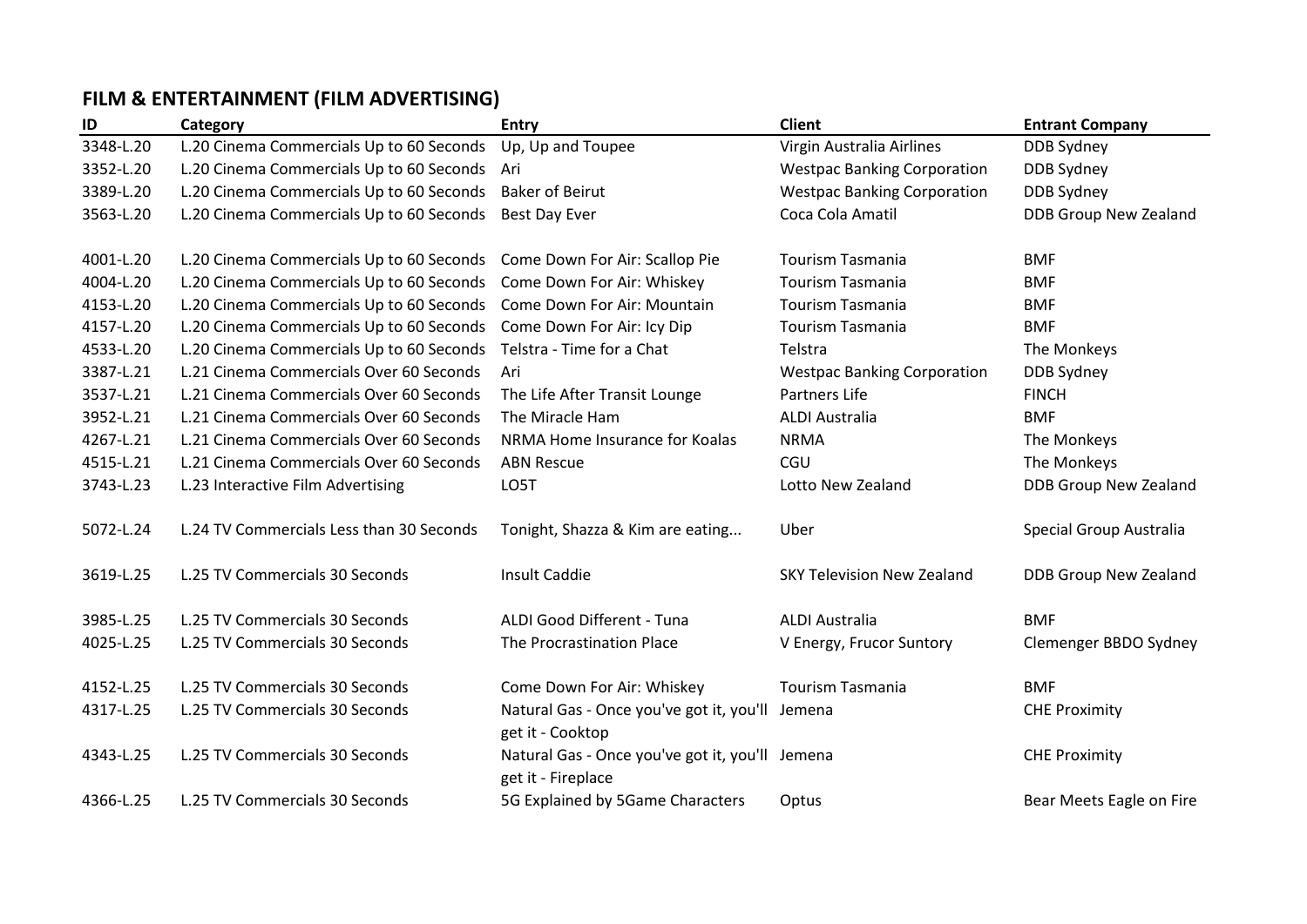| 4371-L.25 | L.25 TV Commercials 30 Seconds      | 5G Explained by 5Grannies                          | Optus                              | Bear Meets Eagle on Fire     |
|-----------|-------------------------------------|----------------------------------------------------|------------------------------------|------------------------------|
| 3326-L.26 | L.26 TV Commercials Over 30 Seconds | <b>BCF Camp Pain</b>                               | <b>BCF</b>                         | The Monkeys                  |
| 3354-L.26 | L.26 TV Commercials Over 30 Seconds | <b>Baker of Beirut</b>                             | <b>Westpac Banking Corporation</b> | DDB Sydney                   |
| 3388-L.26 | L.26 TV Commercials Over 30 Seconds | Ari                                                | <b>Westpac Banking Corporation</b> | <b>DDB Sydney</b>            |
| 3444-L.26 | L.26 TV Commercials Over 30 Seconds | Up, Up and Toupee                                  | Virgin Australia Airlines          | DDB Sydney                   |
| 3538-L.26 | L.26 TV Commercials Over 30 Seconds | The Life After Transit Lounge                      | <b>Partners Life</b>               | <b>FINCH</b>                 |
| 3562-L.26 | L.26 TV Commercials Over 30 Seconds | <b>Best Day Ever</b>                               | Coca Cola Amatil                   | DDB Group New Zealand        |
| 3575-L.26 | L.26 TV Commercials Over 30 Seconds | Spread the Merry                                   | Australia Post                     | The Monkeys                  |
| 3621-L.26 | L.26 TV Commercials Over 30 Seconds | Huxley                                             | Vodafone                           | <b>DDB Group New Zealand</b> |
| 3745-L.26 | L.26 TV Commercials Over 30 Seconds | LO5T                                               | Lotto New Zealand                  | DDB Group New Zealand        |
| 3981-L.26 | L.26 TV Commercials Over 30 Seconds | <b>Make Tomorrow Beautiful</b>                     | Sheridan                           | TBWA\Sydney                  |
| 3996-L.26 | L.26 TV Commercials Over 30 Seconds | ALDI Good Different - Tuna                         | <b>ALDI Australia</b>              | <b>BMF</b>                   |
| 4000-L.26 | L.26 TV Commercials Over 30 Seconds | Come Down For Air: Scallop Pie                     | <b>Tourism Tasmania</b>            | <b>BMF</b>                   |
| 4002-L.26 | L.26 TV Commercials Over 30 Seconds | Come Down For Air: Icy Dip                         | <b>Tourism Tasmania</b>            | <b>BMF</b>                   |
| 4003-L.26 | L.26 TV Commercials Over 30 Seconds | Come Down For Air: Mountain                        | <b>Tourism Tasmania</b>            | <b>BMF</b>                   |
| 4031-L.26 | L.26 TV Commercials Over 30 Seconds | The Miracle Ham                                    | <b>ALDI Australia</b>              | <b>BMF</b>                   |
| 4075-L.26 | L.26 TV Commercials Over 30 Seconds | Telstra - Time for a Chat                          | Telstra                            | The Monkeys                  |
| 4266-L.26 | L.26 TV Commercials Over 30 Seconds | NRMA Home Insurance for Koalas                     | <b>NRMA</b>                        | The Monkeys                  |
| 4445-L.26 | L.26 TV Commercials Over 30 Seconds | <b>Liberated Drivers</b>                           | <b>NZ Transport Agency</b>         | Clemenger BBDO               |
|           |                                     |                                                    |                                    | Wellington                   |
| 4449-L.26 | L.26 TV Commercials Over 30 Seconds | <b>Totally Compos Mentis</b>                       | <b>NZ Transport Agency</b>         | Clemenger BBDO               |
|           |                                     |                                                    |                                    | Wellington                   |
| 5070-L.26 | L.26 TV Commercials Over 30 Seconds | Tonight, Shazza & Kim are eating                   | Uber                               | Special Group Australia      |
| 5165-L.26 | L.26 TV Commercials Over 30 Seconds | Matesong                                           | <b>Tourism Australia</b>           | M&C Saatchi                  |
| 3463-L.27 | L.27 TV Commercial Campaigns        | Help When It Matters                               | <b>Westpac Banking Corporation</b> | DDB Sydney                   |
| 3905-L.27 | L.27 TV Commercial Campaigns        | Come Down For Air                                  | <b>Tourism Tasmania</b>            | <b>BMF</b>                   |
| 4345-L.27 | L.27 TV Commercial Campaigns        | Natural Gas - Once you've got it, you'll<br>get it | Jemena                             | <b>CHE Proximity</b>         |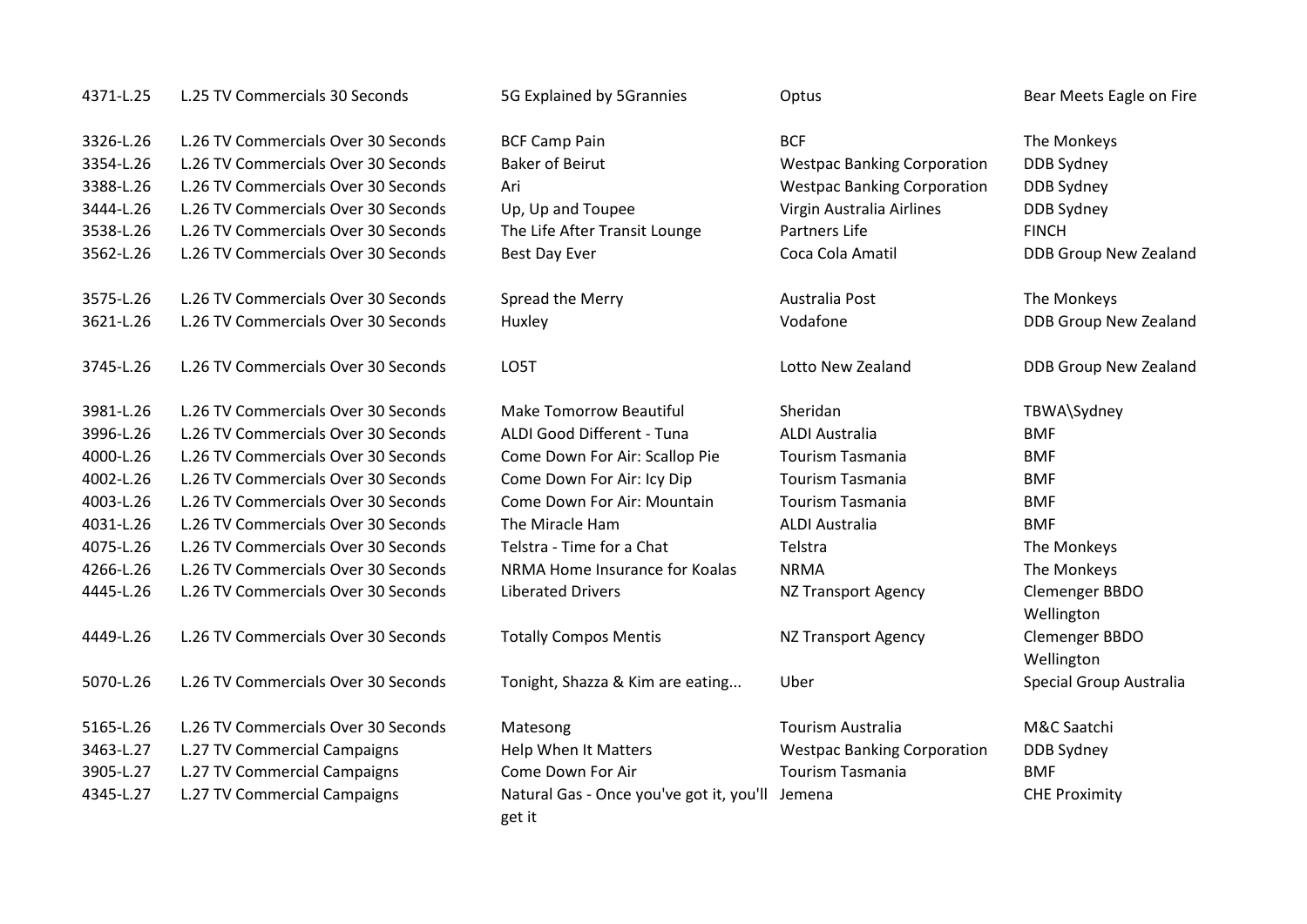| 4372-L.27 | L.27 TV Commercial Campaigns | Optus 5G Campaign              | Optus       | Bear Meets Eagle on Fire |
|-----------|------------------------------|--------------------------------|-------------|--------------------------|
| 4649-L.27 | L.27 TV Commercial Campaigns | Cover for their Overconfidence | <b>RACV</b> | <b>CHE Proximity</b>     |

## **INNOVATION (BRAND INNOVATION)**

| ID        | Category                     | <b>Entry</b>         | <b>Client</b>             | <b>Entrant Company</b> |
|-----------|------------------------------|----------------------|---------------------------|------------------------|
| 3924-M.01 | M.01 Brand Engagement        | <b>Black Laundry</b> | Lion                      | DDB Group New Zealand  |
| 4123-M.01 | M.01 Brand Engagement        | NRMA Safety Hub      | Insurance Australia Group | <b>CHE Proximity</b>   |
| 4265-M.01 | M.01 Brand Engagement        | Viewer Verdict       | Kentucky Fried Chicken    | Ogilvy Sydney          |
| 4426-M.01 | M.01 Brand Engagement        | Donate With A Mate   | Camille Shepherd          | Clemenger BBDO Sydney  |
| 4668-M.02 | M.02 Business Transformation | KYOYU                | Canon Australia           | Leo Burnett            |
| 4965-M.03 | M.03 Early Stage             | Silent Whistle       | Samsung Australia         | Leo Burnett            |
| 4122-M.04 | M.04 Product Innovation      | NRMA Safety Hub      | Insurance Australia Group | <b>CHE Proximity</b>   |

## **INNOVATION (NON-BRAND INNOVATION)**

| ID                     | _ategor                                                | entr                                                    | ---<br>Client | `ompanv<br>Entrant |
|------------------------|--------------------------------------------------------|---------------------------------------------------------|---------------|--------------------|
| $\sim$<br>4391<br>·M.U | $\sim$ $\sim$<br>. Innovation<br>ייוו∩ח⊤<br>. ur<br>vı | .<br>Decoder<br>Super-<br>Minnie<br>tne<br>$\mathbf{v}$ | AdNews        | JDA.<br>Australia  |

## **MEDIA (CHANNELS)**

| ID        | Category                              | <b>Entry</b>           | Client                         | <b>Entrant Company</b>  |
|-----------|---------------------------------------|------------------------|--------------------------------|-------------------------|
| 3879-N.01 | N.01 Use of Ambient Media             | Signs of Love          | <b>ANZ Bank Australia</b>      | TBWA\Melbourne          |
| 5079-N.03 | N.03 Use of Branded Entertainment and | Australian Open Ambush | Uber                           | Special Group Australia |
|           | Content                               |                        |                                |                         |
| 3746-N.04 | N.04 Use of Digital Platforms         | LO5T                   | Lotto New Zealand              | DDB Group New Zealand   |
|           |                                       |                        |                                |                         |
| 4121-N.04 | N.04 Use of Digital Platforms         | NRMA Safety Hub        | Insurance Australia Group      | <b>CHE Proximity</b>    |
| 4181-N.04 | N.04 Use of Digital Platforms         | Truth & Loot           | vourtown                       | M&C Saatchi             |
| 4613-N.04 | N.04 Use of Digital Platforms         | The Earnbassadors      | <b>Velocity Frequent Flyer</b> | <b>CHE Proximity</b>    |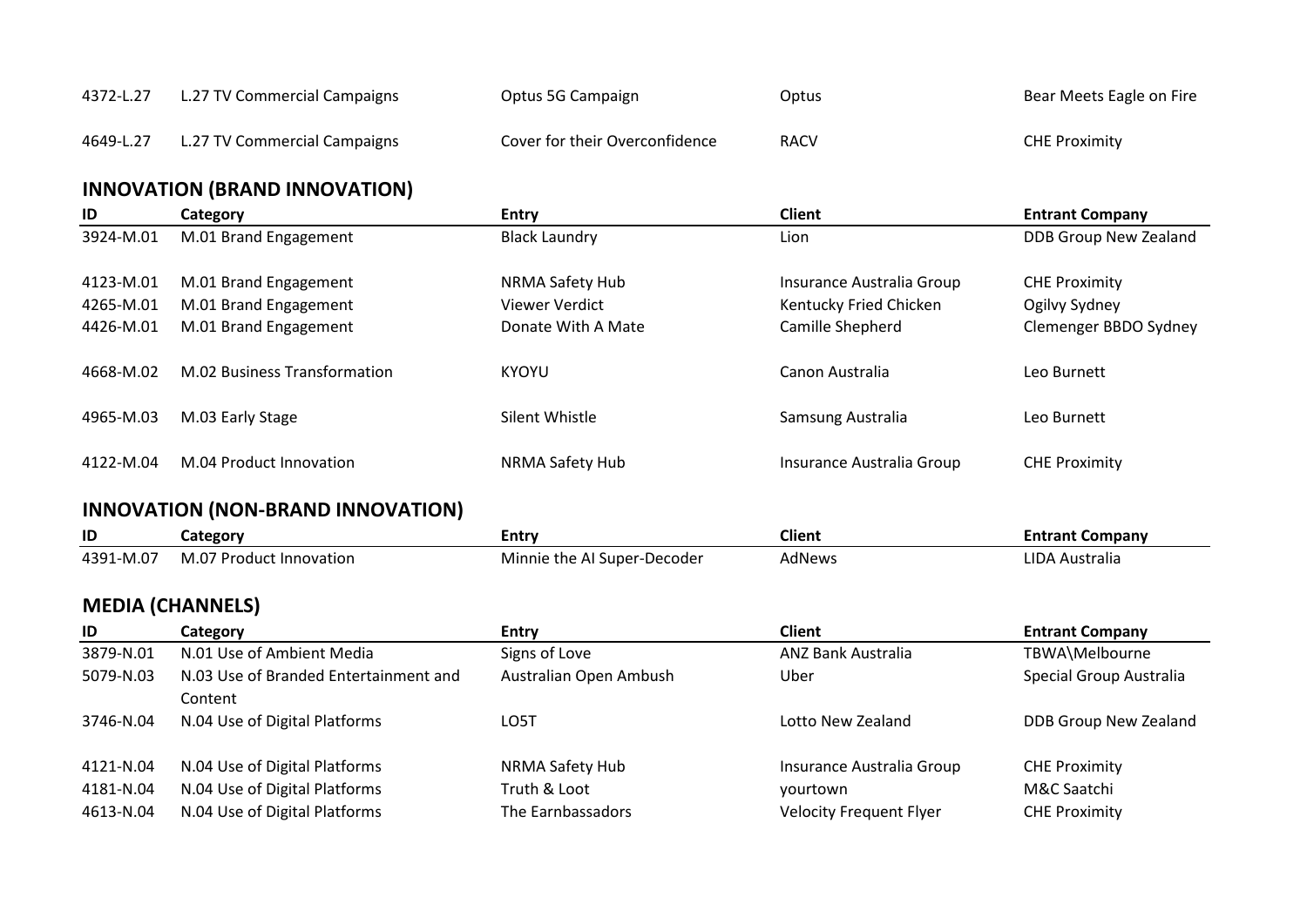| 4980-N.04              | N.04 Use of Digital Platforms                                  | <b>Galaxy Note10 Pre-Reviews</b>       | Samsung Australia         | Leo Burnett                                        |
|------------------------|----------------------------------------------------------------|----------------------------------------|---------------------------|----------------------------------------------------|
| 3385-N.05              | N.05 Use of Events and Stunts                                  | Grave of Thrones                       | Foxtel                    | DDB Sydney                                         |
| 3925-N.05              | N.05 Use of Events and Stunts                                  | <b>Black Laundry</b>                   | Lion                      | DDB Group New Zealand                              |
| 4062-N.05<br>4785-N.05 | N.05 Use of Events and Stunts<br>N.05 Use of Events and Stunts | <b>ABN Rescue</b><br><b>Shark Bait</b> | CGU<br>Uber Eats          | The Monkeys<br><b>Special Group New</b><br>Zealand |
| 5021-N.05              | N.05 Use of Events and Stunts                                  | A Future Without Change                | <b>Monash University</b>  | VMLY&R                                             |
| 5082-N.05              | N.05 Use of Events and Stunts                                  | Australian Open Ambush                 | Uber                      | Special Group Australia                            |
| 4582-N.06              | N.06 Use of Print, Press & Outdoor                             | The Mitey Battle                       | Bega Foods                | Thinkerbell                                        |
| 4120-N.07              | N.07 Use of Technology                                         | NRMA Safety Hub                        | Insurance Australia Group | <b>CHE Proximity</b>                               |
| 3747-N.08              | N.08 Use of TV & Other Screens                                 | LO5T                                   | Lotto New Zealand         | DDB Group New Zealand                              |
| 5083-N.08              | N.08 Use of TV & Other Screens                                 | Australian Open Ambush                 | Uber                      | Special Group Australia                            |
| 5161-N.08              | N.08 Use of TV & Other Screens                                 | Matesong                               | Tourism Australia         | M&C Saatchi                                        |
| 3748-N.09              | N.09 Use of Integrated Media                                   | LO5T                                   | Lotto New Zealand         | DDB Group New Zealand                              |

#### **PURPOSE (CHARITY)**

| ID        | Category                 | <b>Entry</b>                      | <b>Client</b>                                            | <b>Entrant Company</b>       |
|-----------|--------------------------|-----------------------------------|----------------------------------------------------------|------------------------------|
| 3500-0.04 | O.04 Design, Campaign    | The truth behind the wall: Deer / | <b>Freeland Foundation</b>                               | <b>Ogilvy Group Thailand</b> |
|           |                          | Kouprey / Boar                    |                                                          |                              |
| 3339-0.05 | O.05 Digital, Individual | <b>Fatal Recognition</b>          | The Hong Kong Stroke Association Cheil Hong Kong Limited |                              |
|           |                          |                                   |                                                          |                              |
| 3618-0.07 | O.07 Direct, Individual  | Rescue a Pet. Rescue a Family.    | Pet Refuge                                               | DDB Group New Zealand        |
|           |                          |                                   |                                                          |                              |
| 4751-0.07 | O.07 Direct, Individual  | The Half Biscuit                  | RSA / Legacy                                             | VMLY&R                       |
| 4764-0.08 | O.08 Direct, Campaign    | <b>Curing Homesickness</b>        | Sydney Children's Hospitals                              | <b>CHE Proximity</b>         |
|           |                          |                                   | Foundation                                               |                              |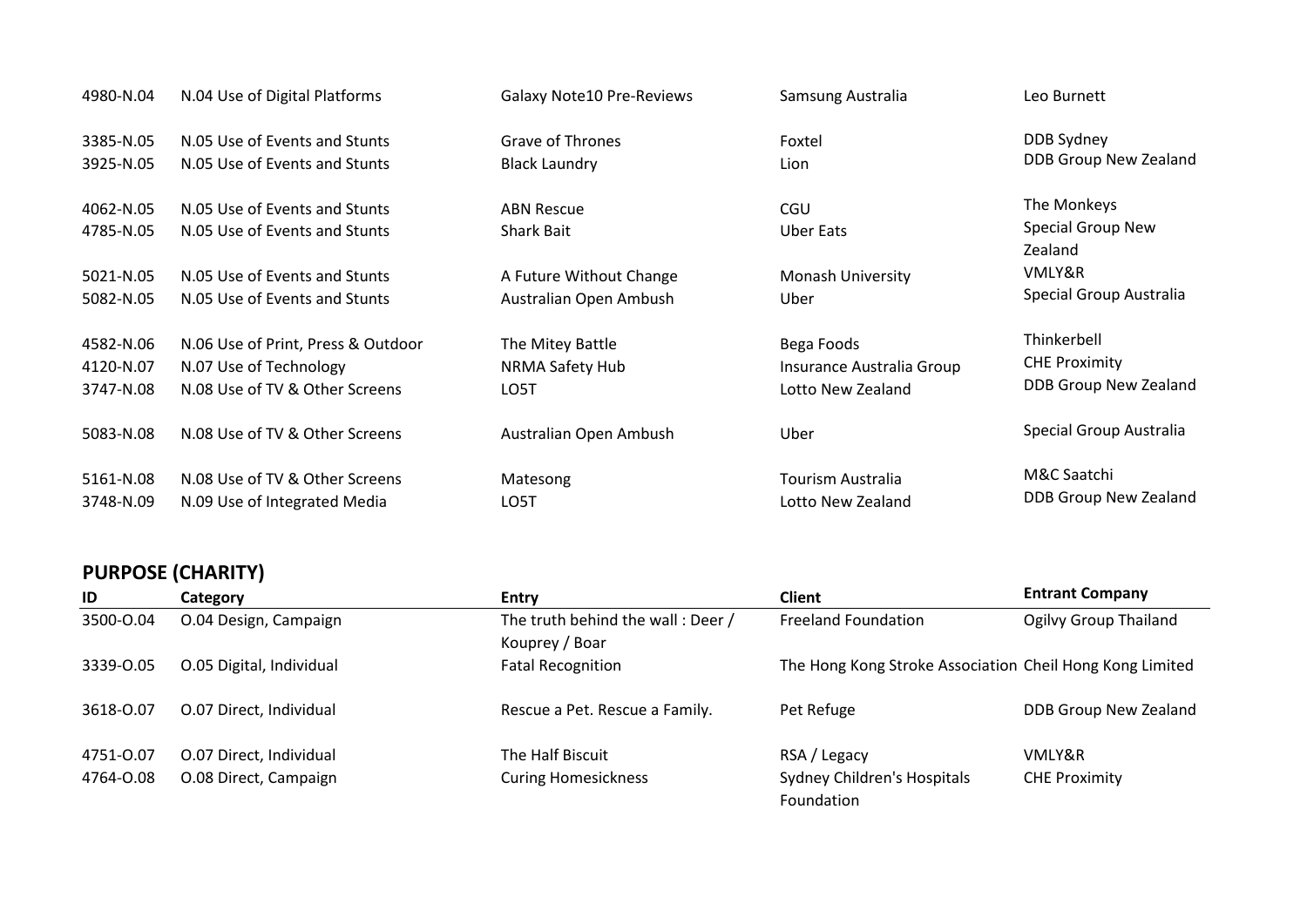| 3457-0.10 | O.10 Film Advertising, Individual | Dolly's Dream - Are your Words doing<br>Damage?     | Dolly's Dream                                                                            | <b>OTTO</b>                   |
|-----------|-----------------------------------|-----------------------------------------------------|------------------------------------------------------------------------------------------|-------------------------------|
| 3930-0.10 | O.10 Film Advertising, Individual | Liliosa Hilao                                       | The Campaign Against the Return TBWA\Santiago Mangada<br>of the Marcoses to Malaca Atang | Puno                          |
| 4740-0.12 | 0.12 Innovation                   | <b>Curing Homesickness</b>                          | Sydney Children's Hospitals<br>Foundation                                                | <b>CHE Proximity</b>          |
| 4737-0.13 | O.13 Integrated Campaign          | <b>Curing Homesickness</b>                          | Sydney Children's Hospitals<br>Foundation                                                | <b>CHE Proximity</b>          |
| 4786-0.14 | 0.14 PR & Promotion               | <b>Curing Homesickness</b>                          | Sydney Children's Hospitals<br>Foundation                                                | <b>CHE Proximity</b>          |
| 5109-0.14 | 0.14 PR & Promotion               | A Team of One                                       | Tencent Foundation, China Organ Loong<br>Donation                                        |                               |
| 5132-0.14 | 0.14 PR & Promotion               | <b>Burnt Christmas Tree</b>                         | <b>Australian Red Cross</b>                                                              | DDB Sydney                    |
| 3442-0.16 | O.16 Press & Outdoor, Campaign    | The truth behind the wall: Deer /<br>Kouprey / Boar | <b>Freeland Foundation</b>                                                               | Ogilvy Group Thailand         |
| 4301-0.17 | O.17 Radio & Audio, Individual    | Walk Like a Woman                                   | Plan International                                                                       | Cummins&Partners<br>Melbourne |
| 5171-0.19 | O.19 Social, Individual           | SaferkidsPH Toys                                    | <b>UNICEF Philippines</b>                                                                | TBWA\Santiago Mangada<br>Puno |

# **PURPOSE (CREATIVITY FOR GOOD)**

| ID        | Category                                                                  | <b>Entry</b>                        | <b>Client</b>                          | <b>Entrant Company</b>      |
|-----------|---------------------------------------------------------------------------|-------------------------------------|----------------------------------------|-----------------------------|
| 4272-0.21 | 0.21 Advertising & Marketing Communicatior NRMA Home Insurance for Koalas |                                     | <b>NRMA</b>                            | The Monkeys                 |
| 4350-0.21 | 0.21 Advertising & Marketing Communicatior Towards Zero                   |                                     | <b>Transport Accident Commission</b>   | AIRBAG                      |
| 5031-0.21 | 0.21 Advertising & Marketing Communicatior Westfield Sensitive Santa      |                                     | Westfield                              | Sibling Agency              |
| 3707-0.23 | O.23 Product Design                                                       | The Most Challenging Pingpong Table | Japan Para Table Tennis<br>Association | TBWA\HAKUHODO               |
| 4154-0.23 | O.23 Product Design                                                       | NRMA Safety Hub                     | Insurance Australia Group              | <b>CHE Proximity</b>        |
| 4155-0.24 | O.24 Service Innovation and Design                                        | NRMA Safety Hub                     | Insurance Australia Group              | <b>CHE Proximity</b>        |
| 4868-0.24 | O.24 Service Innovation and Design                                        | Deliveroo Homeless Delivery         | Deliveroo                              | <b>BWM Dentsu Melbourne</b> |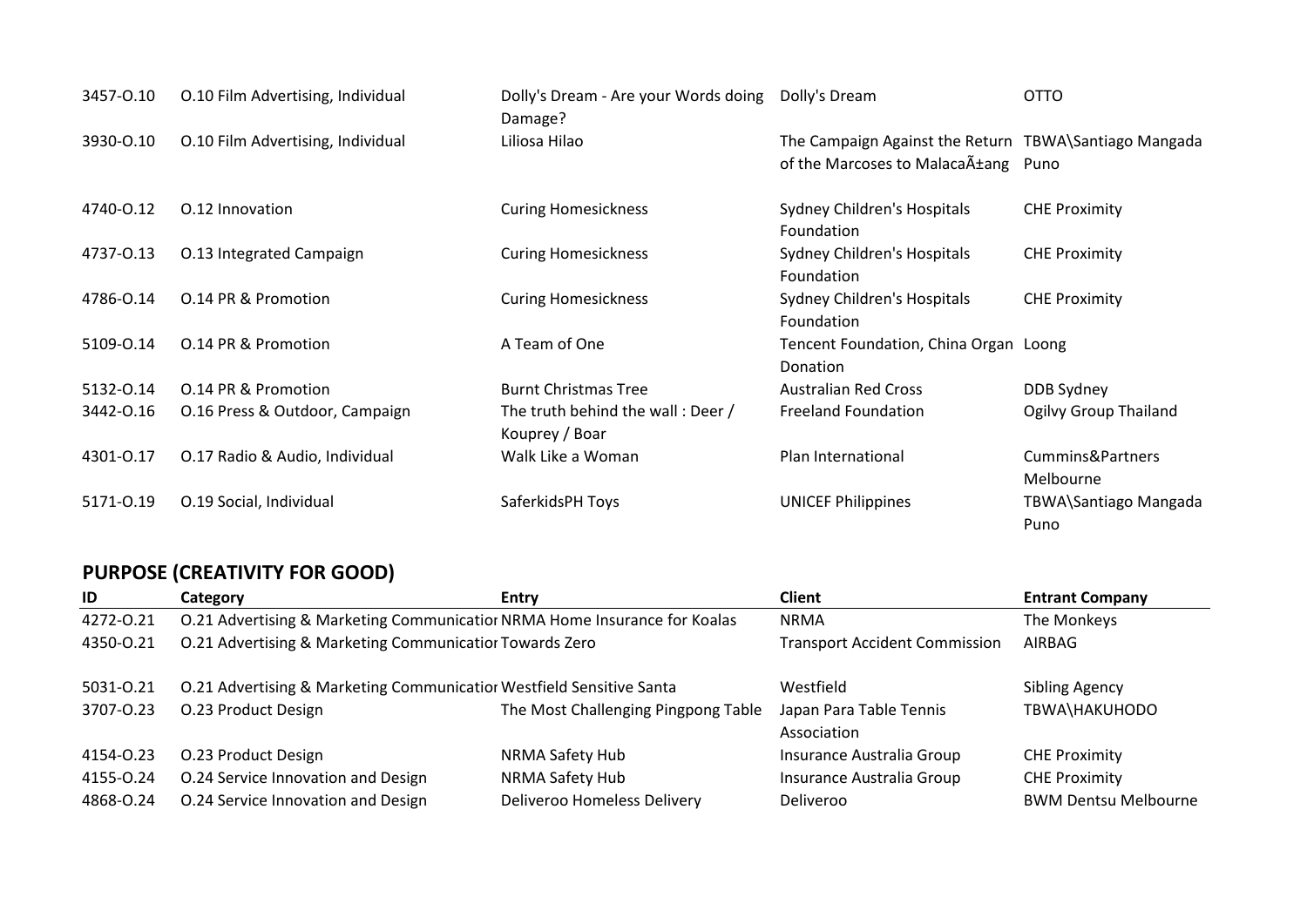| 3705-0.25 | O.25 Equality       | The Most Challenging Pingpong Table | Japan Para Table Tennis<br>Association | TBWA\HAKUHODO         |
|-----------|---------------------|-------------------------------------|----------------------------------------|-----------------------|
| 3881-0.25 | O.25 Equality       | Signs of Love                       | ANZ Bank Australia                     | TBWA\Melbourne        |
| 4798-0.25 | O.25 Equality       | Spinifex Gum - Dream Baby Dream     | Spinifex Gum                           | <b>SDWM</b>           |
| 5105-0.25 | O.25 Equality       | Losing Lena                         | Code Like A Girl/Creatable             | Clemenger BBDO Sydney |
| 4273-0.26 | O.26 Sustainability | NRMA Home Insurance for Koalas      | <b>NRMA</b>                            | The Monkeys           |
| 4853-0.26 | O.26 Sustainability | The Lion's Share                    | The Lion's Share Fund                  | <b>FINCH</b>          |
| 4878-0.26 | O.26 Sustainability | Bonds Re-Loved                      | <b>Bonds</b>                           | Leo Burnett           |

# **PLANNING (APG CREATIVE STRATEGY)**

| ID        | Category                         | <b>Entry</b>                           | <b>Client</b>                        | <b>Entrant Company</b> |
|-----------|----------------------------------|----------------------------------------|--------------------------------------|------------------------|
| 3583-P.01 | P.01 Audience Insight and Social | IsMyAirbagSafe.com.au                  | <b>Federal Chamber of Automotive</b> | The Monkeys            |
|           | Behaviour/Cultural Insight       |                                        | Industries                           |                        |
| 3965-P.01 | P.01 Audience Insight and Social | DSS PHASE 2: From deflection to        | <b>Department of Social Services</b> | <b>BMF</b>             |
|           | Behaviour/Cultural Insight       | action: the campaign that rallied      |                                      |                        |
|           |                                  | millions of Australians to help stop   |                                      |                        |
|           |                                  | violence against women at the start    |                                      |                        |
| 3970-P.01 | P.01 Audience Insight and Social | Unleash the Golden® Crumpet            | George Weston Foods                  | BMF                    |
|           | Behaviour/Cultural Insight       |                                        |                                      |                        |
| 3972-P.01 | P.01 Audience Insight and Social | The More the Merrier: ALDI's           | ALDI Australia                       | <b>BMF</b>             |
|           | Behaviour/Cultural Insight       | Christmas invite that opened up Aussie |                                      |                        |
|           |                                  | hearts, minds & wallets                |                                      |                        |
| 4143-P.01 | P.01 Audience Insight and Social | Come Down For Air                      | <b>Tourism Tasmania</b>              | <b>BMF</b>             |
|           | Behaviour/Cultural Insight       |                                        |                                      |                        |
| 4156-P.01 | P.01 Audience Insight and Social | NRMA Safety Hub                        | Insurance Australia Group            | <b>CHE Proximity</b>   |
|           | Behaviour/Cultural Insight       |                                        |                                      |                        |
| 4363-P.01 | P.01 Audience Insight and Social | Hello                                  | NZ Transport Agency                  | Clemenger BBDO         |
|           | Behaviour/Cultural Insight       |                                        |                                      | Wellington             |
| 4369-P.01 | P.01 Audience Insight and Social | Rat's Tale                             | NZ Transport Agency                  | Clemenger BBDO         |
|           | Behaviour/Cultural Insight       |                                        |                                      | Wellington             |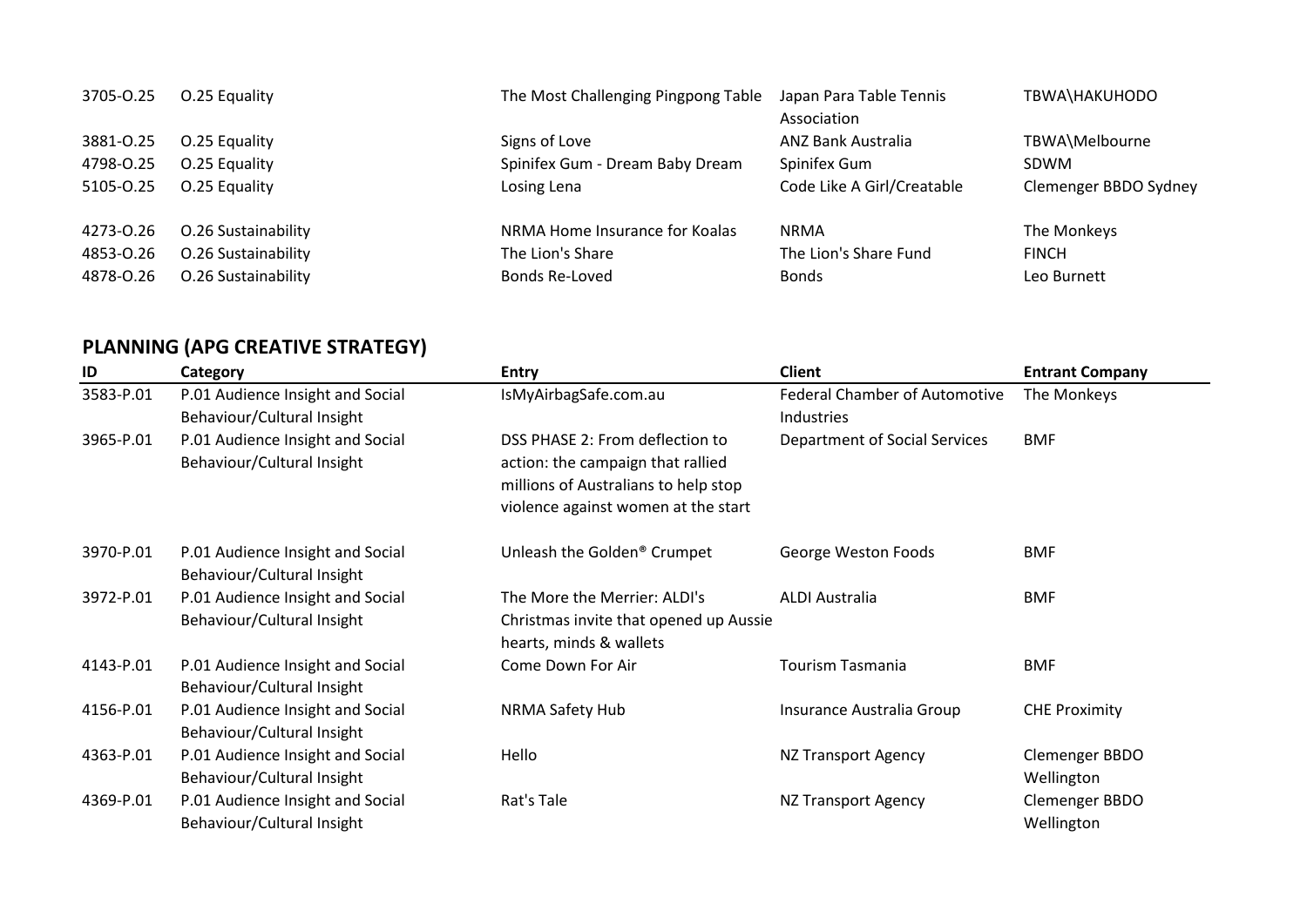| 4373-P.01 | P.01 Audience Insight and Social<br>Behaviour/Cultural Insight | Give Nothing to Racism                                 | New Zealand Human Rights<br>Commission | Clemenger BBDO<br>Wellington |
|-----------|----------------------------------------------------------------|--------------------------------------------------------|----------------------------------------|------------------------------|
| 4448-P.01 | P.01 Audience Insight and Social                               | <b>Belted Survivors</b>                                | NZ Transport Agency                    | Clemenger BBDO               |
| 4454-P.01 | Behaviour/Cultural Insight<br>P.01 Audience Insight and Social | Gen Less                                               | Energy Efficiency and                  | Wellington<br>Clemenger BBDO |
|           | Behaviour/Cultural Insight                                     |                                                        | <b>Conservation Authority</b>          | Wellington                   |
| 4575-P.01 | P.01 Audience Insight and Social                               |                                                        | <b>TAB</b>                             | M&C Saatchi                  |
|           | Behaviour/Cultural Insight                                     | Long May We Play                                       |                                        |                              |
| 4596-P.01 | P.01 Audience Insight and Social                               | <b>Working Holiday Maker</b>                           | <b>Tourism Australia</b>               | M&C Saatchi                  |
|           | Behaviour/Cultural Insight                                     |                                                        |                                        |                              |
| 4886-P.01 | P.01 Audience Insight and Social                               | The Unsaid                                             | NZ Transport Agency                    | Clemenger BBDO               |
|           | Behaviour/Cultural Insight                                     |                                                        |                                        | Wellington                   |
| 4987-P.01 | P.01 Audience Insight and Social                               | <b>Curing Homesickness</b>                             | Sydney Children's Hospitals            | <b>CHE Proximity</b>         |
|           | Behaviour/Cultural Insight                                     |                                                        | Foundation                             |                              |
| 5073-P.01 | P.01 Audience Insight and Social                               | I Need You To Say No                                   | Alcohol. Think Again                   | 303 MullenLowe Perth         |
|           | Behaviour/Cultural Insight                                     |                                                        |                                        |                              |
| 3976-P.02 | P.02 Brave Brands                                              | ALDI Good Different Phase 1 & 2: How ALDI Australia    |                                        | <b>BMF</b>                   |
|           |                                                                | a German supermarket became                            |                                        |                              |
|           |                                                                | Australia's most trusted brand                         |                                        |                              |
| 3983-P.02 | P.02 Brave Brands                                              | TAL: From 'Life insurance' to 'Insurance TAL Insurance |                                        | <b>BMF</b>                   |
|           |                                                                | for life'                                              |                                        |                              |
| 4233-P.02 | P.02 Brave Brands                                              | Michelin Impossible                                    | Kentucky Fried Chicken                 | Ogilvy Sydney                |
| 4487-P.02 | P.02 Brave Brands                                              | R.I.P. Simon: giving a brand a new                     | LifeDirect / Trade Me                  | VMLY&R                       |
|           |                                                                | lease on life, by publicly killing its<br>mascot       |                                        |                              |
| 4510-P.02 | P.02 Brave Brands                                              | How redefining safety drove record                     | Volvo Cars Australia                   | whiteGREY & Mindshare        |
|           |                                                                | sales for Volvo                                        |                                        |                              |
| 4838-P.02 | P.02 Brave Brands                                              | The Palau Pledge - A brave strategy,                   | Palau Legacy Project                   | Host/Havas                   |
|           |                                                                | grounded in sound reason                               |                                        |                              |